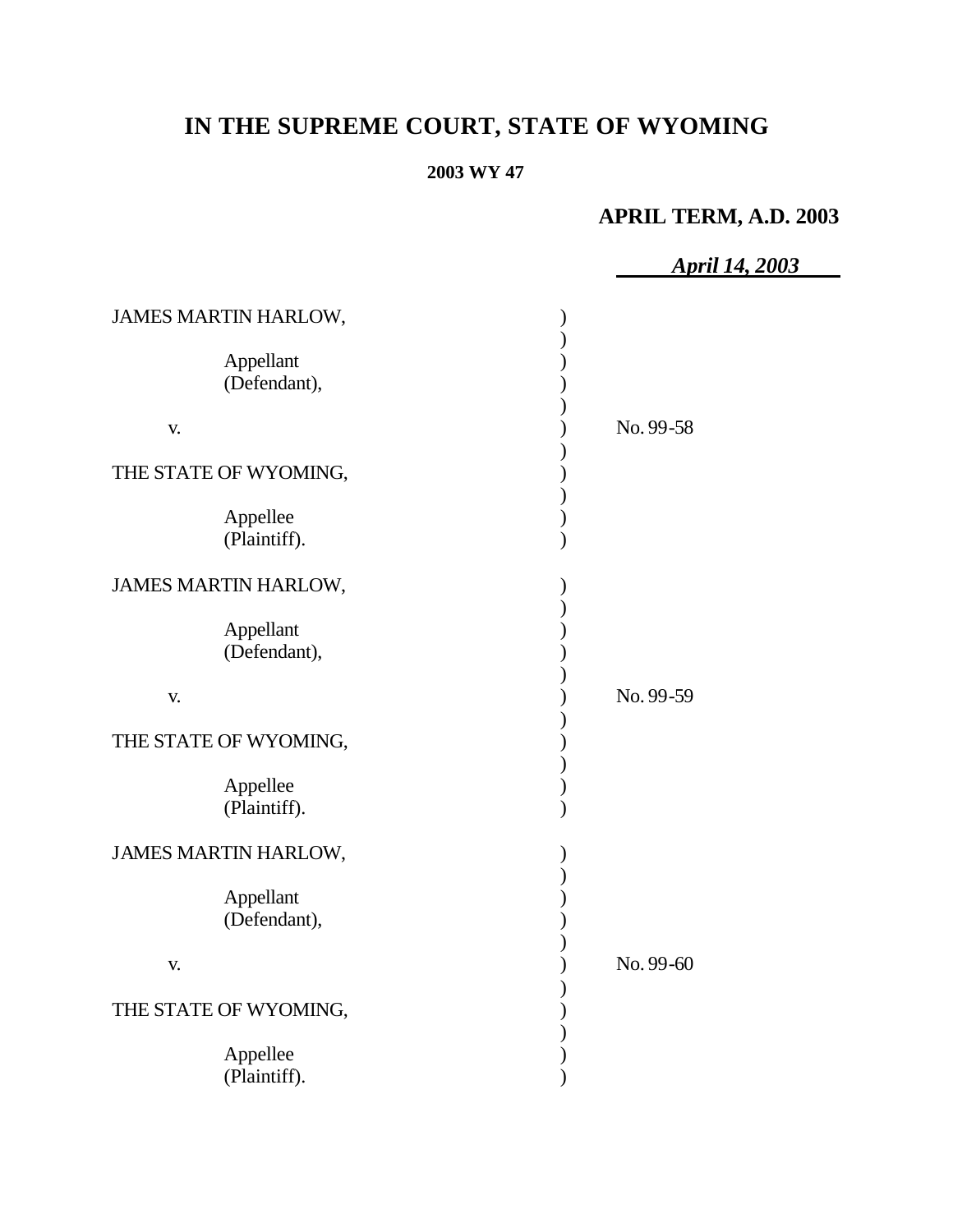## *Appeal from the District Court of Hot Springs County The Honorable Kenneth Stebner, Judge*

## *Representing Appellant:*

Tim Newcomb of Grant & Newcomb, Laramie, Wyoming

## *Representing Appellee:*

Gay Woodhouse, Wyoming Attorney General; Paul S. Rehurek, Deputy Attorney General; D. Michael Pauling, Senior Assistant Attorney General; Hugh Kenny, Senior Assistant Attorney General; Georgia L. Tibbetts, Senior Assistant Attorney General; Kimberly A. Baker, Senior Assistant Attorney General. Argument by Ms. Baker.

# **Before GOLDEN, LEHMAN\*, and MACY (Retired), JJ., and SULLINS, D.J.**

\* Chief Justice at time of oral argument

**NOTICE: This opinion is subject to formal revision before publication in Pacific Reporter Third. Readers are requested to notify the Clerk of the Supreme Court, Supreme Court Building, Cheyenne, Wyoming 82002, of any typographical or other formal errors so that correction may be made before final publication in the permanent volume.**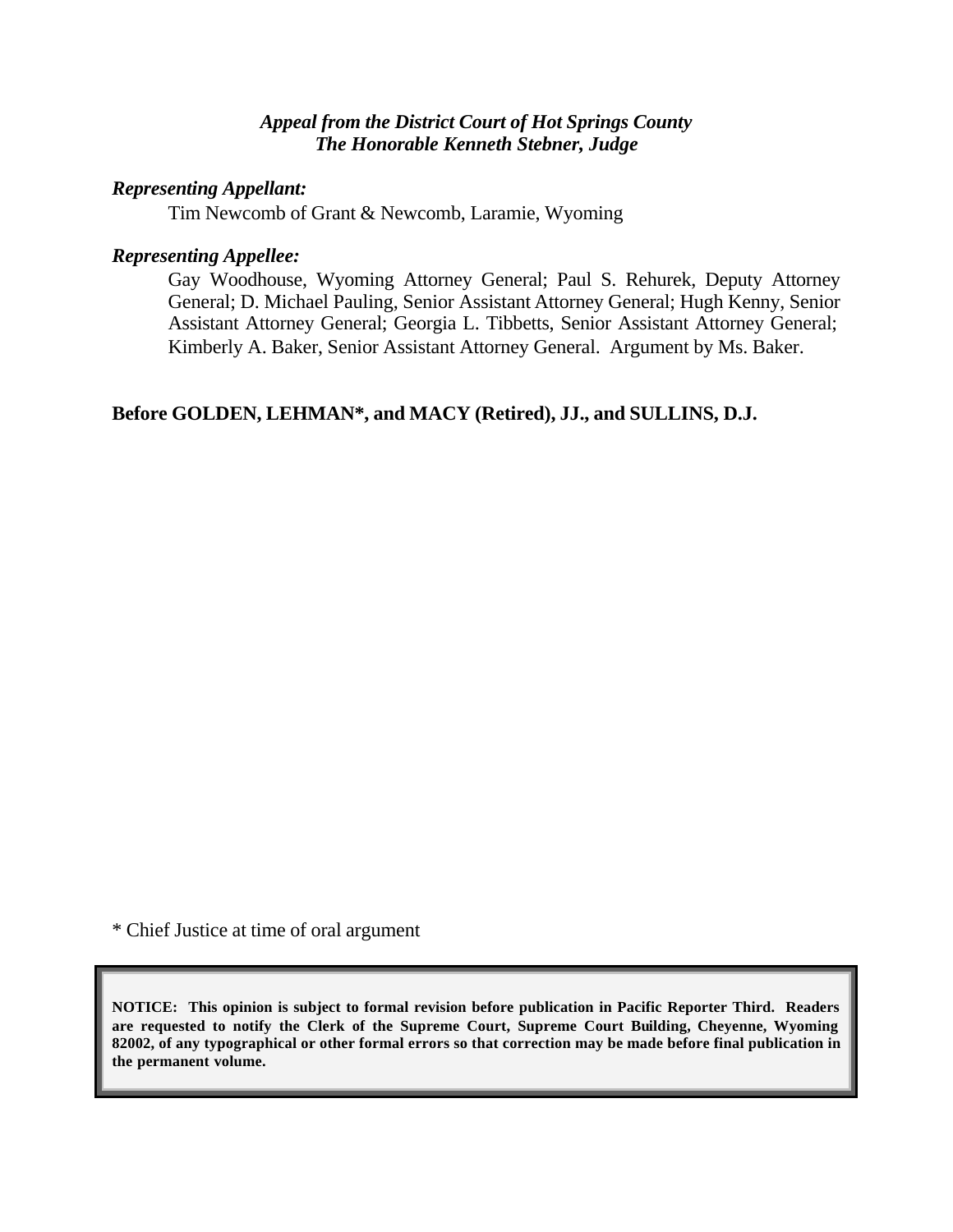# **TABLE OF CONTENTS**

| Discussion |  |
|------------|--|
|            |  |
|            |  |
|            |  |
|            |  |
|            |  |
|            |  |
|            |  |
|            |  |
|            |  |
| Appendix A |  |
| Appendix B |  |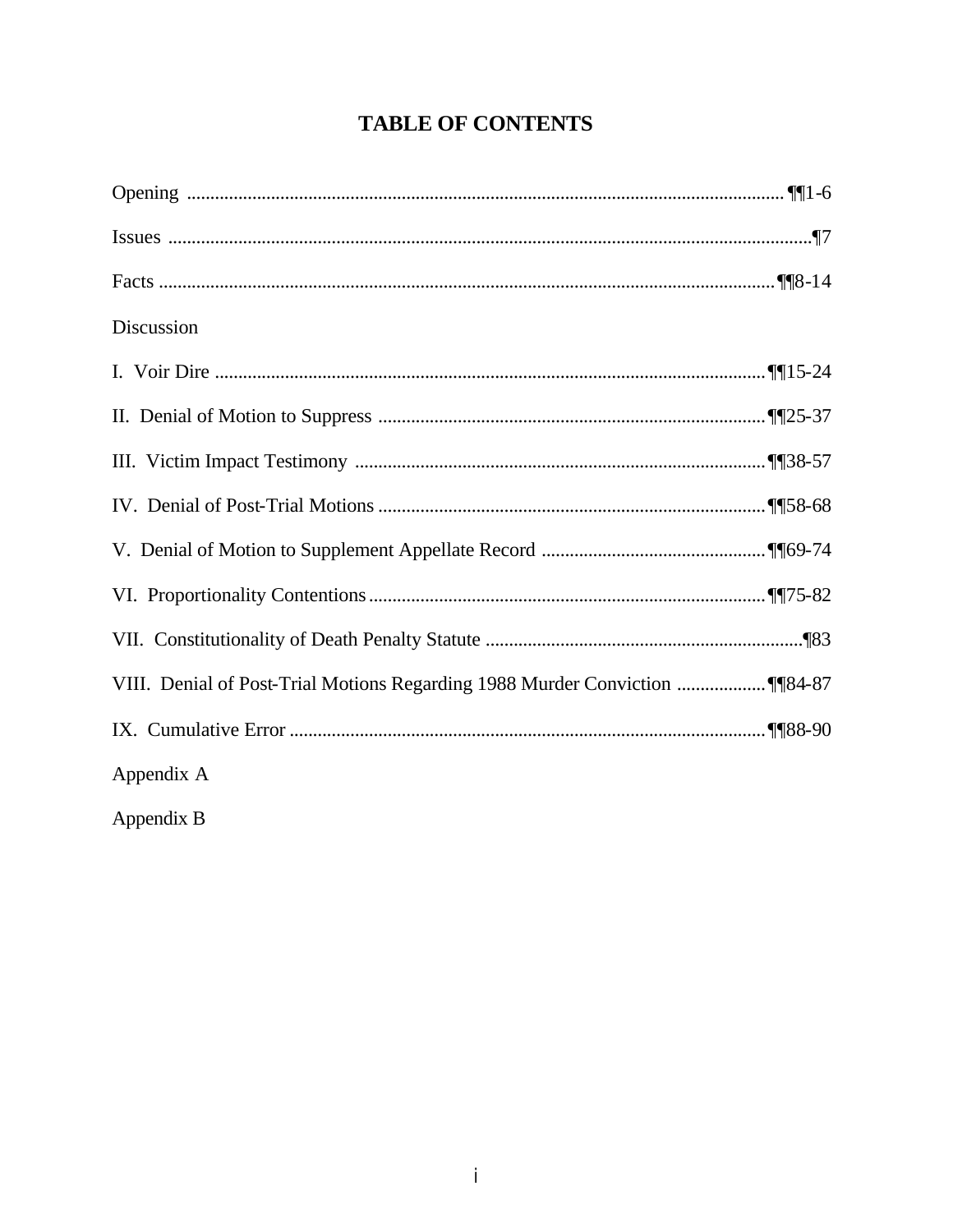## **GOLDEN**, Justice.

[¶1] In accordance with Wyo. Stat. Ann. § 6-2-103 (Michie 1997), this is an appeal from convictions of capital murder charged under Wyo. Stat. Ann. § 6-2-101(a) (Michie 1997) and a sentence of death imposed under Wyo. Stat. Ann. § 6-2-102 (Michie 1997), following a jury trial and sentencing proceeding. James Martin Harlow, an inmate at the Wyoming State Penitentiary near Rawlins, Wyoming, was charged with and convicted of both premeditated murder and felony murder<sup>1</sup> in the killing of Corporal Wayne Martinez, a prison officer, during an effort by Harlow and two other prisoners to escape from the penitentiary.

[¶2] Harlow also was charged with and convicted of one count of attempting to escape from official detention and one count of conspiring to escape from official detention,<sup>2</sup> but those charges are not involved in this appeal.

[¶3] The convictions of both premeditated murder and felony murder were merged for purposes of sentencing, and Harlow now appeals from those convictions and the sentence of death that was imposed by the jury. He enumerates thirteen errors in this appeal. The novel contentions he presents concern his claims of error in connection with jury voir dire; the admission of victim impact statements at the sentencing proceeding; and the application of principles of culpability and proportionality to a capital sentence in his case. He raises other issues relating to the admission into evidence of his recorded statement made to law enforcement investigators; the assistance given to the trial judge by a death penalty law clerk; the denial of a post-trial evidentiary hearing with respect to a convict who testified at trial;

## $<sup>1</sup>$  The applicable statute provides:</sup>

 $2$  The applicable statutes relating to those charges provide in pertinent part:

§ 6-5-206. Escape from official detention; penalties.

(a) A person commits a crime if he escapes from official detention. Escape is:

§ 6-1-301. Attempt; renunciation of criminal intention.

(a) A person is guilty of an attempt to commit a crime if:

§ 6-1-303. Conspiracy; renunciation of criminal intention; venue.

<sup>§ 6-2-101.</sup> Murder in the first degree; penalty.

<sup>(</sup>a) Whoever purposely and with premeditated malice, or in the perpetration of, or attempt to perpetrate, any sexual assault, arson, robbery, burglary, escape, resisting arrest, kidnapping or abuse of a child under the age of sixteen (16) years, kills any human being is guilty of murder in the first degree.

<sup>(</sup>b) A person convicted of murder in the first degree shall be punished by death or life imprisonment according to law, except that no person shall be subject to the penalty of death for any murder committed before the defendant attained the age of sixteen (16) years.

<sup>(</sup>i) A felony punishable by imprisonment for not more than ten (10) years, if the detention is the result of a conviction for a felony; \* \* \* \*

<sup>(</sup>i) With the intent to commit the crime, he does any ac t which is a substantial step towards commission of the crime. A "substantial step" is conduct which is strongly corroborative of the firmness of the person's intention to complete the commission of the crime; \* \* \* \*

<sup>(</sup>a) A person is guilty of conspiracy to commit a crime if he agrees with one (1) or more persons that they or one (1) or more of them will commit a crime and one (1) or more of them does an overt act to effect the objective of the agreement.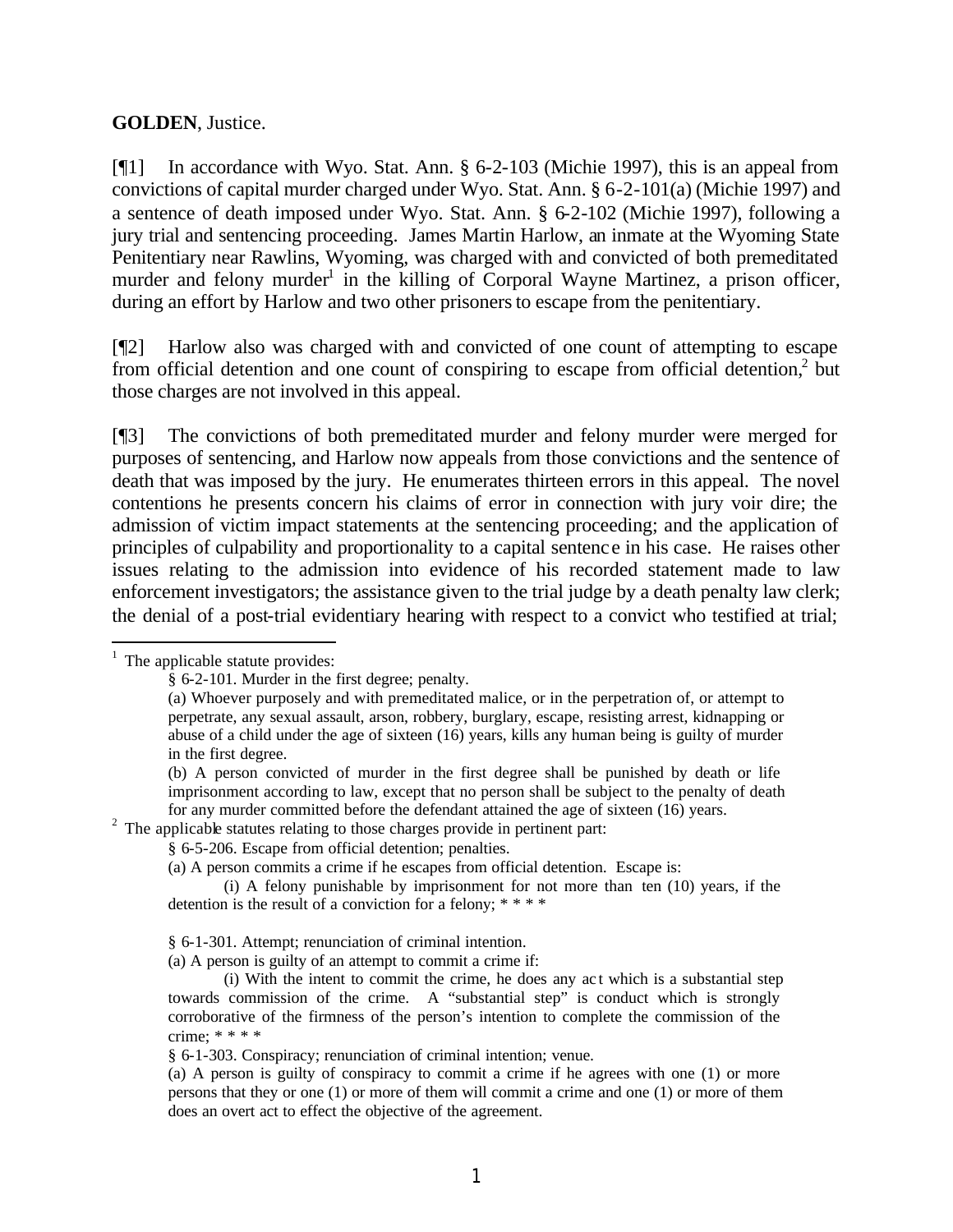the constitutionality of the death penalty statute; and the denial of a motion to supplement the record with related records in connection with his prior conviction of murder.

[¶4] In addition to considering the specific error asserted by Harlow, this court has also considered the punishment.  $\S$  62-103(c). With regard to the sentence, this court has considered (1) whether the jury imposed the sentence of death under the influence of passion, prejudice or any other arbitrary factor, and (2) whether the jury's finding of an aggravating circumstance and mitigating circumstances is supported by the evidence. § 6-2-103(d)(i) and (ii).

[¶5] This court's review of Harlow's enumerated errors and the sentence in light of the entire record, the evidence, and the pertinent legal authority has failed to disclose any reversible error in connection with Harlow's trial and sentencing proceeding. This court, therefore, affirms the judgment and sentence entered in this case. We herewith remand this case to the trial court for the limited purposes of vacating the suspension of the sentence of death and setting of a specific date for execution of that sentence of death.

[¶6] From this court's study of death penalty jurisprudence, this court acutely appreciates that a capital case, by its very nature, requires of a reviewing court the most meticulous and thoughtful consideration and deliberation of the issues presented. In fulfilling that requirement in this case, the members of this court have had divergent views concerning the resolution of some of the many difficult issues presented and have expended substantial amounts of time working through those divergent views to achieve agreement on the resolution and the reasoning supporting the resolution of these issues. In light of the requirement of meticulous and thoughtful consideration and deliberation, the working through of divergent views to achieve agreement on resolution of issues, the unique set of appellate responsibilities conferred by the legislature upon this court, the errors enumerated in this appeal, the parties' extensive briefing of the issues underlying these enumerated errors, and the caution that the punishment of death is different, *Furman v. Georgia*, 408 U.S. 238, 306, 92 S. Ct. 2726, 2760, 33 L. Ed. 2d 346 (1972) (Stewart, J., concurring), this court has taken considerable time to reach its decision in this case and in another capital case submitted for review before this one and which is also decided today. *See Olsen v. State*, 2003 WY 46. Although the time to reach decision has been considerable, it has been necessary and unavoidable for the reasons stated.

## **ISSUES**

[¶7] This statement of the issues is found in Harlow's brief:

## ISSUE ONE

Did the trial court violate Appellant's right to a fair trial and to due process of law under the  $6<sup>th</sup>$  and  $14<sup>th</sup>$  Amendments of the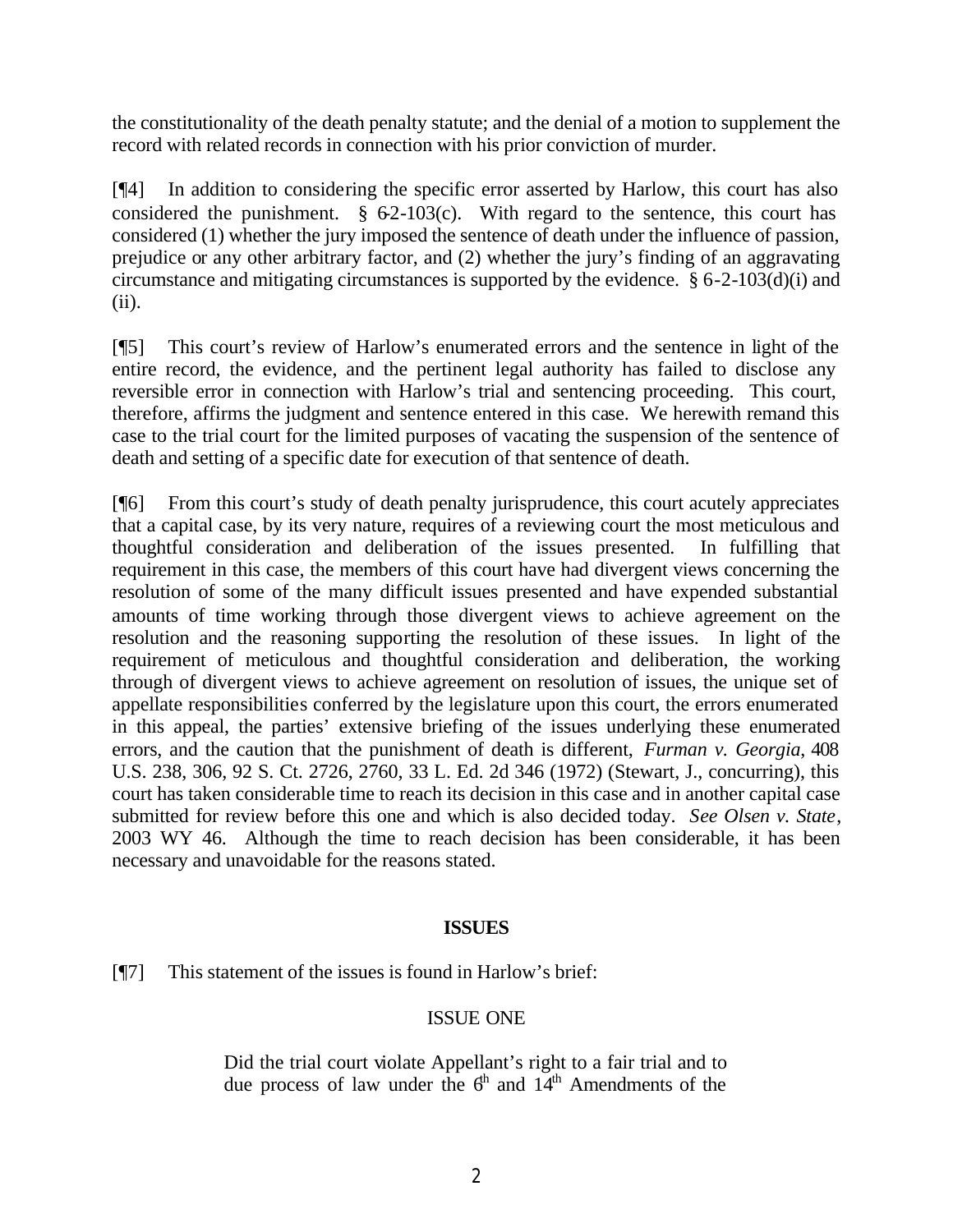United States Constitution by conducting a constitutionally inadequate "challenge for cause" voir dire?

## ISSUE TWO

Did the trial court violate Appellant's right to due process under the 14<sup>th</sup> Amendment of the United States Constitution when he was denied his state-created liberty interest in "challenges for cause" in a capital case?

## ISSUE THREE

Did the trial court violate Appellant's right to due process and equal protection under the Wyoming Constitution when the trial court denied him his statutory right to challenge for cause any potential juror whose views would "prevent or substantially impair" consideration of a life sentence following a conviction for murder?

## ISSUE FOUR

Did the admission at trial of Appellant's recorded statement, obtained in violation of his state-created liberty interest in the right to counsel, violate his  $14<sup>th</sup>$  Amendment right to due process?

#### ISSUE FIVE

Did the admission at trial of Appellant's recorded statement, obtained in violation [of] his right to counsel upon request, violate his rights under Art. 1, §§ 2, 3, 6, and 7 rights of the Wyoming Constitution?

#### ISSUE SIX

Did the trial court violate Appellant's rights under the United States and Wyoming Constitutions in admitting victim impact statements at his capital sentencing?

#### ISSUE SEVEN

Did the denial of a requested evidentiary hearing regarding inmate Wayne Sanchez and Death Penalty Law Clerk Allen Johnson violate Appellant's rights under the United States and Wyoming Constitutions?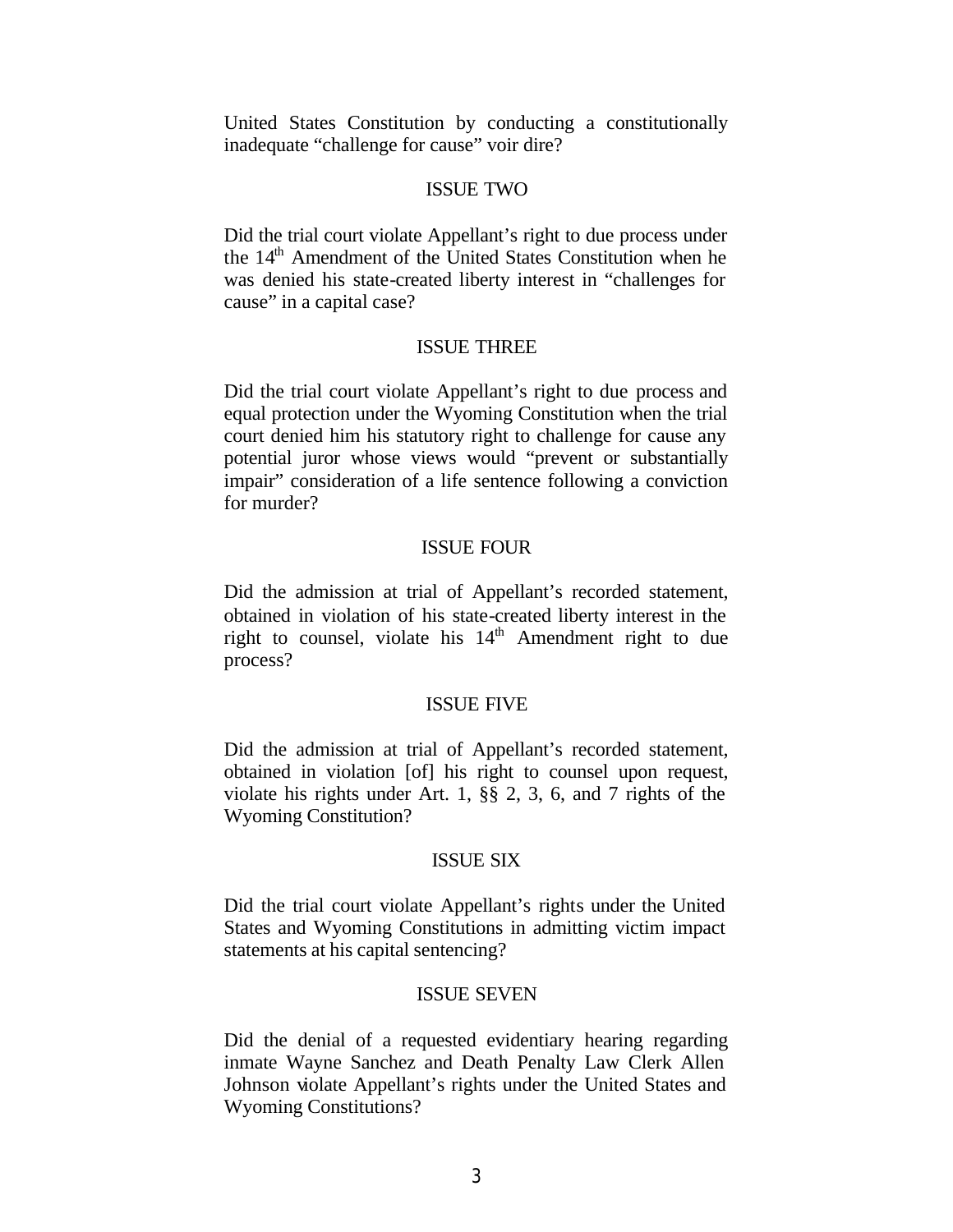#### ISSUE EIGHT

Did this Court's reliance on the partial transcript in *State v. Dowdell*, while denying Appellant's motion for an evidentiary hearing regarding inmate Wayne Sanchez, violate his rights under the United States and Wyoming Constitutions?

#### ISSUE NINE

Did Allen Johnson's role during and his influence on Appellant's trial, while being supervised by this Court, violate Appellant's rights under the United States and Wyoming Constitutions?

#### ISSUE TEN

Did Appellant's sentence of death violate culpability and proportionality principles under the United States and Wyoming Constitutions?

#### ISSUE ELEVEN

Does the Wyoming death penalty statute violate the United States and Wyoming Constitutions?

#### ISSUE TWELVE

Did the denial of Appellant's motion to supplement the record with the related records in *James Harlow v. Wyoming (Sup. Ct.*) # 98-276) and *James Harlow v. Vance Everett* (Sup. Ct. # 98- 272), violate his rights under the United States and Wyoming Constitutions?

#### ISSUE THIRTEEN

Did cumulative error violate Appellant's right to due process?

This statement of the issues is found in the State's brief:

- I. Whether the trial court conducted constitutionally and statutorily adequate voir dire?
- II. Whether the trial court erred in refusing to suppress Appellant's statements to law enforcement?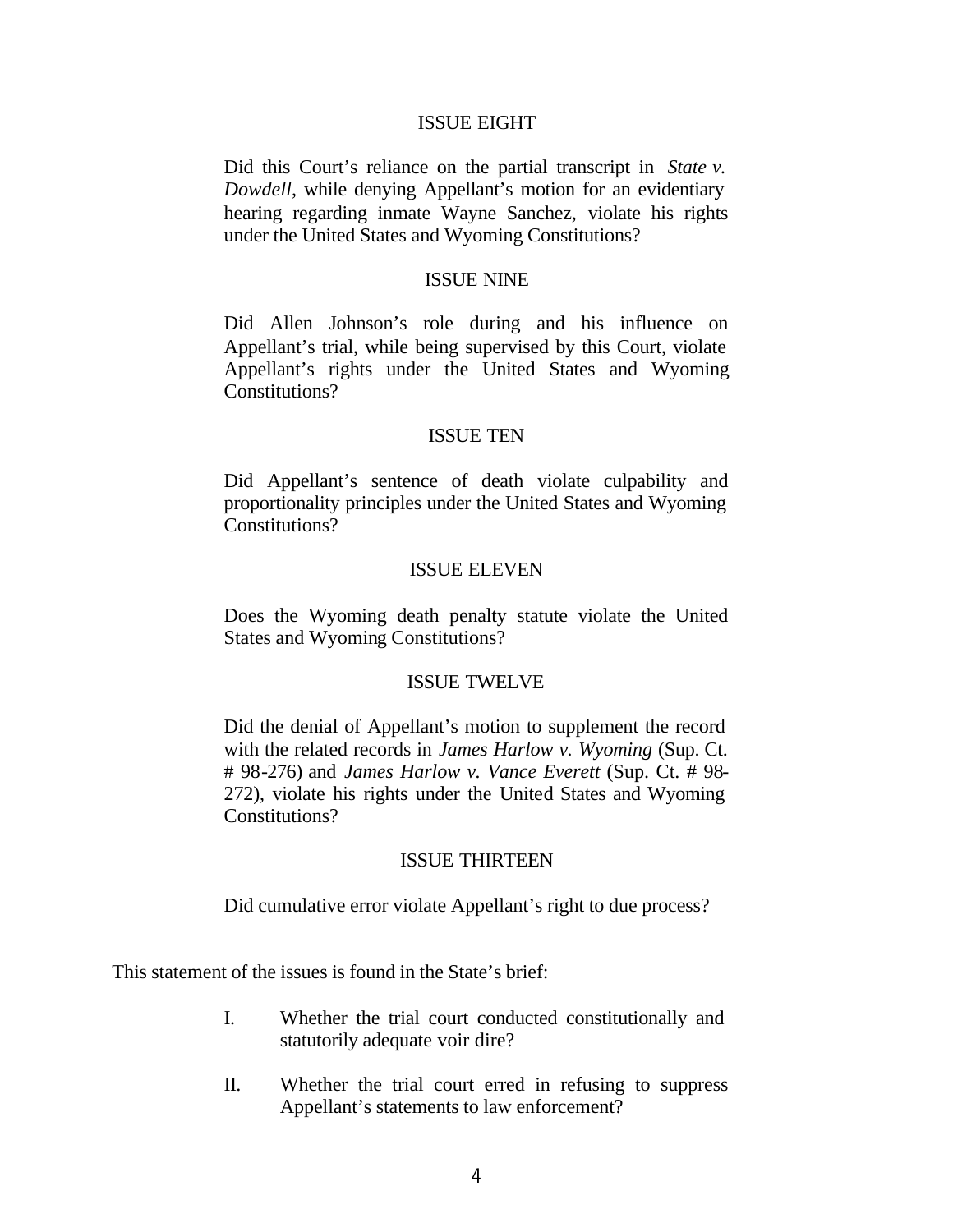- III. Whether the trial court properly allowed victim impact statements to be read during the penalty phase?
- IV. Whether Appellant has shown that the denial of an evidentiary hearing was improper?
- V. Whether Appellant's death sentence is proportionate to his level of criminal culpability in the murder of Corporal Wayne Martinez?
- VI. Whether Wyo. Stat. § 6-2-102 is unconstitutional?
- VII. Whether the post-trial motions filed by Appellant in an effort to supplement the record in this appeal were properly denied?
- VIII. Whether cumulative error deprived appellant of a fair trial?

## **FACTS**

[¶8] On the morning of June 26, 1997, Harlow was a maximum-security inmate at the Wyoming State Penitentiary, as were Bryan Collins and Richard Dowdell. The three had decided to escape, and formed a plan to attack the officer in shift command, whom they believed would be a particular sergeant, kill him and commandeer a vehicle. Harlow knew that Dowdell and Collins were carrying homemade shanks, and because he believed those weapons were insufficient to accomplish their goal, he retrieved a knife that he had previously made.

[¶9] While the three convicts were discussing their escape plans, two prison guards were checking bars and windows because of information that had been received of a possible planned escape attempt. In the course of inspecting cells in the maximum-security unit, the officers had found and confiscated contraband from Collins' cell, which included a pipe that resembled a "pot pipe," razorblades, a lamp that had been altered to create a fire hazard, plants and a miniature graveyard scene. The officers summoned Collins to his cell and Collins and Dowdell arrived shortly thereafter. The officers informed Dowdell that they would be inspecting his cell next, after which Collins and Dowdell returned to the yard and met with Harlow near the tag plant.

[¶10] At about 10:30 a.m., the victim, Corporal Wayne Martinez, was sent to shift command in the maximum-security unit to relieve a sergeant while the sergeant escorted another inmate to segregation. The door to shift command did not close after the sergeant's departure, and recognizing that opportunity Harlow, Dowdell and Collins rushed into shift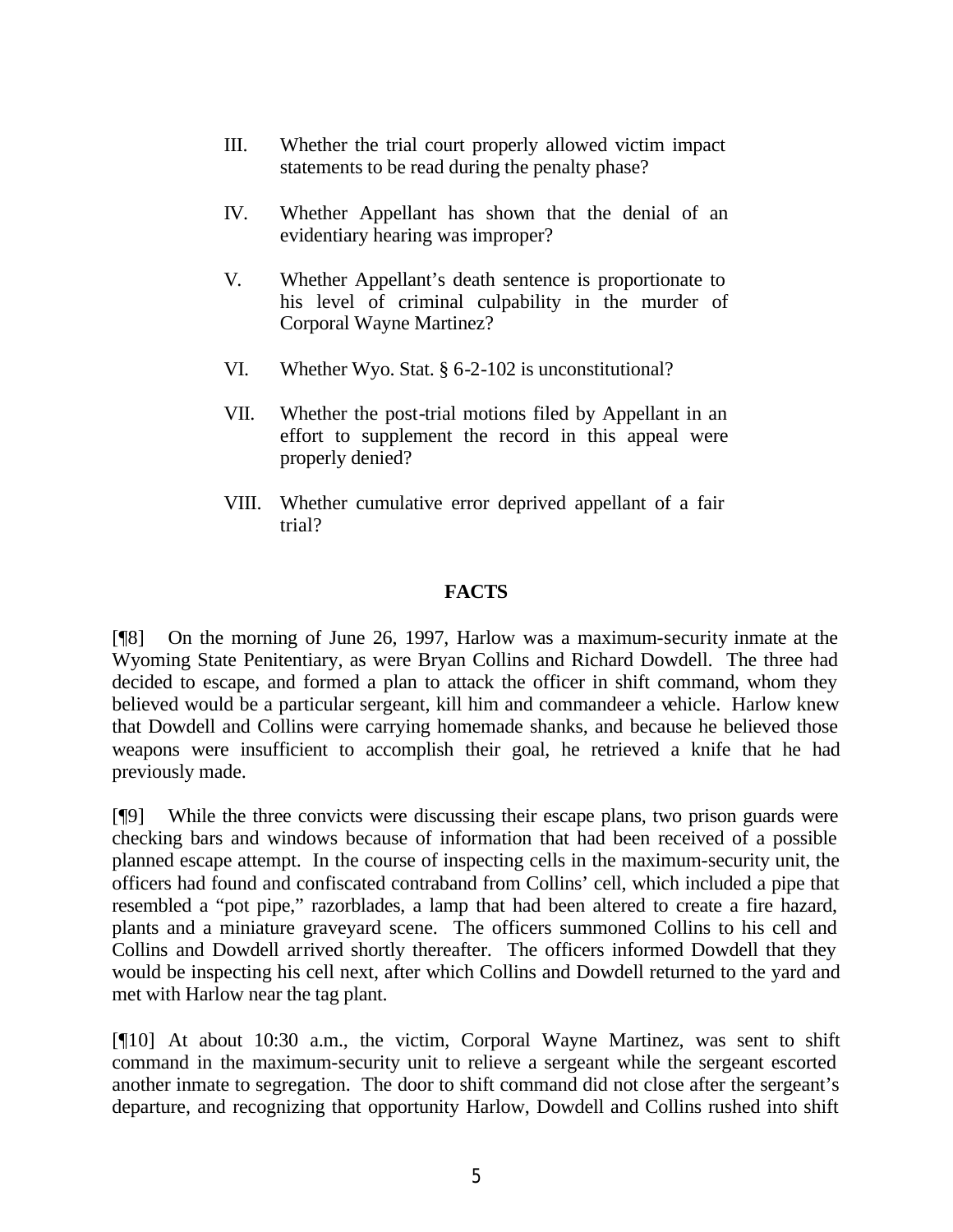command through the unlocked door. Harlow entered first and struck Corporal Martinez several times. While Harlow held Corporal Martinez, Collins and Dowdell stabbed him and struck him on the head with a fire extinguisher.

[¶11] In the course of the attack, Dowdell and Collins inflicted fourteen stab wounds. After Corporal Martinez succumbed, the three convicts fled from shift command and endeavored to climb over the inner perimeter fence. Dowdell and Collins succeeded in that attempt, but Harlow did not get over the fence because of severe injury to his hands and arms received from the razor wire. Harlow then returned to the central rotunda of the maximum-security unit, threw away the shank he had been carrying and remained there until correctional officers apprehended him.

[¶12] Emergency medical personnel went to the prison and transported Corporal Martinez to the local hospital. Corporal Martinez was pronounced dead at the hospital after attempts to resuscitate him were ineffective. An autopsy, which was performed the following day, identified the cause of death as a stab wound to his right lung. The three inmates were also taken to the hospital, and Harlow was treated for the cuts that he had sustained in the escape attempt.

[¶13] Two law enforcement officers, a deputy sheriff and a special agent of the Division of Criminal Investigation, were assigned to interview Harlow, Collins and Dowdell with respect to the murder of Corporal Martinez. The agent and the deputy sheriff first encountered Harlow at the hospital on the evening of June 26, but he declined to speak with them at that time. On July 3, 1997, the agent and the deputy sheriff met with Harlow at the penitentiary just long enough to read him his rights with respect to making any statement. Harlow refused to be interviewed without an attorney, and the investigators terminated that contact. Several days later, on July 7, 1997, Harlow asked to meet with the agent and the deputy sheriff, and he answered questions over the course of seventy-one minutes.

[¶14] The criminal information that charged Harlow with one count of first-degree premeditated murder, one count of first-degree felony murder, one count of attempting to escape from official detention, and one count of conspiring to escape from official detention was filed on July 10, 1997. Harlow's trial began on October 5, 1998, and the jury returned verdicts of guilty on all four counts on October 27, 1998. At his sentencing hearing, Harlow presented mitigating evidence of his youth when first imprisoned for life, an unstable family background that included drug, alcohol, and sexual abuse, and his positive character traits. On November 5, 1998, the jury returned a sentence of death. The judgment, which sentenced Harlow to death and suspended that sentence pending appeal, was entered in the district court on December 7, 1998. Additional facts relating to the specific issues will be set forth in connection with the discussion of the issues.

## **DISCUSSION**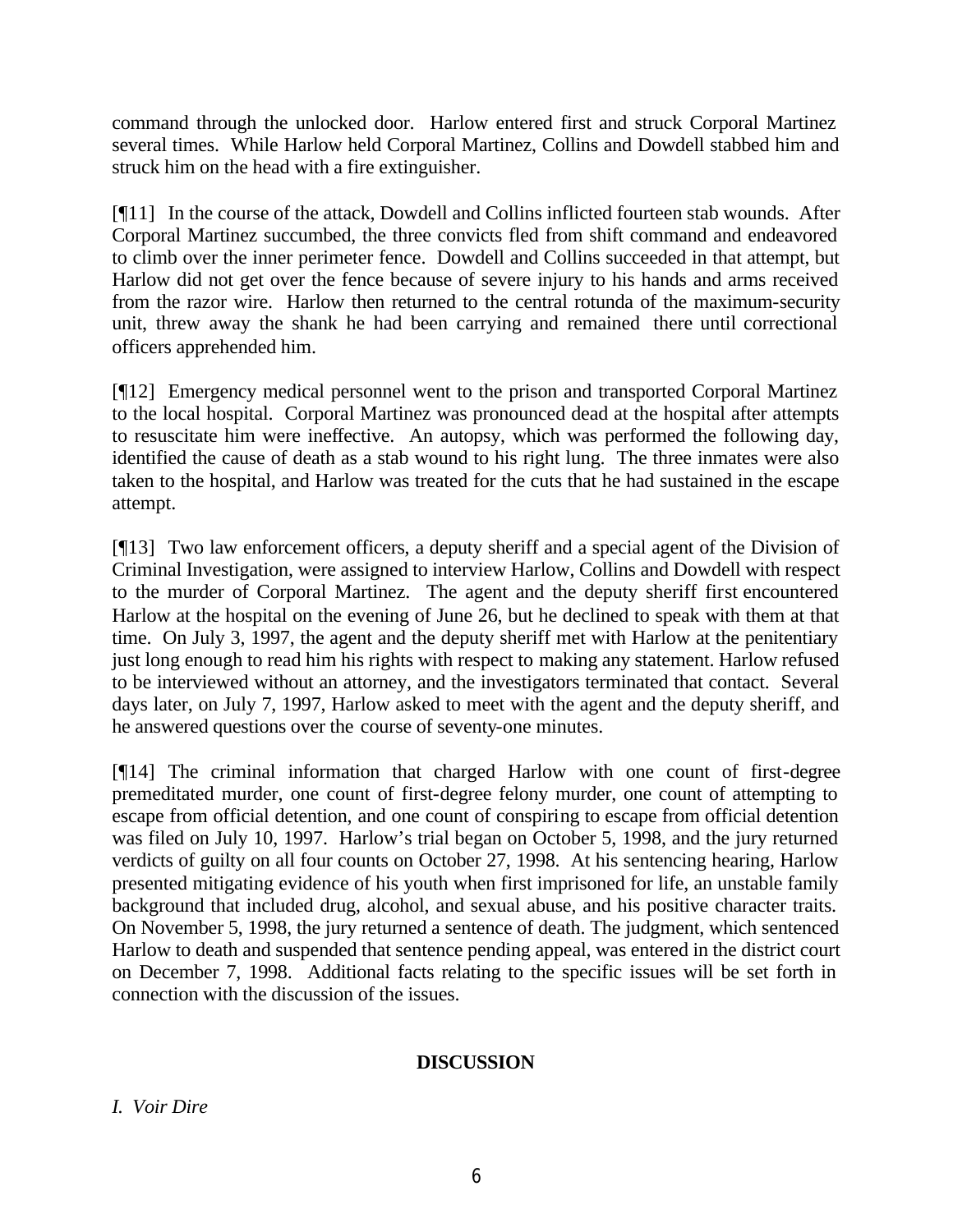[¶15] The first three issues that Harlow presents are all concerned with the voir dire examination of the jury panel. Harlow asserts that the trial court violated his right to due process and his right to a fair trial under the Sixth and Fourteenth Amendments to the United States Constitution as well as his rights to due process and equal protection under the Constitution of the State of Wyoming. In presenting this argument, Harlow seeks to tease out of the opinions of the United States Supreme Court in *Wainwright v. Witt*, 469 U.S. 412, 424, 105 S.Ct. 844, 852, 83 L.Ed.2d 841 (1985), and *Morgan v. Illinois*, 504 U.S. 719, 112 S.Ct. 2222, 119 L.Ed.2d 492 (1992), talismanic language for conducting voir dire in a capital case. In *Witt*, the United States Supreme Court adopted as the appropriate standard for excluding a prospective juror from a capital case because of his or her views on capital punishment the proposition of whether the individual's views would "prevent or substantially impair the performance of his duties as a juror in accordance with his instructions and his oath." *Witt,* 469 U.S. at 424, 105 S.Ct. at 852. Subsequently, the United States Supreme Court clarified the *Witt* opinion in *Morgan*. In the *Morgan* case, the United States Supreme Court reversed a capital sentence because the trial court had refused to ask potential jurors, "If you found [the defendant] guilty, would you automatically vote to impose the death penalty no matter what the facts are?" *Morgan*, 504 U.S. at 723, 112 S.Ct. at 2226. Instead, the trial court had posed this question to the venire, "Would you follow my instructions on the law even though you may not agree?" The United States Supreme Court held the question asked to be inadequate to reveal potential jurors who had refused to consider mitigating circumstances. The United States Supreme Court explained

> A juror who will automatically vote for the death penalty in every case will fail in good faith to consider the evidence of aggravating and mitigating circumstances as the instructions require him to do. Indeed, because such a juror has already formed an opinion on the merits, the presence or absence of either aggravating or mitigating circumstances is entirely irrelevant to such a juror. Therefore, based on the requirement of impartiality embodied in the Due Process Clause of the Fourteenth Amendment, a capital defendant may challenge for cause any prospective juror who maintains such views. If even one such juror is empanelled and the death sentence is imposed, the State is disentitled to execute the sentence.

*Id.* at 729, 112 S.Ct. at 2229-30. Subsequently, the United States Supreme Court articulated the goal, saying, "[p]etitioner was entitled, upon his request, to inquiry discerning those jurors who, even prior to the State's case in chief, had predetermined the terminating issue of his trial, that being whether to impose the death penalty." *Id.* at 736, 112 S.Ct. at 2233.

[¶16] In Wyoming, the legislature clearly has adopted the *Witt* proposition in Wyo. Stat. Ann. § 7-11-105(a)(iii) (Michie 1997), which states:

> (a) The following is good cause for challenge to any person called as a juror in a criminal case: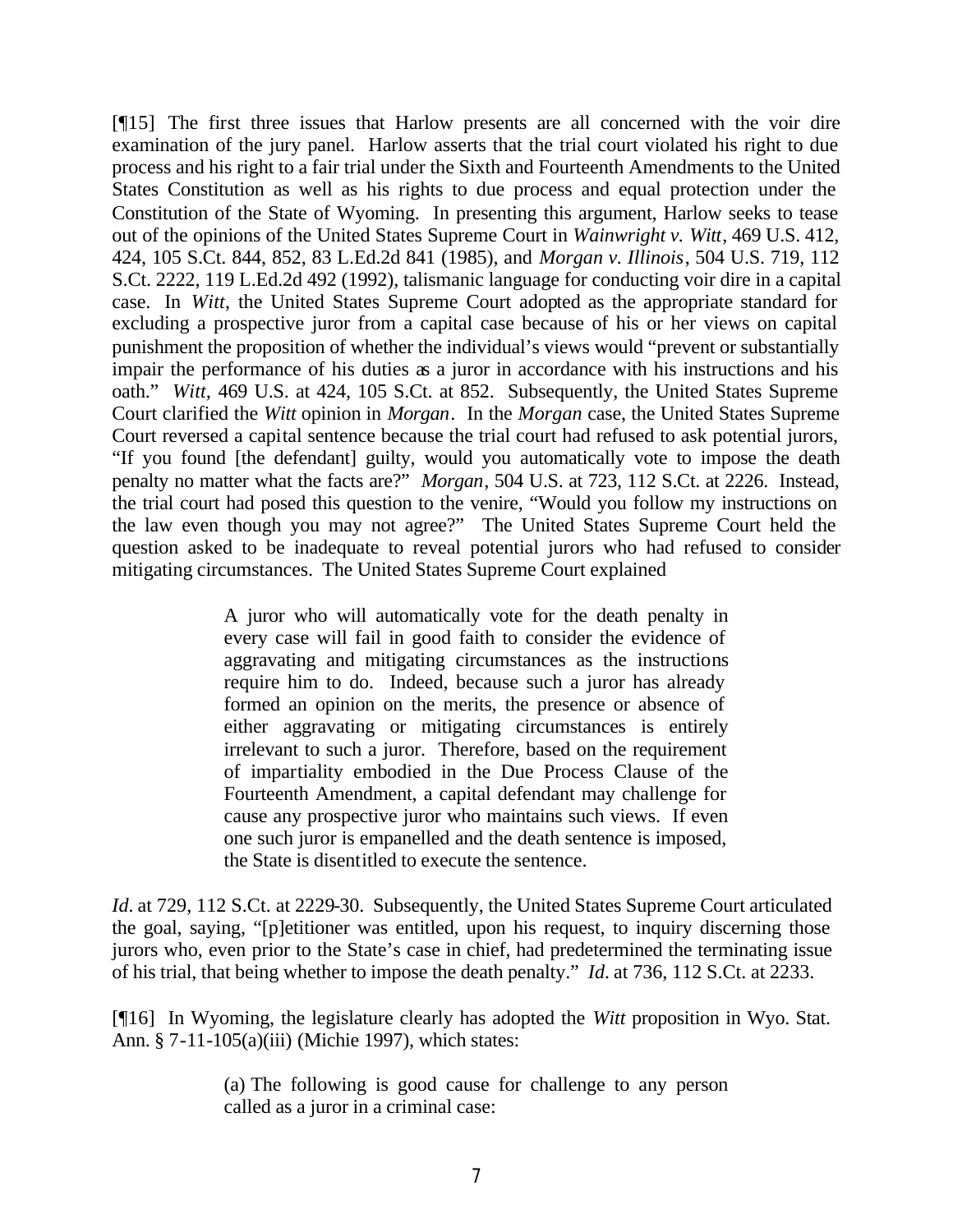\* \* \* \*

(iii) In a case in which the death penalty may be imposed, he states that his views on capital punishment would prevent or substantially impair performance of his duties as a juror in accordance with his oath or affirmation and the instructions of the court[.]

[¶17] The gravamen of Harlow's contentions relative to the voir dire examination of the jury is that the trial court did not ask prospective jurors whether they held views that would "prevent or substantially impair" them from sentencing him to life imprisonment in the event of a conviction. Harlow presented the issue several months before trial in a "Motion for Legal Standard/Definition by Court of Death Qualification." In that motion, Harlow invoked *Witherspoon v. Illinois*, 391 U.S. 510, 88 S. Ct. 1770, 20 L. Ed. 2d 776 (1968), which he contended recognized error for the dismissal of veniremen mainly because they do not believe in capital punishment and acknowledged that they have conscientious or religious scruples against the infliction of the death penalty. On the same day, Harlow submitted a motion to remove for cause jurors who will automatically vote for death in which he invoked *Morgan* to support an argument that jurors also should be asked whether they automatically vote for the death penalty in every case. In substance, Harlow was asking for the question that the trial court posed using substantially the language from *Morgan*.

[¶18] Subsequently, at a pretrial motion hearing, Harlow's counsel contended that the law did not deny to the prosecution the ability to challenge for cause those who say they would never vote to impose the death penalty, but that the prosecution could not dismiss veniremen merely because they did not believe in capital punishment. The response was that Harlow simply was demanding that the State be ordered to comply with  $\S$  7-11-105(a)(iii). At the continuation of the hearing, Harlow also requested that the trial court enter an order stating that anybody who automatically would vote for the death penalty under these particular sets of circumstances is not qualified to serve.

[¶19] When jury selection for Harlow's trial began, defense counsel repeatedly violated W.R.Cr.P. 24 and also a prior order of the trial court by asking questions that the trial court deemed inappropriate. Counsel persisted despite repeated warnings; and after counsel refused to stop talking while making his presentation despite caution from the trial court to stop, the trial court announced that it would conduct voir dire. The trial court then denied Harlow's motion for a mistrial and noted that the jurors were questioned specifically about attitudes regarding the death penalty and were asked about their inclination to automatically impose the death penalty in accordance with the question approved in *Morgan*. The trial court also pointed out that jurors were asked the *Witt* question ascertaining whether the jury would never vote for the death penalty.

[¶20] We review the trial court's conduct of jury voir dire under an abuse of discretion standard. *Vit v. State*, 909 P.2d 953, 960 (Wyo. 1996). We have said with respect to our examination of judicial discretion that "[w]e perceive the core of our inquiry as reaching the question of reasonableness of the choice made by the trial court." *Vaughn v. State*, 962 P.2d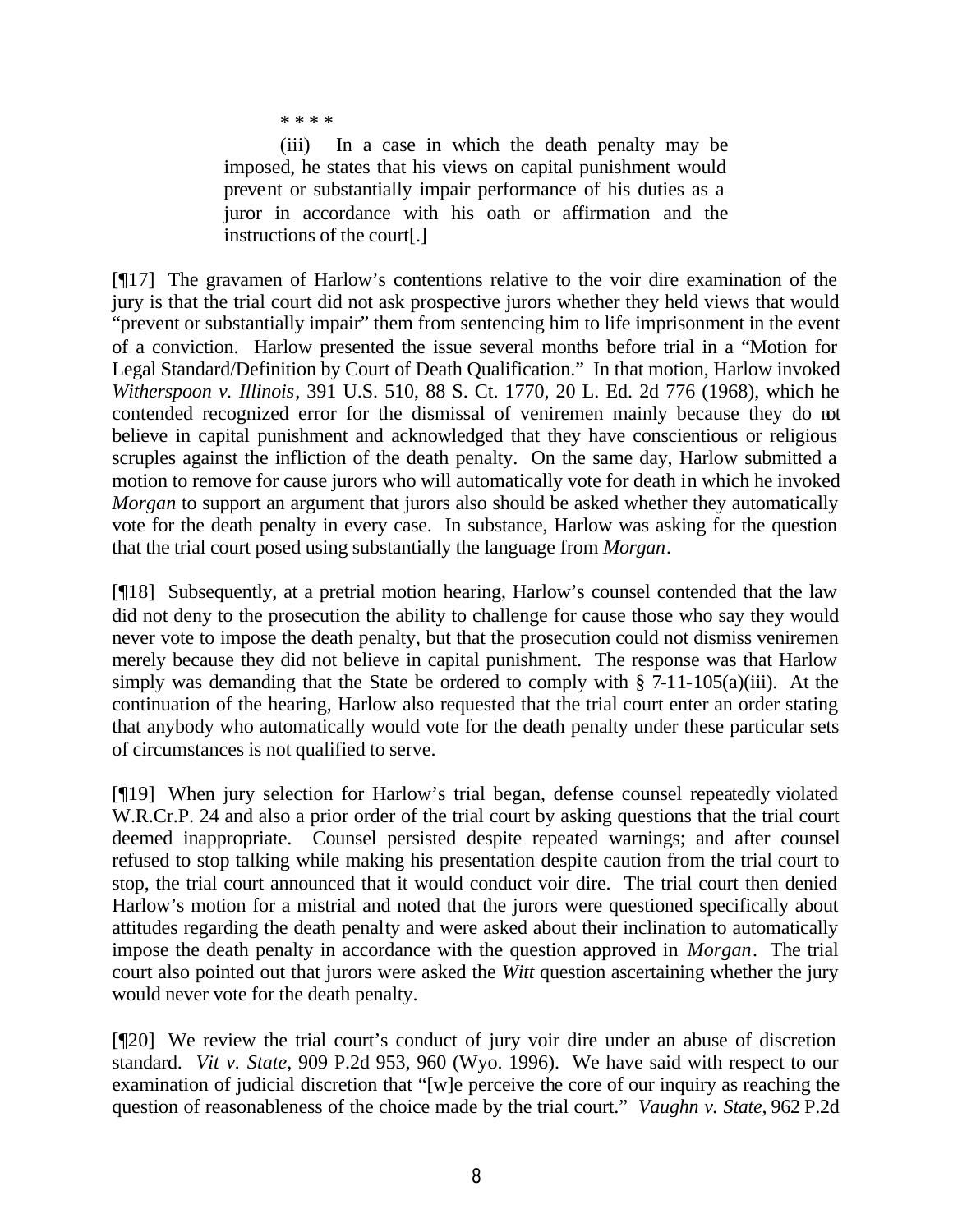149, 151 (Wyo. 1998). In *Vaughn*, we reaffirmed our adoption in *Martin v. State*, 720 P.2d 894, 897 (Wyo. 1986), of the following standard:

> Judicial discretion is a composite of many things, among which are conclusions drawn from objective criteria; it means a sound judgment exercised with regard to what is right under the circumstances and without doing so arbitrarily or capriciously. *Byerly v. Madsen*, 41 Wash.App. 495, 704 P.2d 1236 (1985).

*Vaughn*, 962 P.2d at 151.

[¶21] In analyzing Harlow's contentions, we are persuaded that the goal of the voir dire with respect to establishing a challenge for cause as it is articulated in § 7-11-105(a)(iii) is to identify those jurors at both ends of the spectrum. According to the *Witt* standard, those jurors who would never impose a death penalty presumably would insert "yes" to the question captured in the statute. The effort also would be made to eliminate jurors who would always vote for the death penalty in accordance with the *Morgan* standard. Harlow contends that in making the latter endeavor, the trial court should invoke the "prevent or substantially impair" language even though the question is more direct than the statute or *Witt* requires. Harlow contends that *Morgan* demands that his position be adopted, but in our view that claim misses the essential point found in *Morgan*. We prefer a more pragmatic analysis that is articulated in opinions from two United States Courts of Appeal.

[¶22] In *McQueen v. Scroggy*, 99 F.3d 1302, 1329-30 (6th Cir. 1996), the United States Court of Appeals for the Sixth Circuit upheld a capital sentence in an instance in which the appellant claimed he had not been allowed to question potential jurors adequately on whether they would impose the death sentence in every circumstance. *McQueen* determined that error occurred when the trial court refused to ask questions proposed by the trial counsel for his co-defendant: "Would you inflict the death penalty in all murders?"; "In what kinds of cases do you think the death penalty is warranted?"; and "Do you believe the death penalty is a deterrent?" *Id.* at 1329. The trial court instead asked each juror whether the juror could accept and impose any penalty within the statutorily specified range in the event of conviction. The United States Court of Appeals for the Sixth Circuit said:

> A person who answers that he will consider every possible penalty . . . is by virtue of that answer disclaiming the intent to impose the death penalty in every case. There are no magic words in these circumstances. Here the questions and answers disclose that the jurors were ready to consider each of the penalties that could be imposed, and that they were not predisposed to give only death or to act with leniency. It would be a game of semantics, not law, to conclude that the failure to phrase a question in a specific way is fatal where other questions are equally illuminating.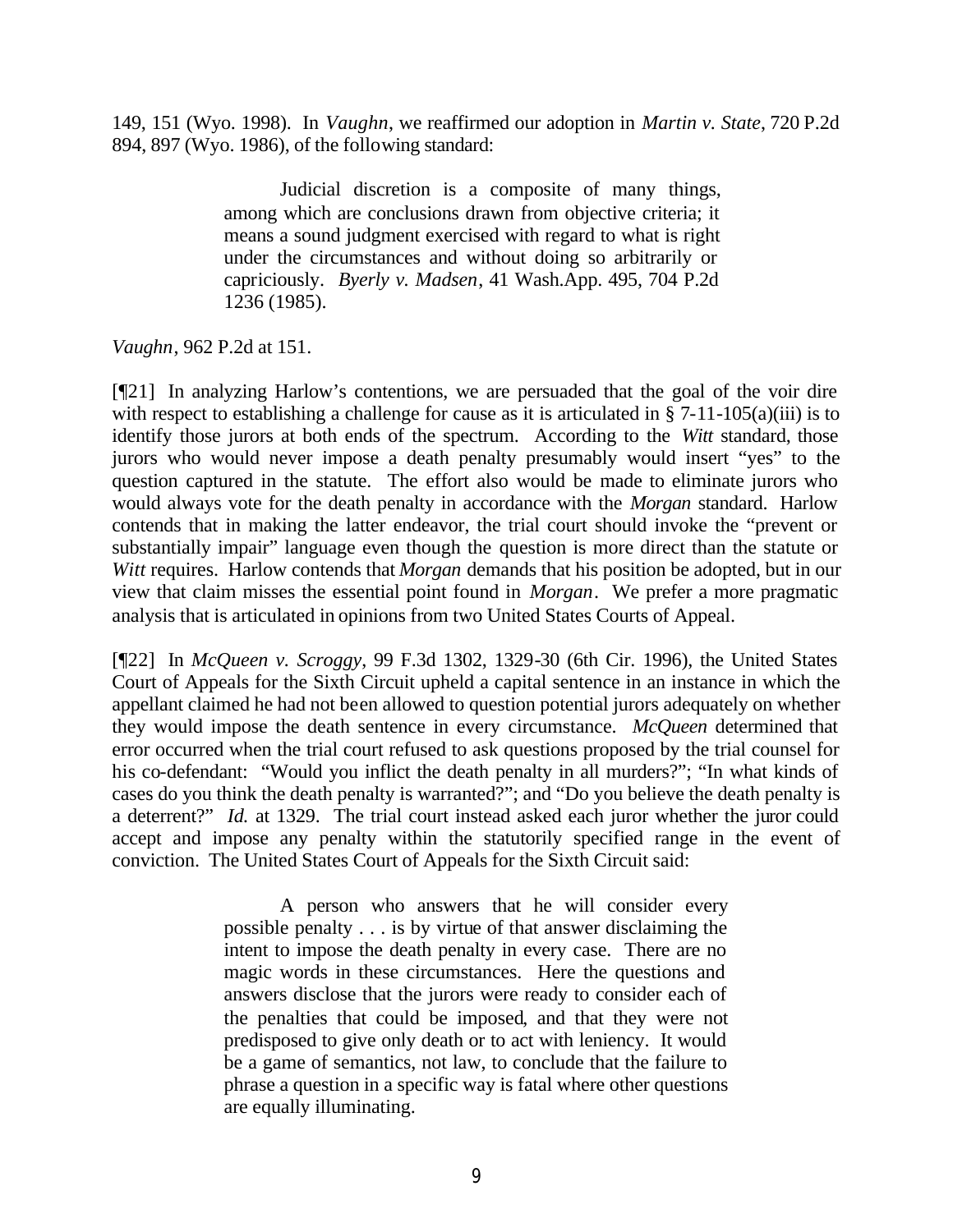*Id.* at 1330.

[¶23] Subsequently, the United States Court of Appeals for the Tenth Circuit arrived at a similar conclusion in *United States v. McVeigh*, 153 F.3d 1166, 1205-06 (10th Cir. 1998). McVeigh argued that the trial court unconstitutionally constrained him in examining the venire and prevented him from learning whether individual jurors automatically would vote for death upon a conviction. The United States Court of Appeals for the Tenth Circuit held that the trial judge properly excluded this question:

> If the allegations did--if you served on the jury and heard all the evidence in the guilty/innocence part of the trial and the jury voted that Mr. McVeigh was guilty, would you feel in that instance that the death penalty automatically should apply?

The court reasoned that "*Morgan* does not require courts to permit improperly phrased questions, such as questions that misstate the law or confuse the jurors." *Id.* at 1207. The court went on to say:

> Further, the question is susceptible of an interpretation asking the juror how she would vote on the evidence presented at trial. That is a question broader than the scope of inquiry *Morgan* requires. The question approved in *Morgan* was the following: "If you found [the defendant] guilty, would you automatically vote to impose the death penalty *no matter what the facts are*?" *Morgan*, 504 U.S. at 723, 112 S.Ct. 2222 (emphasis added). The Supreme Court felt such a question was necessary to identify jurors who would always impose the death penalty upon conviction of a capital offense "regardless of the facts and circumstances of conviction." *Id.* at 735, 112 S.Ct. 2222.

*McVeigh*, 153 F.3d at 1207.

[¶24] The record in this case demonstrates that the trial court asked prospective jurors whether their views would "always require" them to impose the death penalty following a conviction for murder. The question asked is calculated to elicit the same information as the question required by the United States Supreme Court in *Morgan*, "If you found [the defendant] guilty, would you automatically vote to impose the death penalty no matter what the facts are?" Furthermore, the trial court complied with the requirements of the Wyoming statute that adopts the rule of *Witt*. We hold that the voir dire questions posed by the trial court were sufficiently similar to the question approved in *Morgan* as to be "equally illuminating." We do not perceive that it is necessary to fetter the discretion of the trial court by structuring any further mandatory phrasing of questions of the veniremen. Certainly, in the exercise of its discretion, the trial court is able to form a conclusion as to how effective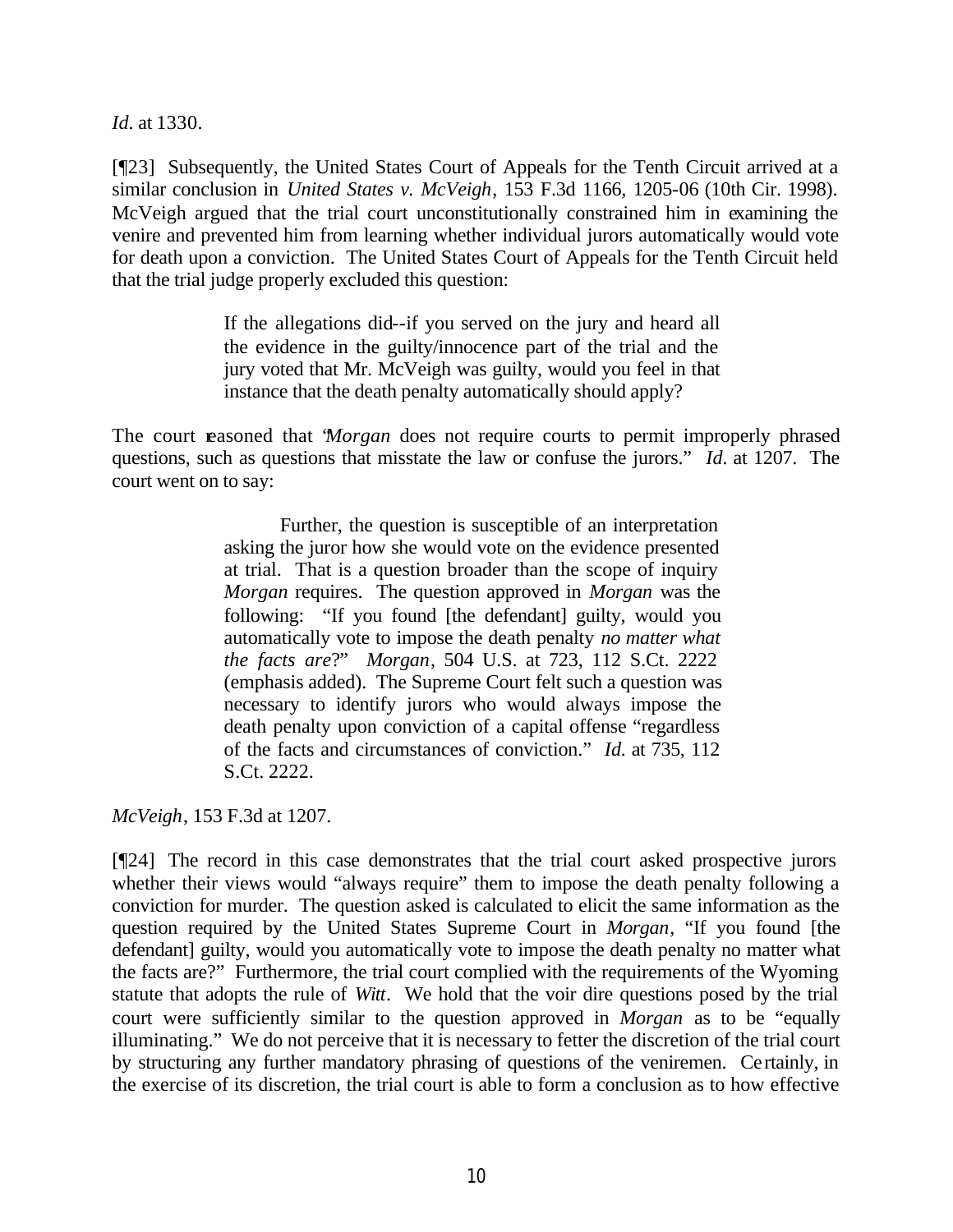the communication is between counsel or the court and the potential jurors being questioned, and we perceive no abuse of discretion in what was accomplished in this case.

## *II. Denial of Motion to Suppress*

[¶25] In the fourth and fifth issues, Harlow complains of the failure of the trial court to suppress his July 7, 1997, statement to the investigators on the ground that it was involuntary. Harlow contends that the investigators took the statement in violation of his constitutional and statutory rights because the investigators did not provide him an attorney after he invoked his right to counsel; the investigators took his statement, even though he had requested an attorney but had not yet been provided one; and the prosecutor violated Rule 3.8 of the Rules of Professional Conduct for Attorneys at Law (W.R.P.C.) by counseling the investigators without assuring that Harlow was advised of his rights and the procedure for obtaining counsel. The State's position is that the investigators honored Harlow's right to refuse to speak without representation, but Harlow waived that right when he initiated the conversation on July 7.

[¶26] The standard for reviewing a ruling on a motion to suppress is:

We review de novo a district court's ruling on a motion to suppress for involuntariness. *Stone v. State*, 745 P.2d 1344, 1348 (Wyo.1987) (citing *Miller v. Fenton*, 474 U.S. 104, 104, 106 S.Ct. 445, 446, 88 L.Ed.2d 405 (1985)). It is well established that when reviewing a district court's ruling on a motion to suppress we do not disturb findings on factual issues made by the district court unless they are clearly erroneous. *Bravo v. State*, 897 P.2d 1303, 1305 (Wyo.1995). Because the district court at the suppression hearing has the opportunity to assess the credibility of the witnesses and the weight to be given the evidence and to make the necessary inferences, deductions and conclusions, we view the evidence in the light most favorable to the district court's determination. *Wilson v. State*, 874 P.2d 215, 218 (Wyo.1994).

*State v. Evans*, 944 P.2d 1120, 1124 (Wyo. 1997).

[¶27] In making this argument, Harlow relies upon Wyo. Stat. Ann. § 7-6-105(a) (Michie 1997), which provides:

> A needy person who is being interrogated by law enforcement personnel for a serious crime, or who is a probationer or parolee, shall be informed of his right to be represented by an attorney at public expense. If the person being interrogated does not have an attorney and wishes to have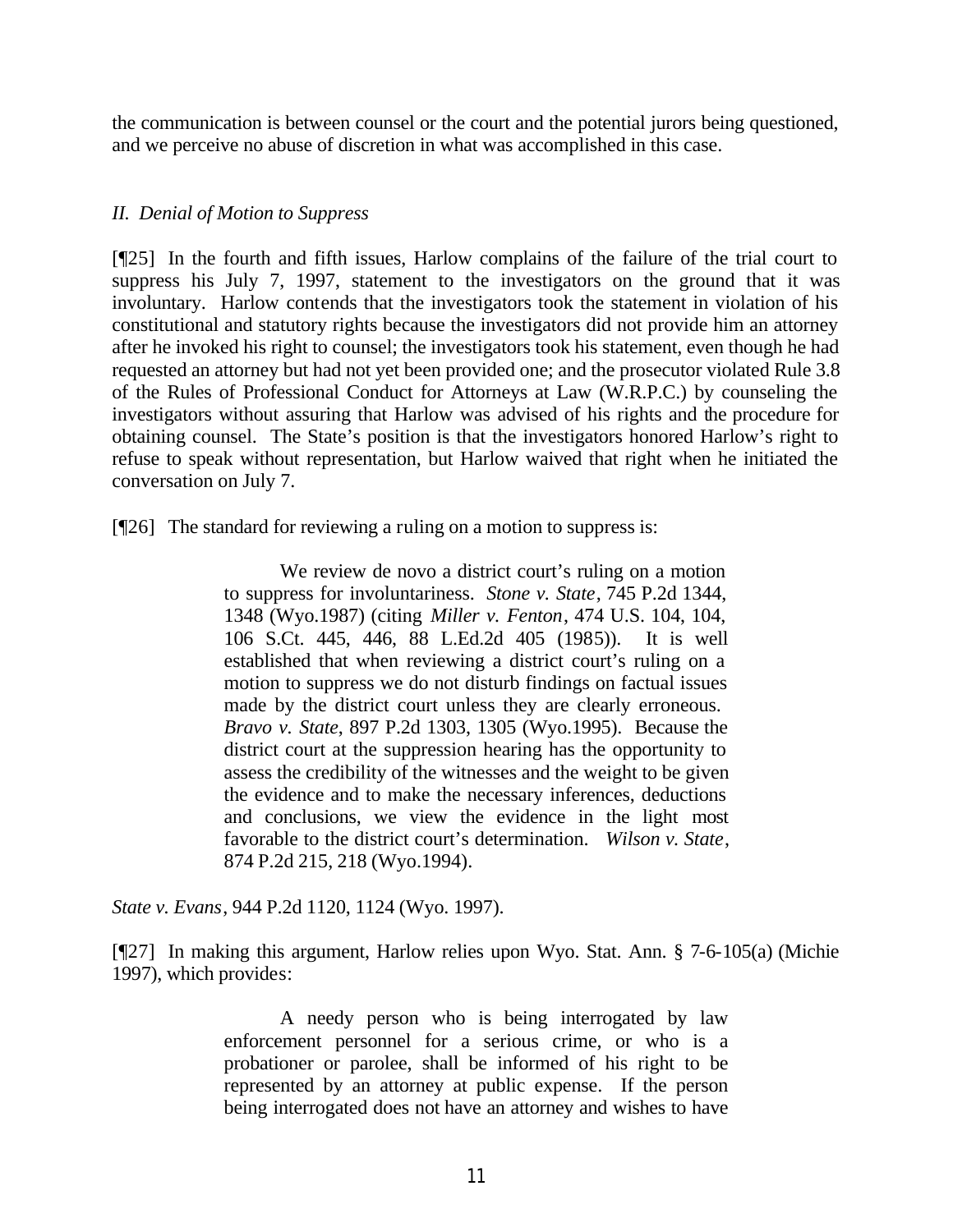the services of an attorney, he shall be provided the opportunity to contact the nearest public defender.

Harlow argues that, when he refused on July 3 to speak with investigators without counsel, his action constituted a request for representation by a public defender. The investigators, concededly, took no steps to ensure that such representation was provided, and Harlow reasons that they denied him his rights under § 7-6-105(a).

[¶28] Each of the two sentences in the statute conveys a separate right to individuals who are "being interrogated" by law enforcement personnel. The statute is not applicable unless Harlow was a "needy person" who was "being interrogated." The resolution of these claims requires a determination as to whether Harlow was "being interrogated" at the time that he insists the statute should have been invoked.

[¶29] The United States Supreme Court has said that interrogation includes "words or actions on the part of police officers that they *should have known* were reasonably likely to elicit an incriminating response." *Rhode Island v. Innis*, 446 U.S. 291, 302, 100 S.Ct. 1682, 1690, 64 L.Ed.2d. 297 (1980). Some eight years later we adopted that definition:

> Interrogation reflects a measure of compulsion above and beyond that inherent in custody itself. *Rhode Island v. Innis*, 446 U.S. 291, 300, 100 S.Ct. 1682, 1689, 64 L.Ed.2d 297 (1980). The definition of interrogation includes only words or actions by police officers that they should have known were reasonably likely to elicit an incriminating response. *Rhode Island v. Innis*, supra, 446 U.S. at 302, 100 S.Ct. at 1690.

*Griffin v. State*, 749 P.2d 246, 253-54 (Wyo. 1988).

[¶30] The record reflects three contacts between Harlow and the investigators. The first, on June 26, was very brief. As soon as the DCI agent identified herself, Harlow stated his unwillingness to converse, and the investigators left. The next contact occurred on July 3, when the DCI agent informed Harlow of his rights, and asked him if he would talk with her. On that occasion, Harlow declined to talk without an attorney, and the DCI agent terminated the interview with no further questions or statements. As interrogation is defined, it is clear that Harlow was not interrogated on June 26 or July 3. Therefore, his rights under § 7-6- 105(a) were not invoked on either of those dates.

[¶31] On July 7, the DCI agent and the deputy sheriff were at the prison to interview other individuals, and they were advised by prison personnel that Harlow wished to speak with them. The investigators did not advise Harlow of his rights again on July 7, but they claimed they did ensure that he recalled and understood those rights. The State submits that by initiating a conversation with the investigators, after he had asserted his right to counsel, Harlow waived that right, and consented to being interrogated without representation by counsel.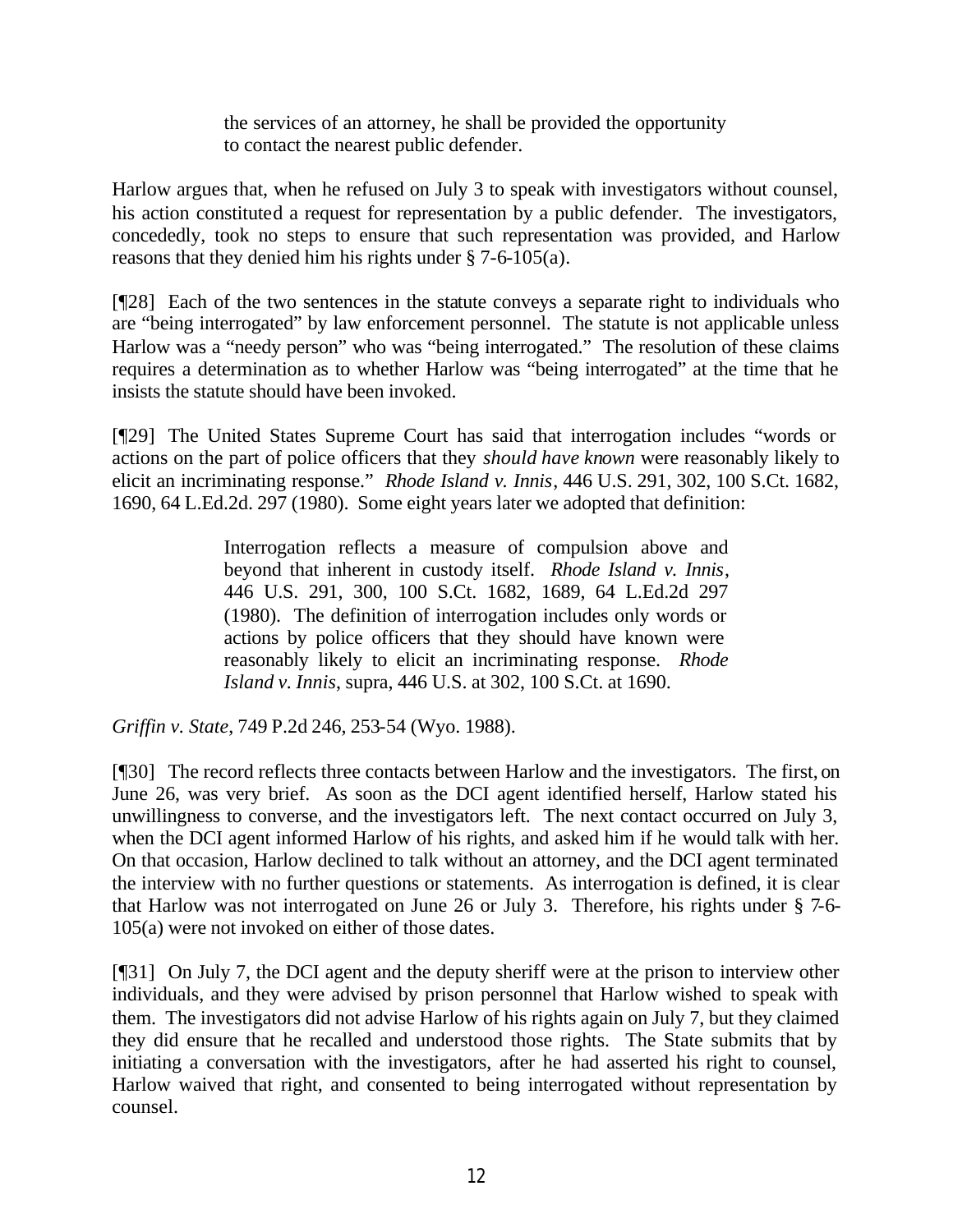[¶32] Under the Constitution of the United States, the United States Supreme Court has established a two-part inquiry to test whether a statement such as the one Harlow made is voluntary. *Oregon v. Bradshaw*, 462 U.S. 1039, 1045-46, 103 S.Ct. 2830, 2834-35, 77 L.Ed.2d. 405 (1983). In *Bradshaw* the Court said that a statement made after the accused expresses a demand for representation by counsel is voluntary if the accused initiates a conversation or dialogue with the police and, under the totality of the circumstances, waives the right to silence and the right to counsel. *Id*. In *Wells v. State*, 846 P.2d 589, 594 (Wyo. 1992), this court invoked the *Bradshaw* test. We ruled that Wells' statement was voluntary when the record demonstrated that he had been read his rights and had requested an attorney, but initiated a conversation and uttered incriminating statements while riding in an automobile with police officers. *Id.*

[¶33] We hold that Harlow's statement to the investigators satisfies the test for voluntariness set forth in *Bradshaw*. Harlow was informed of his rights, and after requesting counsel he initiated a conversation with law enforcement personnel. By doing so Harlow waived his rights to silence and representation. *See also Ramos v. State*, 806 P.2d 822, 828 (Wyo. 1991) ("Once the individual requests to be represented by counsel, the police must cease any interrogation until the accused is represented by counsel or until he waives his constitutional rights.") Therefore, although the July 7 contact was an interrogation to which § 7-6-105(a) would apply, we hold that Harlow waived his right to representation and his statement was voluntary.

[¶34] Harlow also contends the trial court should have suppressed his statement because the prosecutor violated W.R.P.C. 3.8, which reads:

The prosecutor in a criminal case shall:

\* \* \* \*

(b) prior to interviewing an accused or prior to counseling a law enforcement officer with respect to interviewing an accused, make reasonable efforts to assure that the accused has been advised of the right to, and the procedure for obtaining, counsel and has been given reasonable opportunity to obtain counsel[.]

[¶35] Harlow argues that the prosecutor violated this rule when he met with the investigating officers but made no efforts to assure that Harlow was advised of his right to counsel or had a reasonable opportunity to obtain counsel. He contends that the rule has the force of an enacted statute due to Wyo. Stat. Ann. § 5-2-113 (Michie 1997):

> It shall be the duty of the supreme court, from time to time, to prescribe rules of practice for said court, not inconsistent with the constitution or laws of this state, and when said rules are adopted by said court, the same shall be as binding upon the court, and the attorneys thereof, and the parties having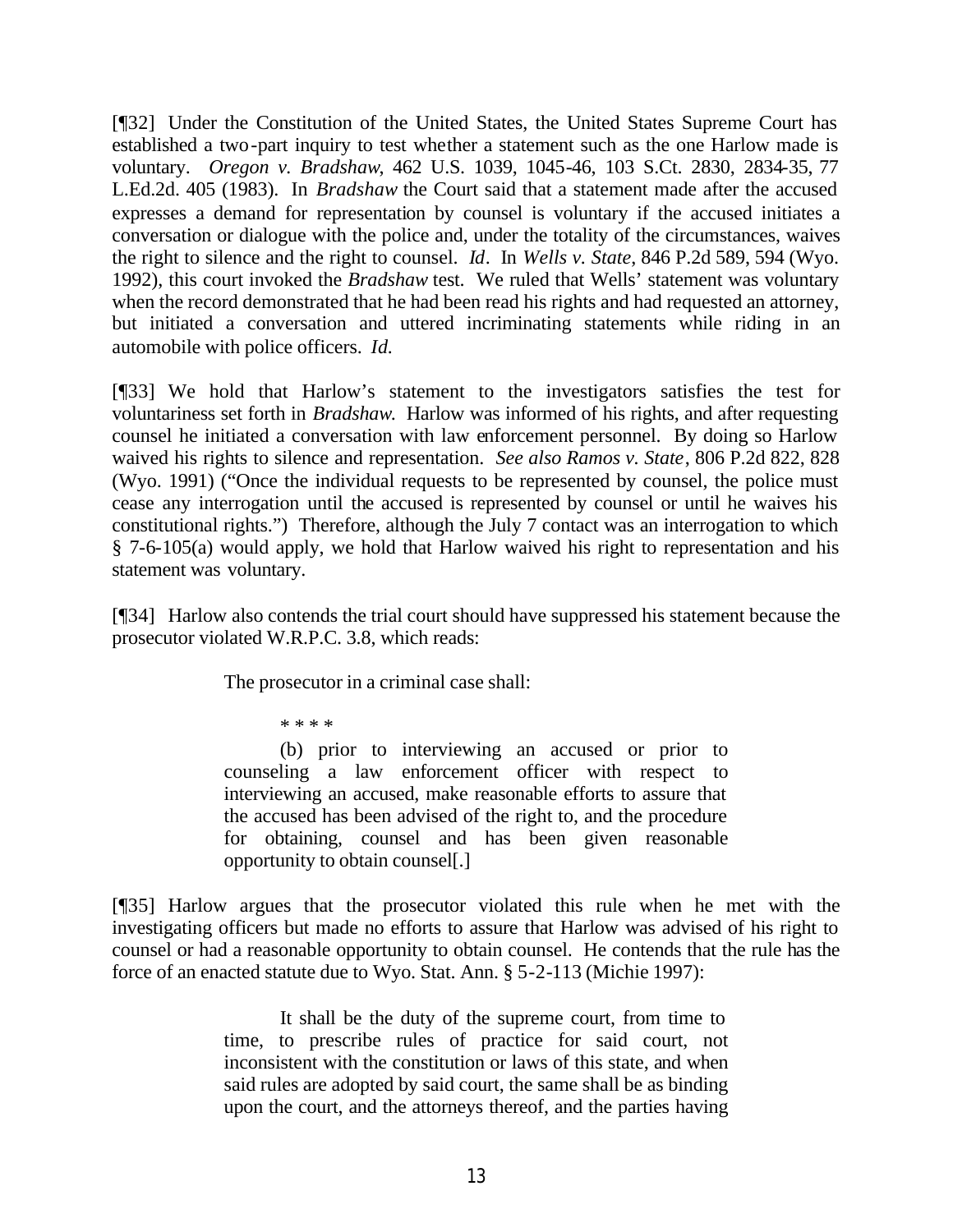business therein as though the same were enactments of the legislature of the state.

The State contends that Harlow's argument premised upon W.R.P.C. 3.8 is unavailing for two reasons: 1) the record does not show that any violation of the rule actually occurred; and 2) the W.R.P.C. do not provide for the suppression sanction that Harlow seeks, even if there was a violation.

[¶36] There is no violation of W.R.P.C. 3.8(b) unless the prosecutor interviews an accused or counsels law enforcement personnel with respect to interviewing an accused. Harlow does not contend that the prosecutor interviewed him. He does contend, however, that the prosecutor counseled the investigating agents with respect to interviewing him. Our careful search of the record leads us to conclude that the prosecutor, or members of his staff, did counsel the investigating officers with respect to conducting interviews of Harlow and other individuals. During the hearing on Harlow's suppression motion, the following exchange took place while the prosecutor conducted direct examination of the deputy sheriff:

> Q. Okay. After that night, did that -- the evening of the 26th of June, did you and [the DCI agent] continue to interview persons other than suspects in this case?

A. We continued to work on the case, yes.

Q. And did [the DCI agent] assist you straight through your investigation or were there interruptions?

A. She -- when it came to interviewing the inmate suspects, she assisted me in all interviews.

Q. Okay. You travel together to and from the Penitentiary?

A. Most usually, yes.

Q. Most usually. And you made arrangements or a plan - or excuse me. Who planned out your investigative day?

A. Usually through meeting with your office.

Given the deputy sheriff's testimony that the prosecutor's office helped plan daily investigations, we may reasonably infer that the planning included plans for the anticipated interview of Harlow.

[¶37] Still we agree with the State's argument that a violation of W.R.P.C. 3.8(b) does not require a holding that Harlow's statement was inadmissible. Harlow is correct in contending that § 5-2-113 affords the force of law to rules of practice promulgated by this Court. That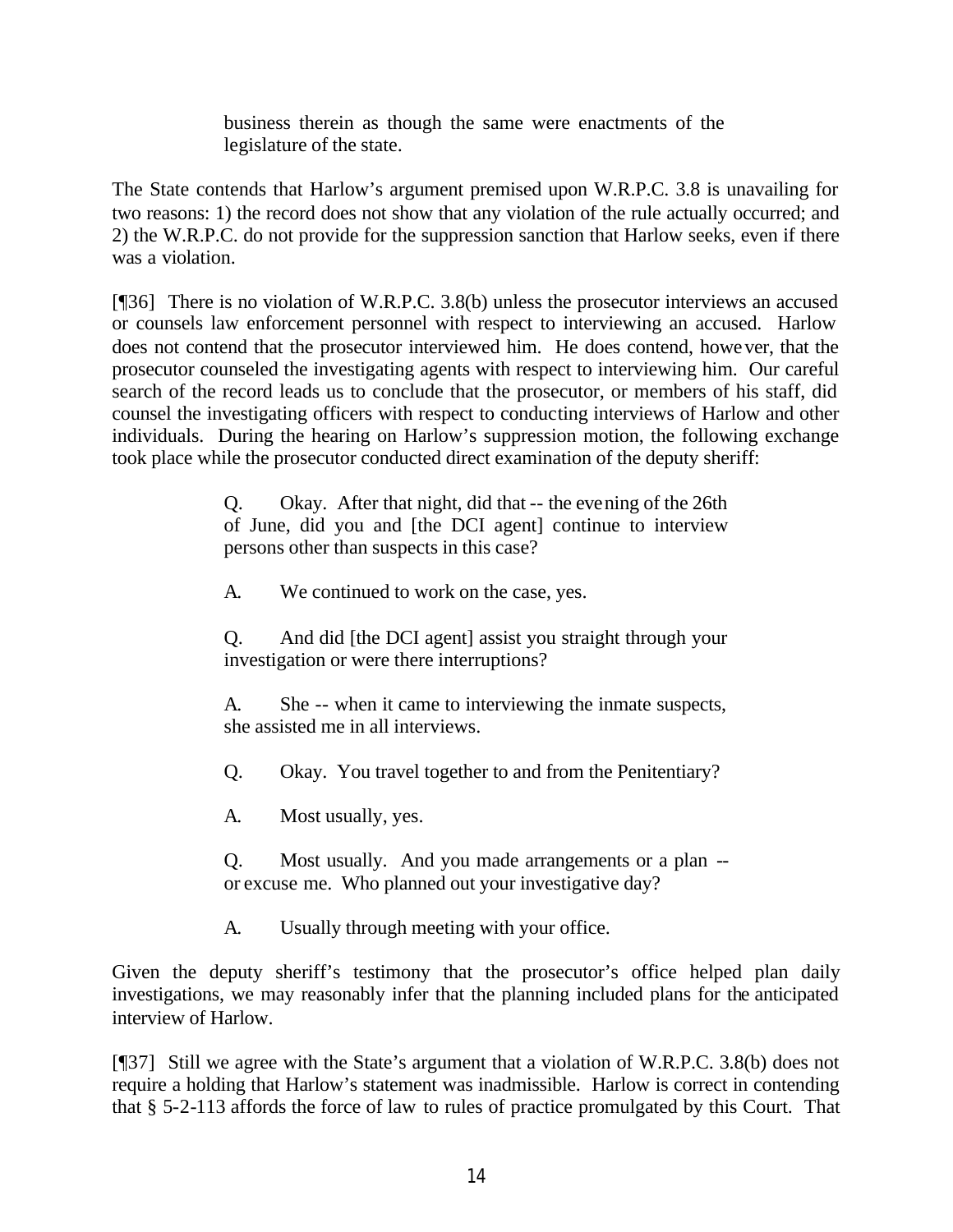proposition does not, however, lead to the result Harlow demands. Instead, the sanction is prescribed within the text of the rules themselves. The provisions of the rules describing their scope state in relevant part in paragraph [6]:

> Violation of a Rule should not give rise to a cause of action nor should it create any presumption that a legal duty has been breached. The Rules are designed to provide guidance to lawyers and to provide a structure for regulating conduct through disciplinary agencies. . . . The fact that a Rule is a just basis for a lawyer's self-assessment, or for sanctioning a lawyer under the administration of a disciplinary authority, does not imply that an antagonist in a collateral proceeding or transaction has standing to seek enforcement of the Rule. Accordingly, nothing in the Rules should be deemed to augment any substantive legal duty of lawyers or the extra-disciplinary consequences of violating such a duty.

In light of the language in paragraph six, we hold that a violation of the Rules of Professional Conduct on the part of the prosecutor does not render Harlow's statement to the investigators involuntary or require its suppression.

## *III. Victim Impact Testimony*

[¶38] The facts pertinent to Harlow's sixth issue are these. Before trial, Harlow moved to prevent the prosecution's introduction of victim impact evidence during the sentencing phase of the trial. He asserted that Wyoming's death penalty statute does not authorize the sentencer (here, the jury) to consider victim impact in its determination of the appropriate sentence. The prosecution opposed Harlow's motion. While recognizing that the death penalty statute does not explicitly authorize the introduction of victim impact evidence during the sentencing phase, the prosecution maintained that the general language in § 6-2- 102(c), authorizing the jury to hear evidence as to any matter that the trial judge deems relevant to a determination of the sentence, could be construed to cover the matter of victim impact. Although Harlow remained steadfast in his position, he requested that the trial court review before trial all proposed victim impact evidence offered by the prosecution if the trial court denied his motion. Harlow and the prosecution continued to hold their respective positions on this point in subsequent pretrial hearings. On June 12, 1998, the trial court denied Harlow's motion to prevent the introduction of victim impact evidence. In its ruling, the trial court permitted the prosecution to offer a victim impact statement from one member of the victim's family and required the prosecution to submit a writing of that statement to the court for review in advance of trial. The prosecution submitted to the trial court written statements from the father, the wife, and the father-in-law of the victim. Harlow then moved the trial court to delete those parts of the statements which expressed that the appropriate penalty should be death. The trial court granted Harlow's motion. The prosecution then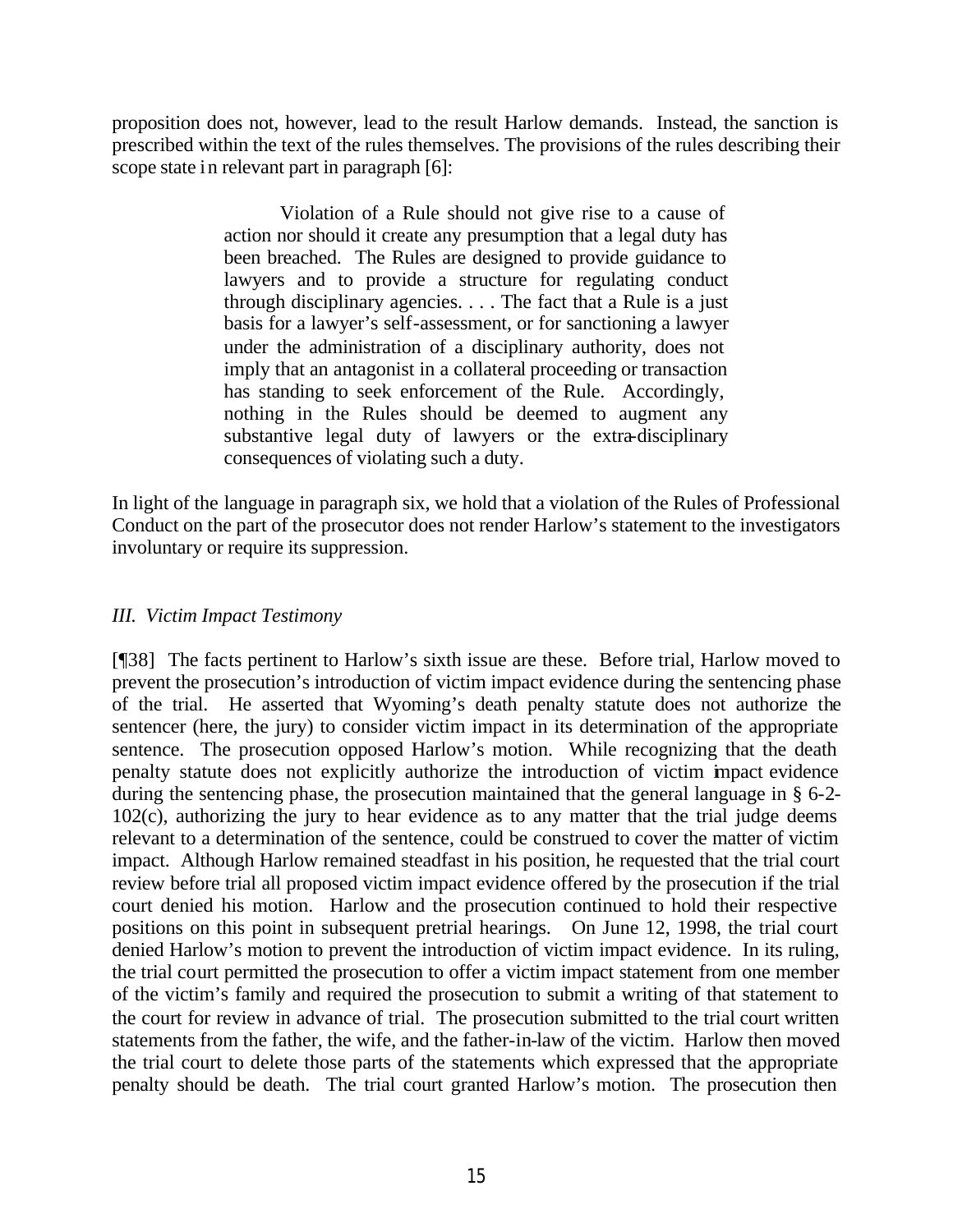moved the trial court to permit the prosecution to introduce the revised statements of the victim's wife and father. The trial court apparently granted the prosecution's motion.

[¶39] During the prosecution's case-in-chief in the sentencing phase of the trial, the prosecution presented witness Ranae Baldes, the Hot Springs County Victim/Witness Coordinator, who read the revised statements of the victim's wife and father. A copy of the testimony of Ms. Baldes is reproduced in Appendix A to this opinion.

[¶40] On appeal, Harlow reiterates the legal position he asserted below, claiming that the trial court erred in permitting the introduction of this evidence. In response, the State reiterates the legal position which the prosecution maintained below, claiming that the trial court's ruling was correct. Succinctly stated, Harlow asserts, and the State disagrees, that neither the death penalty statute, § 6-2-102, nor the general victim impact statute, §§ 7-21- 101 through 103, authorize the use of victim impact evidence during capital sentencing; and that the trial court's ruling violated Harlow's legislatively-created liberty interest in capital sentencing procedures in contravention of Article 1, Section 6, of the Wyoming Constitution, and the Due Process clause of the Fourteenth Amendment of the United States Constitution.

[¶41] Our decision today in *Olsen v. State*, 2003 WY 46, ¶164, on this same question is dispositive. In that case we held that neither the death penalty statute nor the general victim impact statute authorized the introduction of victim impact evidence during capital sentencing and, therefore, the trial court erred in allowing its introduction.<sup>3</sup> We recognized,

<sup>3</sup> In *Olsen* we noted that in the aftermath of *Payne v. Tennessee*, 501 U.S. 808, 111 S. Ct. 2597, 115 L. Ed. 2d 720 (1991), which held that the Eighth Amendment of the United States Constitution did not bar victim impact evidence in the penalty phase of a capital case if a state chose to authorize it, the legislatures of some twelve states amended their capital sentencing statutes to expressly authorize the admission of victim impact evidence. *Olsen*, ¶174 n.14. As examples of such express statutory authorization, we noted the Pennsylvania and Florida statutes. Pennsylvania's statute reads in pertinent part:

<sup>(2)</sup> In the sentencing hearing, evidence concerning the victim and the impact that the death of the victim has had on the family of the victim is admissible. Additionally, evidence may be presented as to any other matter that the court deems relevant and admissible on the question of the sentence to be imposed. Evidence shall include matters relating to any of the aggravating or mitigating circumstances specified in subsections (d) and (e), and information concerning the victim and the impact that the death of the victim has had on the family of the victim. Evidence of aggravating circumstances shall be limited to those circumstances specified in subsection (d).

<sup>42</sup> Pa. C.S.A. §9711(a)(2) (enacted October 11, 1995, to be effective sixty days thereafter). Florida's statute reads in pertinent part:

Once the prosecution has provided evidence of the existence of one or more aggravating circumstances as described in subsection (5), the prosecution may introduce, and subsequently argue, victim impact evidence. Such evidence shall be designed to demonstrate the victim's uniqueness as an individual human being and the resultant loss to the community's members by the victim's death. Characterizations and opinions about the crime, the defendant, and the appropriate sentence shall not be permitted as a part of victim impact evidence.

Fla. Stat. Ann. § 921.141(7) (West 2001).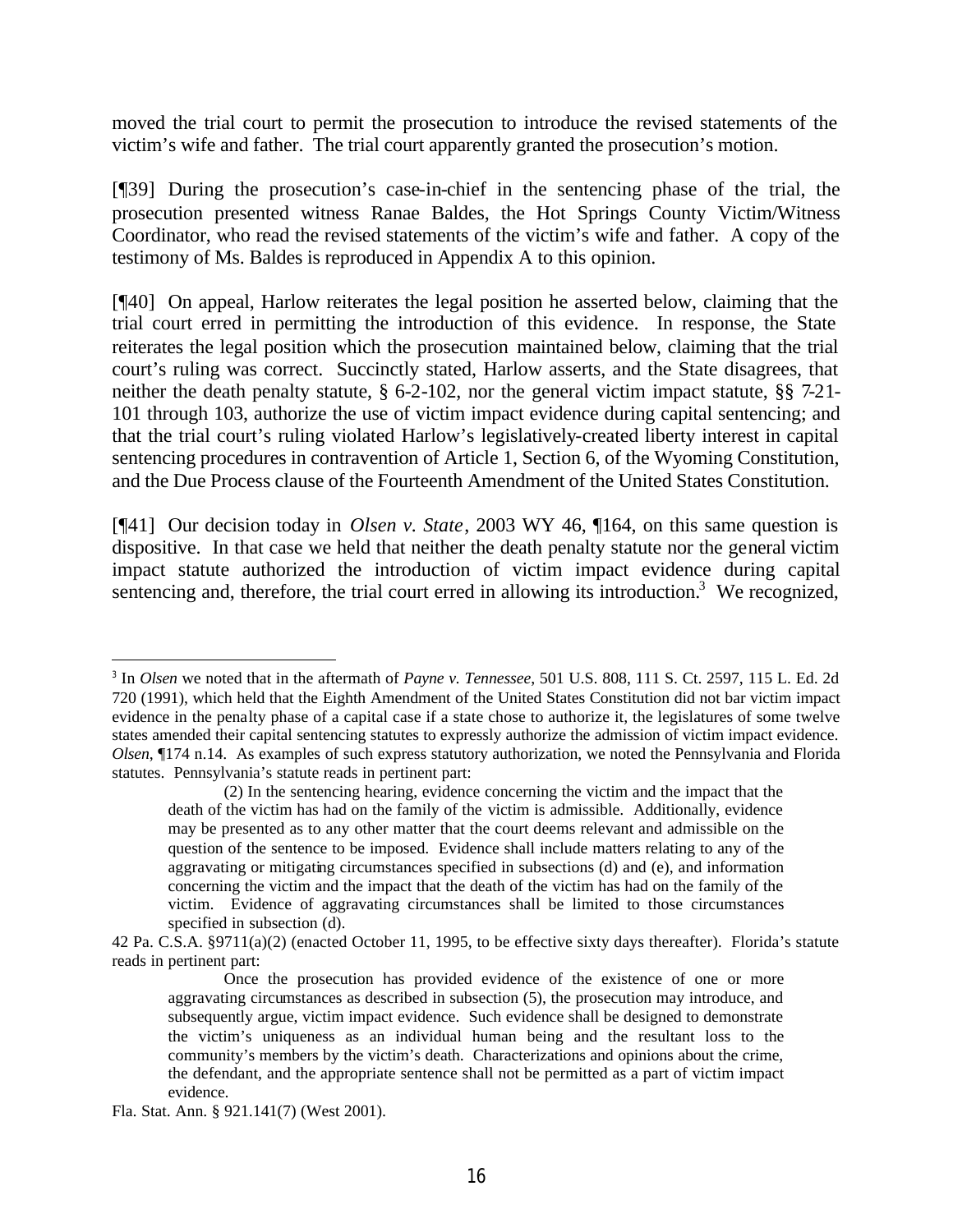however, that such error is usually subject to our harmless error analysis. *Id.* at ¶176. In *Olsen*, we found such analysis unnecessary, however, because we reversed on other errors and remanded for new sentencing. *Id.* In the instant case, we have found no other errors, so it is necessary that we consider undertaking our harmless error analysis on this point.

[¶42] Harlow has recognized that a harmless error analysis probably applies to the error in question. At page 173 of his main brief, he states, "[t]he State bears the burden of proving the trial court's constitutional error harmless beyond a reasonable doubt," citing *Chapman v. California*, 386 U.S. 18, 23-24, 87 S. Ct. 824, 827, 17 L. Ed. 2d 705 (1967). Moreover, at page one of his reply brief, he emphasizes that the State in its brief failed to make a harmless error argument on any of the constitutional errors asserted by him, which would include, of course, the victim impact evidence issue. Harlow notes that the State's failure in this regard "defies this Court's requirement that on direct appeal the State must demonstrate that the constitutional errors below were harmless beyond a reasonable doubt. *Gentry v. State*, 806 P.2d 1269, 1272 (Wyo. 1991)."

[¶43] It was in *Campbell v. State*, 589 P.2d 358, 368 (Wyo. 1979), that this court adopted the United States Supreme Court's *Chapman* harmless error standard for constitutional questions under either the federal or Wyoming constitutions. Under that standard, "before a federal constitutional error can be held harmless, the court must be able to declare a belief that it was harmless beyond a reasonable doubt." *Chapman*, 386 U.S. at 24, 87 S. Ct. at 828. Since *Chapman* issued, the United States Supreme Court's consistent position has been that a reviewing court's duty is to consider the trial record as a whole and ignore errors that are harmless, including most constitutional violations. *See, Rose v. Clark*, 478 U.S. 570, 576-77, 106 S. Ct. 3101, 3105, 92 L. Ed. 2d 460 (1986); *United States v. Hastings*, 461 U.S. 499, 509-10, 103 S. Ct. 1974, 1980-81, 76 L. Ed. 2d 96 (1983); 5 Wayne R. LaFave, Jerold H. Israel, and Nancy J. King, *Criminal Procedure* § 27.6(d), at 948-50 (2d ed. 1999); *and see*, *Barclay v. Florida*, 463 U.S. 939, 103 S. Ct. 3418, 77 L. Ed. 2d 1134 (1983) (specifically approving the application of harmless error analysis to death sentences where trial judge had considered an invalid aggravating circumstance). In *Grossman v. State*, 525 So.2d 833, 842-

18 U.S.C. § 3593(c). The federal statute goes on to provide that [a]t the sentencing hearing, information may be presented as to any matter relevant to the sentence . . . . The government may present any information relevant to an aggravating factor for which notice has been provided under subsection (a).

In *Olsen* we also noted that the United States Congress had made victim impact evidence a subject of statute, as 18 U.S.C. 3593(a) provides that in a death penalty case the prosecution shall give notice that it is seeking a death sentence based upon certain aggravating factors which

may include factors concerning the effect of the offense on the victim and the victim's family, and may include oral testimony, a victim impact statement that identifies the victim of the offense and the extent and scope of the injury and loss suffered by the victim and the victim's family, and any other relevant information.

*Id.* (In *United States v. McVeigh*, 944 F. Supp. 1748, 1491 (D. Colo. 1996), *affirmed* 153 F.3d 1166 (10th Cir. 1998), Judge Richard Matsch said of victim impact evidence that it "is the most problematic of all of the aggravating factors and may present the greatest difficulty in determining the nature and scope of the 'information' to be considered. Congress expressly provided for victim impact consideration in the Death Penalty statute but it did not put any limits on what can be considered.") *Olsen,* ¶174.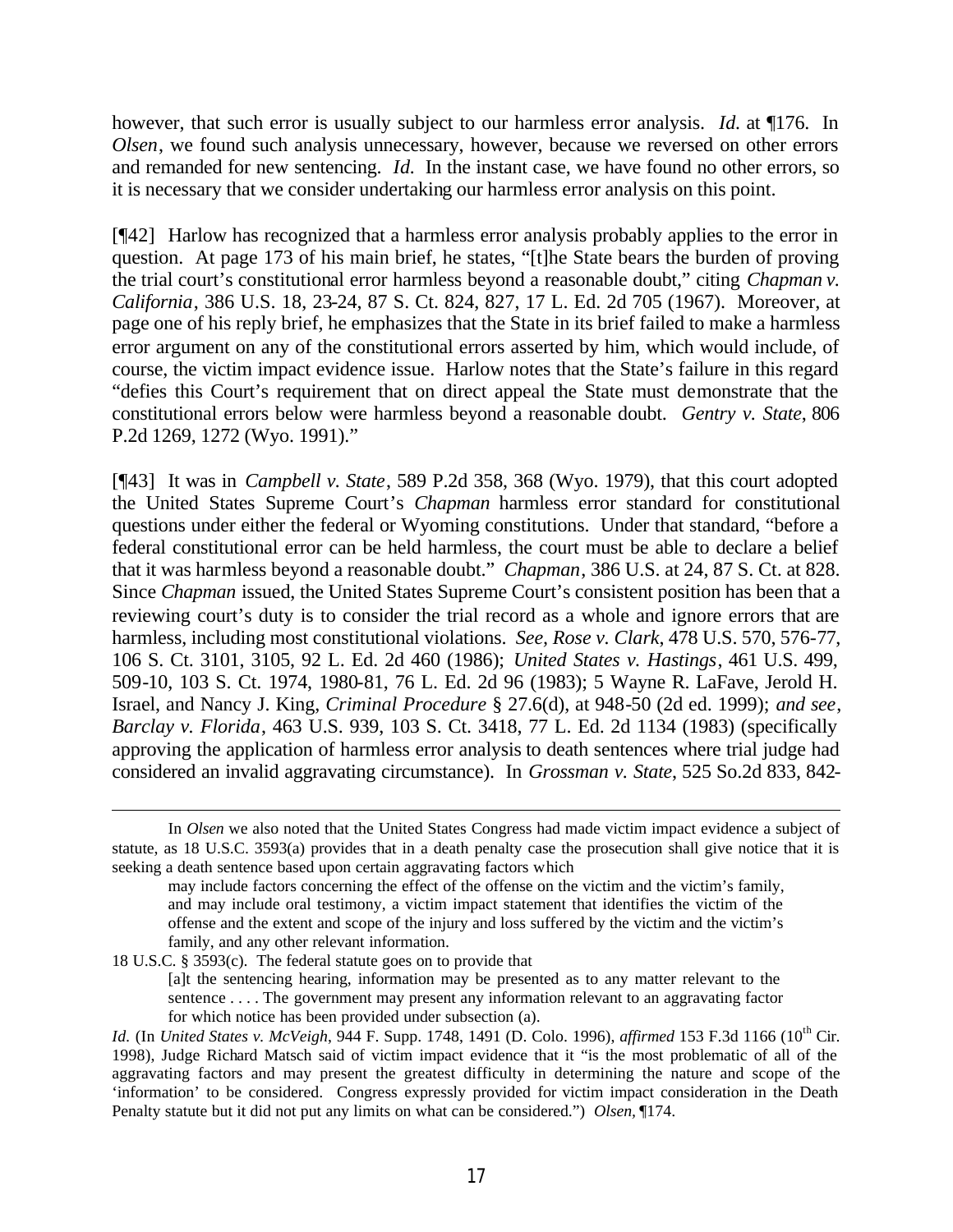45 (Fla. 1988), after careful consideration, the Florida Supreme Court held that "erroneous introduction of victim impact evidence is subject to harmless error analysis on a case-by-case basis." *See also, State v. Payne*, 791 S.W.2d 10, 19 (Tenn. 1990).

[¶44] However, a threshold question we must answer is whether the State's failure to argue harmless error in connection with the victim impact evidence issue requires this Court's decision that the State has not carried its burden to demonstrate that the error was harmless beyond a reasonable doubt. *See, e.g., Stone v. State*, 548 So.2d 307, 308-09 (Fla. App. 1989). As appealing as that course of action may appear at first glance, well-respected legal authority counsels otherwise. We are informed that

> Considerable attention has been given . . . to the allocation of the burden of showing potential prejudice. In *Kotteakos* [*v. United States*, 328 U.S. 750, 66 S. Ct. 1239, 90 L. Ed. 1557 (1946)], the Supreme Court rejected the idea of uniformly placing the burden on either party. . . . Chief Justice Traynor of the California Supreme Court suggested that the entire issue of presumptions and burdens was largely meaningless in the harmless error context. [R. Traynor, *The Riddle of Harmless Error*, 25-26 (1970)] In evaluating what effect, if any, an error had on the jury's verdict, the appellate court may look only to the record before it. The function of a party carrying the burden is simply to suggest, in light of that record, how prejudice may or may not have occurred. At that point, the court makes its own assessment as to what degree of likelihood exists as to that prejudicial or nonprejudical impact and then applies to that assessment the likelihood-standard of the particular jurisdiction.

5 LaFave, et al., *supra,* § 27.6(b), at 942 (footnotes omitted).

[¶45] In *O'Neal v. McAninch,* 513 U.S. 432, 437, 115 S. Ct. 992, 995, 130 L. Ed. 2d 947 (1995), Justice Breyer, writing for the majority, quoted with approval Chief Justice Traynor's comments on the meaninglessness of allocating a "burden of proof" in this context. Another scholar has written:

> There is a good deal of talk in the cases . . . about whether error is or is not presumed to have been harmful, and where the burden lies on this point. It is said . . . that if the error was fundamental, or of such a character as would normally prejudice rights, the burden is on the prosecution to demonstrate its harmlessness. The value of such formulations, and of nice allocations of burden, seems highly doubtful, and contrary to the spirit of the Court's warning, in the *Kotteakos* case, "against attempting to generalize broadly, by presumption or otherwise."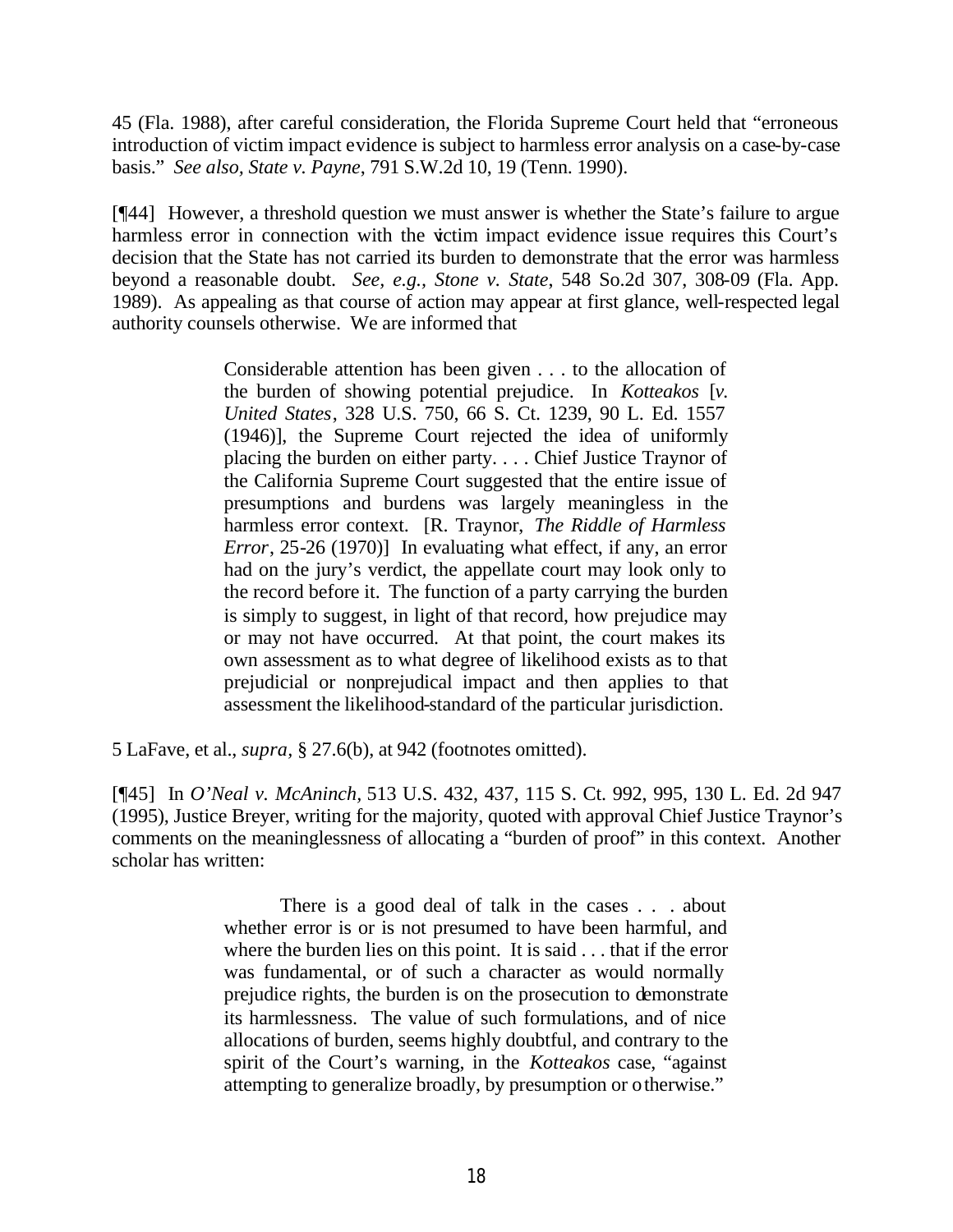3A Charles Alan Wright, *Federal Practice and Procedure* § 854, at 304-05 (1982) (footnotes omitted). Several of the United States Circuit Courts of Appeal have concluded that a reviewing court has discretion to overlook the government's failure to argue harmlessness in an appropriate case. *See, e.g., United States v. Samaniego*, 187 F.3d 1222, 1224-26 (10<sup>th</sup> Cir. 1999); *United States v. Torrez-Ortega,* 184 F.3d 1128, 1136 (10th Cir. 1999); *United States v. Pryce*, 938 F.2d 1343, 1347-48 (D.C. Cir. 1991); and *United States v. Giovannetti*, 928 F.2d 225, 227 ( $7<sup>th</sup>$  Cir. 1991). In deciding whether to exercise that discretion, a reviewing court may consider such factors as the length and complexity of the record, whether the harmlessness of the error is certain or debatable, and whether a reversal would result in protracted, costly, and futile proceedings in the trial court. *Samaniego,* 187 F.3d at 1224-25 (citing *Giovannetti*, 928 F.2d at 227).

[¶46] We have applied these factors to the instant case. The record of the sentencing phase consists of approximately 753 pages. The State's opening statement runs about 6 pages; the defense's runs about 21 pages. The State's evidentiary case-in-chief runs about 156 pages; the defense's evidentiary case runs about 433 pages. The State's closing and rebuttal closing arguments total 54 pages; the defense's closing argument runs 38 pages. We find that the sentencing phase record is neither lengthy nor complex. We find that the harmlessness of the error is fairly certain, considering all of the evidence presented, the jury instructions given, the length and content of the two victim impact statements in question (three pages of the father's statement and two pages of the wife's statement), and the opening statements and closing arguments of counsel, including those portions in which reference is made to the victim impact evidence. Finally, a reversal and remand would result in a protracted, costly, and ultimately futile (for Harlow) re-sentencing proceeding in the trial court. For these reasons, we hold that this is an appropriate case in which to undertake harmless error review on the victim impact evidence error. We now move to that review.

[¶47] The *Chapman* standard requires the appellate court to be convinced beyond a reasonable doubt no reasonable possibility exists that the error contributed to the jury's determination. *Chapman*, 386 U.S. at 23-26, 87 S. Ct. at 827-29. In the instant case, then, the specific question is whether this Court is convinced beyond a reasonable doubt no reasonable possibility exists that the statements of Corporal Martinez's father and wife and the prosecutor's comments on them in his opening statement and closing arguments contributed to the jury's determination that the appropriate penalty for Harlow is death.

[¶48] In considering this specific question concerning whether the victim impact evidence and the prosecutor's comments about it contributed to the jury's determination that the appropriate penalty for Harlow is death, we must bear in mind the particular concerns about such evidence and comments which the United States Supreme Court identified in *Booth v. Maryland*, 482 U.S. 496, 107 S. Ct. 2529, 96 L. Ed. 2d 440 (1987); *South Carolina v. Gathers,* 490 U.S. 805, 109 S. Ct. 2207, 104 L. Ed. 2d 876 (1989), and *Payne v. Tennessee*, 501 U.S. 808, 111 S. Ct. 2597, 115 L. Ed. 2d 720 (1991). For it will be those particular concerns against which we shall measure the victim impact evidence and the prosecutor's comments heard by the jury in this case. In *Booth*, the victim impact statement contained two types of information: (1) information about the personal qualities of the victims and the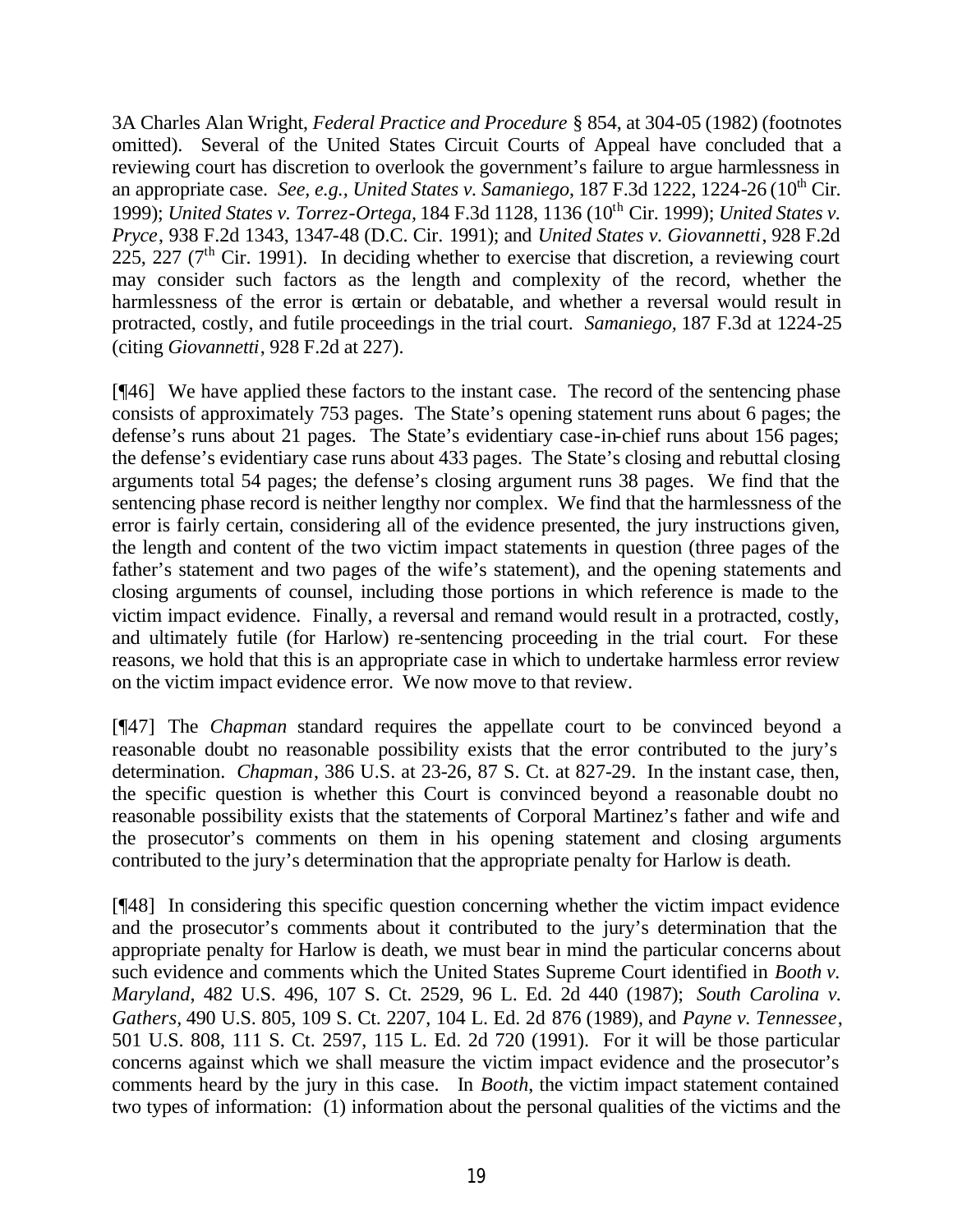emotional effect of the victims' deaths on the victims' family members, and (2) information about the family members' opinions and characterizations of the crime and the defendant. *Booth,* 482 U.S. at 502, 107 S. Ct. at 2533. In *Gathers*, the prosecutor's closing argument included a reading from a religious tract carried by the victim and comments about the victim's personal qualities which the prosecutor inferred from that religious tract and from the voter's registration card also carried by the victim. *Gathers*, 490 U.S. at 808-10, 109 S. Ct. at 2209-10. In *Payne*, in which a young mother and her baby daughter were murdered and her young son grievously injured, the grandmother testified about how much the surviving young son missed his mother and baby sister. *Payne*, 501 U.S. at 814-15, 111 S. Ct. at 2603. Also in *Payne*, the prosecutor's closing argument included comment about the effects of the crimes upon family members. *Id.* at 815-16, 111 S. Ct. at 2603. In *Booth*, the Court was concerned that introduction of the first type of information, namely, the victim's personal qualities and the emotional effect of the crime upon family members, runs the risk of diverting the jury's focus from the defendant's characteristics and record and the circumstances of the crime. *Booth*, 482 U.S. at 504-05, 107 S. Ct. at 2533-34. With regard to the second type of information, namely, the family members' opinions and characterizations of the crimes and the defendant, the *Booth* Court was concerned that such information would "inflame the jury and divert it from deciding the [sentence] on the relevant evidence concerning the crime and the defendant." *Id.* at 508, 107 S. Ct. at 2536. The *Booth* Court acknowledged, however, "there is no doubt that jurors generally are aware of these feelings [of the victim's family members about the crime and the defendant]." *Id.* Although *Payne* overruled *Booth* and *Gathers*, the Court acknowledged that if the stateallowed victim impact evidence is so unduly prejudicial that it renders the trial fundamentally unfair, the Due Process Clause of the Fourteenth Amendment of the United States Constitution provides a mechanism for relief. *Payne*, 501 U.S. at 825, 111 S. Ct. at 2608.

[¶49] Based upon this succinct review of *Booth, Gathers*, and *Payne*, we believe that our assessment of the victim impact statements and prosecutor's comments about them in this case must carefully scrutinize whether the information of Corporal Martinez's personal qualities and the emotional effect of the crime on the family members, as well as the prosecutor's comments about that information, inflamed the jury and was so unduly prejudicial that it rendered the trial fundamentally unfair or diverted the jury's focus from Harlow's characteristics and record and the circumstances of the crime. With this standard in mind, we now turn to the victim impact statements and the prosecutor's comments about them.

[¶50] The prosecutor's opening statement to the jury in the sentencing phase of the trial consists of 140 lines in six pages of the record. Of those 140 lines, only four lines toward the end of the statement refer to victim impact evidence:

> Near the end of the State's case or at the end of the State's case today or tomorrow, you'll hear what the law allows regarding victim impact evidence. A statement, to be read to you, is what the law allows, and you'll hear that.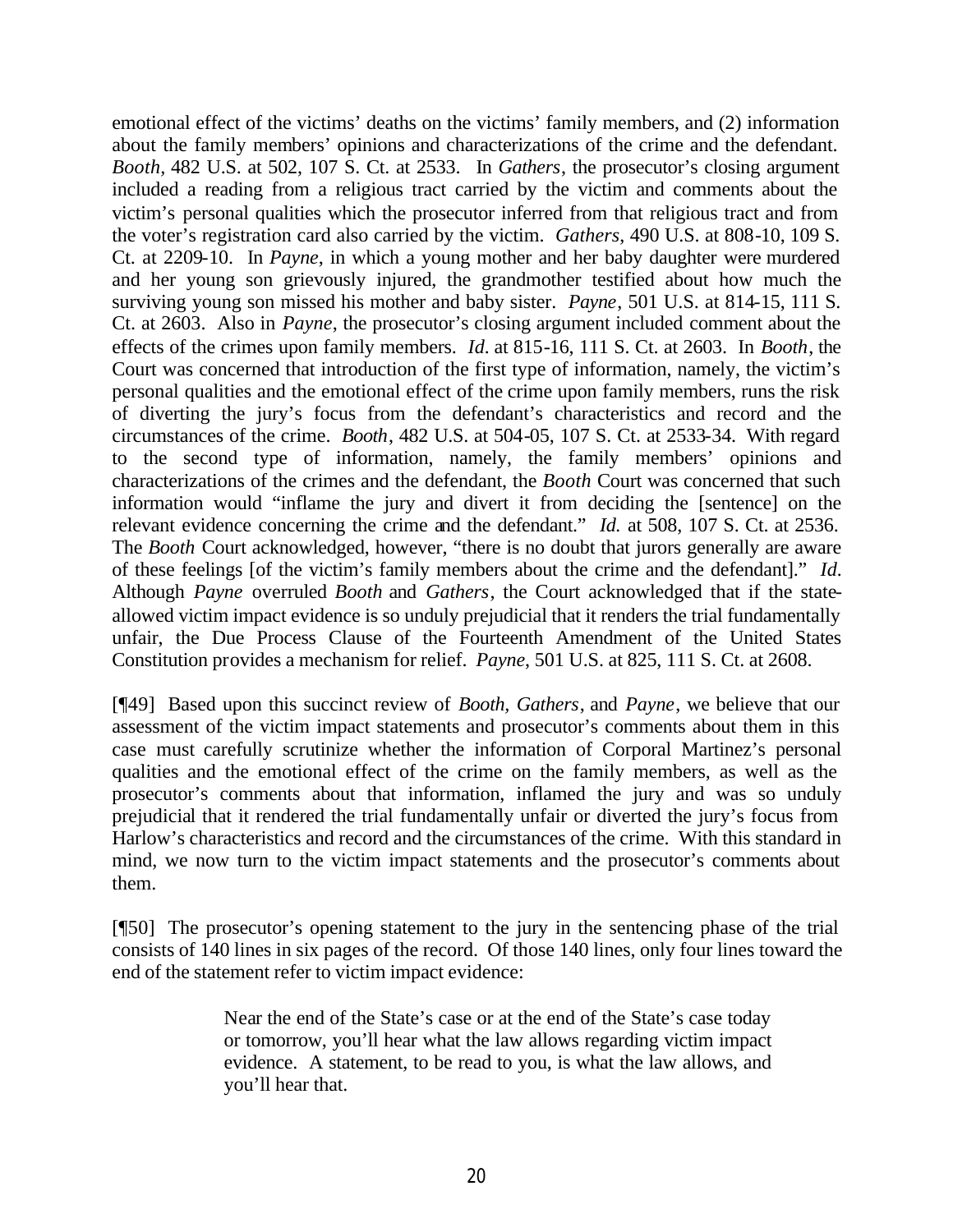Defense counsel's opening statement consists of 507 lines in twenty pages of the record. Of those 507 lines, only five lines, appearing at a half-way point in the opening statement, refer to victim impact evidence:

> You know, we understand – I certainly understand the loss of the Martinez family and, I mean, you know, he was a wonderful, good man. Everything that I've ever read about him, he was a fine person. You know, he had a family. He had children. He had a wife. And he didn't deserve to die.

[¶51] Following the opening statements, the prosecution presented its case-in-chief. In the record, the prosecution's evidentiary presentation runs about 156 pages. The prosecution's evidence of the three statutory aggravating circumstances, upon which it was relying to secure the death penalty, was presented before the victim impact evidence. As we related earlier, the prosecutor introduced the victim impact evidence, consisting of the written statements of Corporal Martinez's father and wife, through the reading of those statements by Ranae Baldes, the Hot Springs County Victim/Witness Coordinator. After that reading, the prosecution rested. As we read the victim impact statements in question, we find that they contain information about Corporal Martinez's personal qualities and the emotional effect of his death on his family members, but do not contain information about the family members' opinions and characterizations of the crime and defendant Harlow.

[¶52] The prosecutor's principal closing argument spans about 38 pages of the record and contains about 900 lines. Of those 900 lines, a mere eleven lines refer to victim impact. Four lines into his argument and again at ninety lines into his argument, he said, "Don't forget the victim." About 710 lines later, he said, "I say to you again, don't forget Wayne Martinez." And, about 42 lines later, he said,

> What I can say about Corporal Martinez I've said, and was said in those statements and that is that his life had value, just as they are arguing to you Mr. Harlow's life has value.

> Now he has a dad and a wife who miss him. You heard that; that he can't hear him sing his songs; that they, his children, don't have a father; that his wife has no husband. Don't forget the victim.

Defense counsel's closing argument, which covers about thirty-eight pages, or 950 lines, of the record made this reference at a point about 135 lines into argument,

> I don't want to ever minimize, although I'm going to talk a lot about Jimmy [Harlow] and his family, I don't want to ever minimize how difficult it is for the Martinez family. You know, there is [sic] children involved there, and that loss can never be replaced.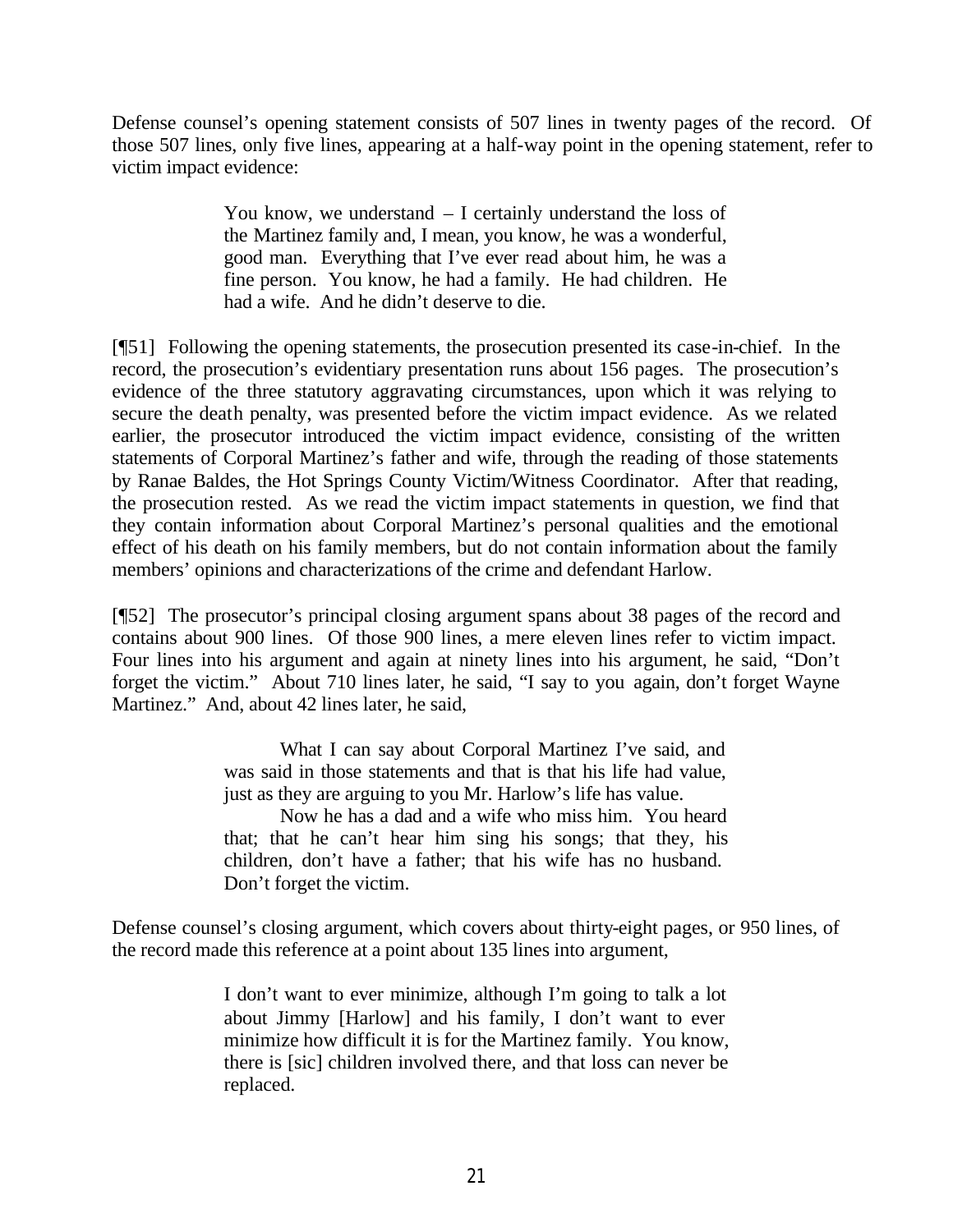[¶53] In the prosecutor's rebuttal closing argument, which covers about eighteen pages, or 450 lines, of the record, about thirteen lines refer to victim impact. The first reference appears mid-way into the rebuttal, when the prosecutor comments:

> The individual respect or not respect for Mr. Harlow's humanity is no more or less the victim clearly had his own value to society and his own humanity that he's lost to us as well.

The second reference appears about twenty lines before the end of the rebuttal, when the prosecutor says,

> Act not, I urge you, out of revenge or retribution. I ask you instead to remember there is a victim here and a victim's family, and all the things that you read about him in the exhibit—or heard, excuse me, from the Victim Impact Statement about how much he loved his family, he helped his father even get through hard times; that he had a value to society of his own; that it is lawful and appropriate to consider, and I urge you to consider, do not forget the victim.

[¶54] Having now a complete picture of the victim impact information about Corporal Martinez's personal qualities and the effect of the crime on his family members and a complete picture of the prosecutor's comments about that information, we can measure that information and those comments against the particular concerns identified by the Supreme Court in *Booth, Gathers,* and *Payne*: (1) are the information and comments, whether considered separately or in combination, inflammatory and so unduly prejudicial that they rendered the trial fundamentally unfair, and (2) have the information and comments, whether considered separately or in combination, diverted the jury's focus from Harlow's characteristics and record and the circumstances of the crime. With the highest degree of confidence, we find that the information and comments, considered separately and in combination, are not inflammatory and prejudicial in the least; and have not in the slightest diverted the jury's focus from Harlow's characteristics and record and the circumstances of the crime. The prosecutor's comments in opening statement and closing argument are refreshingly brief and totally innocuous. There is no inflammatory rhetoric to be found in those comments. The same assessment applies equally to the statements themselves. We have no doubt that what the jurors heard from these brief non-inflammatory innocuous statements, they already knew as human beings based upon their common sense and experience in life's affairs. From the undisputed simple fact that Corporal Martinez was a guard at the state penitentiary, the jurors surely had already inferred, without having to be told, that he was a good man possessing positive personal qualities. From the undisputed simple fact that he had a parent, a wife, and children, the jurors had already inferred, without having to be told, that his family members missed him. That the prosecution presented the statements through Ranae Baldes, and not through the family members, helped ensure that any emotional edge in the statements was minimized. The quantum of victim impact evidence and comment thereon was negligible in comparison to the quantum of evidence of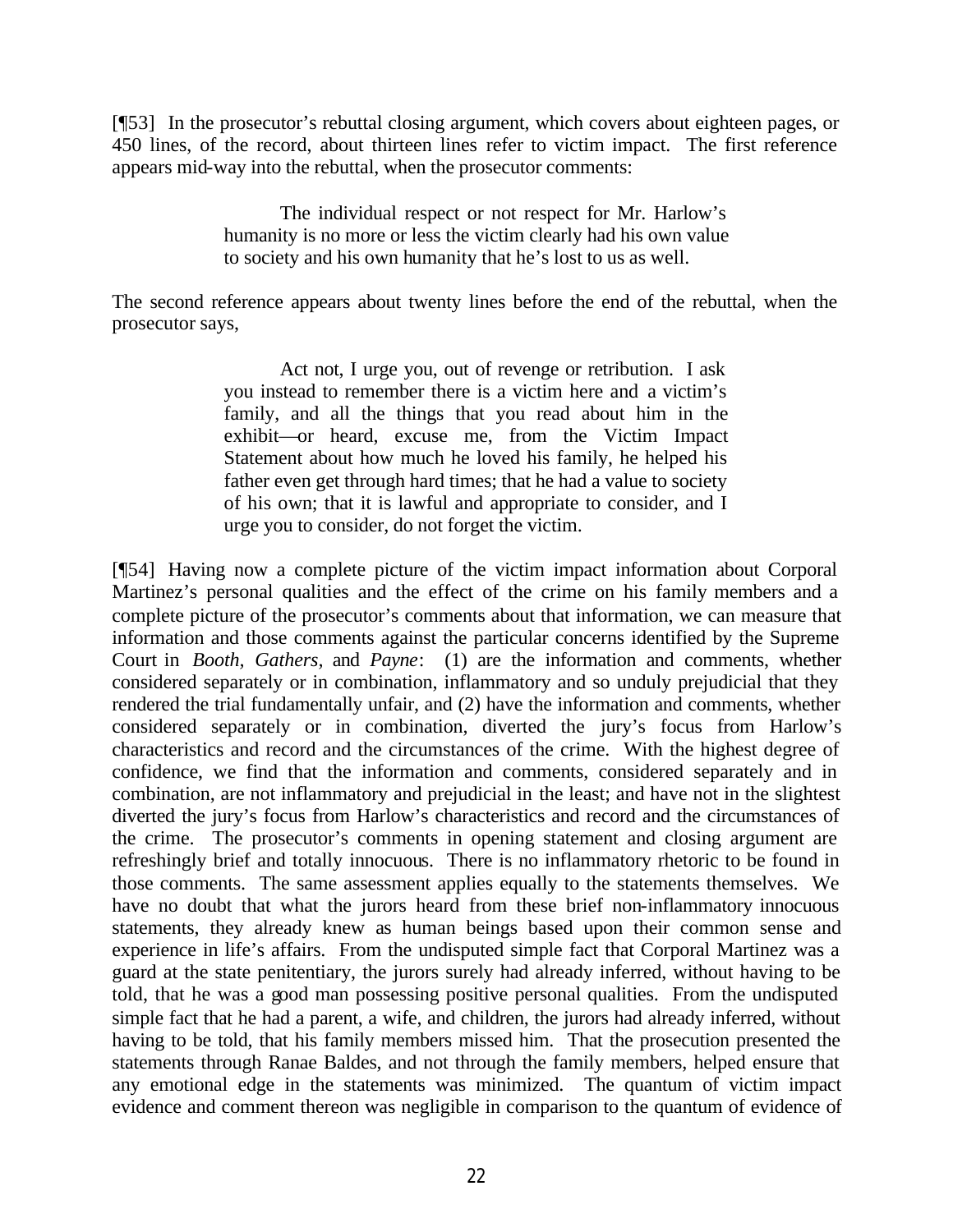and comment about aggravating and mitigating circumstances, Harlow's characteristics and record, and the circumstances of the crime. That overwhelming quantum of evidence was presented to the jury well before the negligible quantum of victim impact evidence was.

[¶55] In our consideration of these particular concerns of undue prejudice and diversion of the jury's focus, we have also examined the trial court's instructions to the jury<sup>4</sup> in order to determine if one or more of them instructed the jury to avoid emotional decision-making, to exercise reasoned judgment, and to focus on only relevant evidence pertaining to the alleged aggravating and mitigating circumstances, the defendant's characteristics, record, background, and any circumstance surrounding the crime which serves to mitigate his culpability. In these regards, jury instructions were given which impressed upon the jury that

The prosecution has introduced what is known as victim impact evidence. Victim impact evidence is not the same as evidence of a statutory aggravating circumstance. Introduction of victim impact evidence does not relieve the state of its burden to prove beyond a reasonable doubt the existence of a statutory aggravating circumstance. This evidence is simply another method of informing you about the harm caused by the crime in question. To the extent that you find that this evidence reflects on the defendant's culpability you may consider it, but you may not use it as a substitute for proof beyond a reasonable doubt of the existence of a statutory aggravating circumstance.

*Id.* at 843. In Oklahoma, where the legislature revised the death penalty statute after *Payne* to provide for the consideration of victim impact evidence during sentencing proceedings, the Court of Criminal Appeals promulgated the following instruction:

The prosecution has introduced what is known as victim impact evidence. This evidence has been introduced to show the financial, emotional, psychological, or physical effects of the victim's death on the members of the victim's immediate family. It is intended to remind you as the sentencer that just as the defendant should be considered as an individual, so too the victim is an individual whose death may represent a unique loss to society and the family. This evidence is simply another method of informing you about the specific harm caused by the crime in question. You may consider this evidence in determining an appropriate punishment. However, your consideration must be limited to a moral inquiry into the culpability of the defendant, not an emotional response to the evidence.

As it relates to the death penalty: Victim impact evidence is not the same as an aggravating circumstance. Proof of an adverse impact on the victim's family is not proof of an aggravating circumstance. Introduction of this victim impact evidence in no way relieves the State of its burden to prove beyond a reasonable doubt at least one aggravating circumstance which has been alleged. You may consider this victim impact evidence in determining the appropriateness of the death penalty only if you first find the existence of one or more aggravating circumstance has been proven beyond a reasonable doubt by evidence independent from the victim impact evidence, and find that the aggravating circumstance(s) found outweigh the finding of one or more mitigating circumstances.

As it relates to the other sentencing options: You may consider this victim impact evidence in determining the appropriate punishment as warranted under the law and facts in the case.

*Cargle*, 909 P.2d at 828-29.

<sup>4</sup> Interestingly, neither the prosecution nor the defense sought an instruction on victim impact evidence; and the trial judge did not give one. In briefly discussing a similar situation in *Turner v. State*, 486 S.E.2d 839, 842-43 (Ga. 1997), the Georgia Supreme Court observed that "other states require that the jury be instructed on the purpose of victim impact evidence," citing *State v. Muhammad*, 678 A.2d 164 (N.J. 1996); *Cargle v. State*, 909 P.2d 806, 828-29 (Okla. Crim. App. 1995); and *Evans v. State*, 637 A.2d 117 (Md. 1994). *Turner,* at 842 n.12. The Georgia Supreme Court suggested the following example of such an instruction: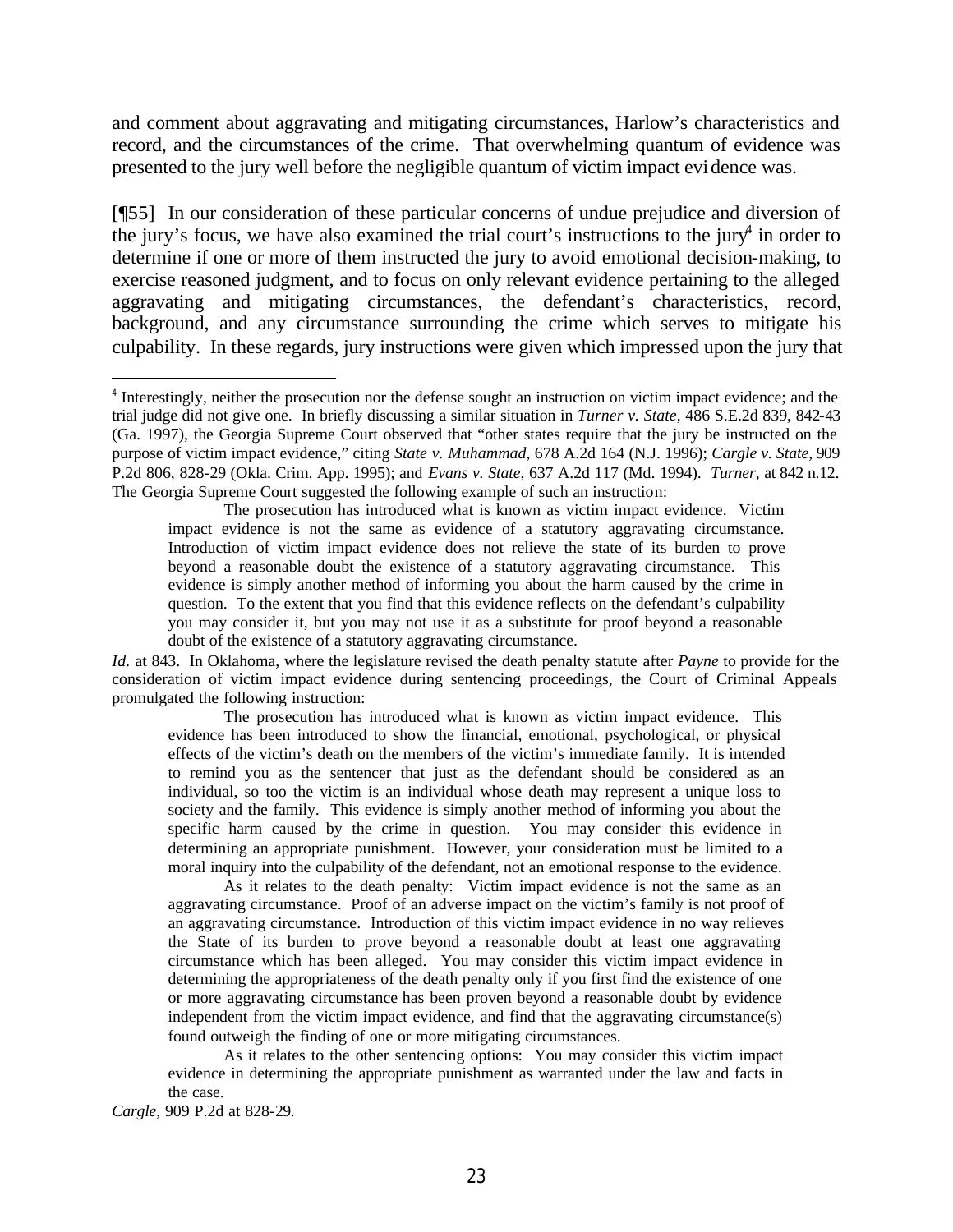it must follow all of the instructions (No. 1), it must consider the aggravating and mitigating circumstances relevant to the question of the sentence (No. 1), it must not consider whether the death penalty was appropriate unless the jury first unanimously agreed that the State had proved beyond a reasonable doubt the existence of at least one statutory aggravating circumstance (Nos. 3, 6, and 7), it may find that a life sentence is the appropriate punishment even if no mitigating circumstances were found to exist (No. 4), it may make deductions and reach conclusions that reason and common sense lead it to draw from facts which have been established (No. 5), the State was alleging the existence of three statutory aggravating circumstances and the jury must limit its consideration of aggravating circumstances to only those three and must not consider any other fact or circumstance which it may believe requires the death penalty in this case (Nos. 6 and 7), it must consider mitigating circumstances as to whether a life sentence may be more appropriate than a death sentence (No. 8), it must consider the statutory and non-statutory mitigating circumstances listed including any fact or circumstance of the defendant's character or prior record or background or matter surrounding his offense which serves to mitigate his culpability (Nos. 9, 10, and 12), it is never required to impose a death sentence and may consider sympathy or mercy for the defendant (No. 11), the mere number of aggravating or mitigating circumstances found to exist has no independent significance (No. 11), and it should not act hastily or without due regard for the gravity of the proceedings but should carefully consider the evidence and bring to bear its best judgment upon the issues submitted to it (No. 15).

[¶56] We presume the jury follows the instructions. We have the highest degree of satisfaction that the jury instructions in this case appropriately instructed the jury to make a careful, reasoned judgment and directed the jury to focus on the aggravating and mitigating circumstances established by the evidence including any fact or circumstance of Harlow's characteristics, record, background, or circumstance of the crime which served to mitigate his culpability.

[¶57] For the above and foregoing reasons, we are convinced beyond a reasonable doubt no reasonable possibility exists that the erroneous introduction of the victim impact evidence and the prosecution's comment about it contributed in the slightest to the jury's determination that the appropriate penalty for Harlow is death.

# *IV. Denial of Post-Trial Motions*

[¶58] In arguing his seventh issue, Harlow contends that the trial court erred and this Court erred in denying post-trial motions for evidentiary hearings regarding alleged coercion of an inmate's testimony and the participation of a death penalty law clerk employed by this Court. Harlow asserts that the rulings denied him his right under the United States Constitution and the Constitution of Wyoming to a meaningful opportunity to be heard, to have his appeal reviewed on a complete record, and the effective assistance of counsel.

[¶59] In the ninth stated issue, Harlow does not purport to appeal any order or action by the trial court. Instead, he voices disapproval of the presence during the trial of the death penalty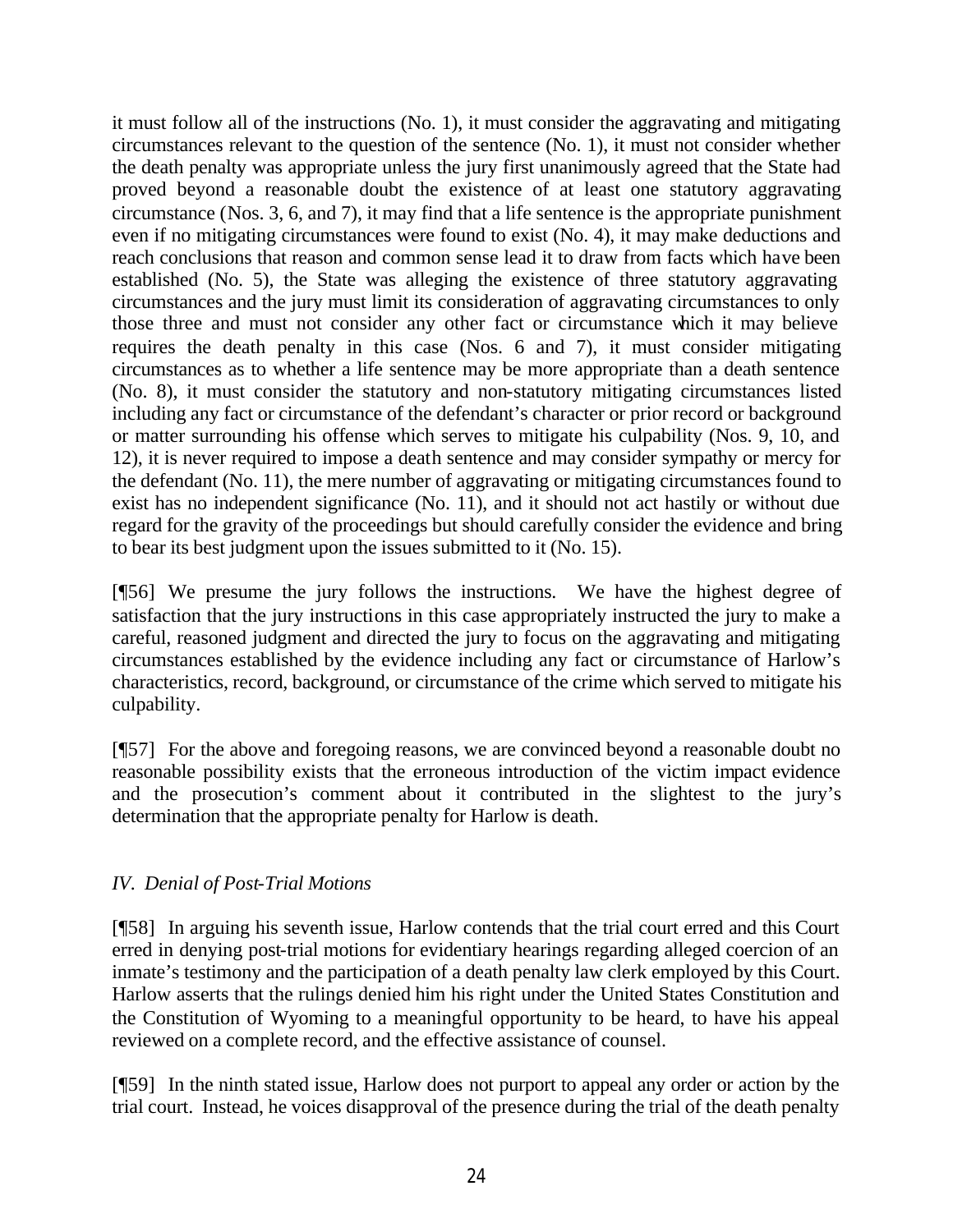law clerk that figured prominently in the discussion of issue seven, and endeavors to elevate that disapproval to constitutional error. The portion of Harlow's brief designated as an overview of the ninth issue frames this issue as a challenge to the denial by the trial court of his motion for an evidentiary hearing followed by this Court's denial of the same. It is appropriate to consider issues seven and nine together. Our review of the denial of a posttrial motion for an evidentiary hearing is accomplished under the standard of abuse of discretion. *Story v. State*, 788 P.2d 617, 621 (Wyo. 1990).

[¶60] On June 1, 1999, Harlow filed in this Court a "Motion for Limited Remand for an Evidentiary Hearing and to Supplement the Record with that Hearing," along with a supporting memorandum. Harlow asked to be heard on two issues. First, the participation of the law clerk and, second, alleged threats or promises made to an eyewitness who was a prisoner.

[¶61] On the issue of the law clerk, Harlow offered these chronological assertions:

# 24 March 1998

The Wyoming Supreme Court entered into a "Death Penalty Law Clerk Contract" with [the law clerk]. That contract requires [the law clerk] to "perform such legal research services as may be directed by the various District Court Judges or the Supreme Court, in connection with death penalty cases."

#### 4 May 1998

Briefing commenced in Wyoming's current flagship death penalty case, *Martin J. Olsen v. State of Wyoming*, S.Ct. Docket 98-62.

\* \* \* \*

## 18 December 1998

\* \* \* \* Upon consultation with the State Public Defender about this issue, counsel was led to understand that [the law clerk] had an office within the Wyoming Supreme Court and, probably, had access to the Court's internally circulating opinions, including *Olsen v. State*.

Harlow continued:

If [the law clerk] was, in fact, privy to the confidential particulars of this Court's currently internally circulating opinion [in *Olsen v. State*], his participation as an advising law clerk in Mr. Harlow's case, as well as those of Mr. Dowdell and Mr. Collins, violated those defendants' due process rights and reserved rights under the Wyoming and United States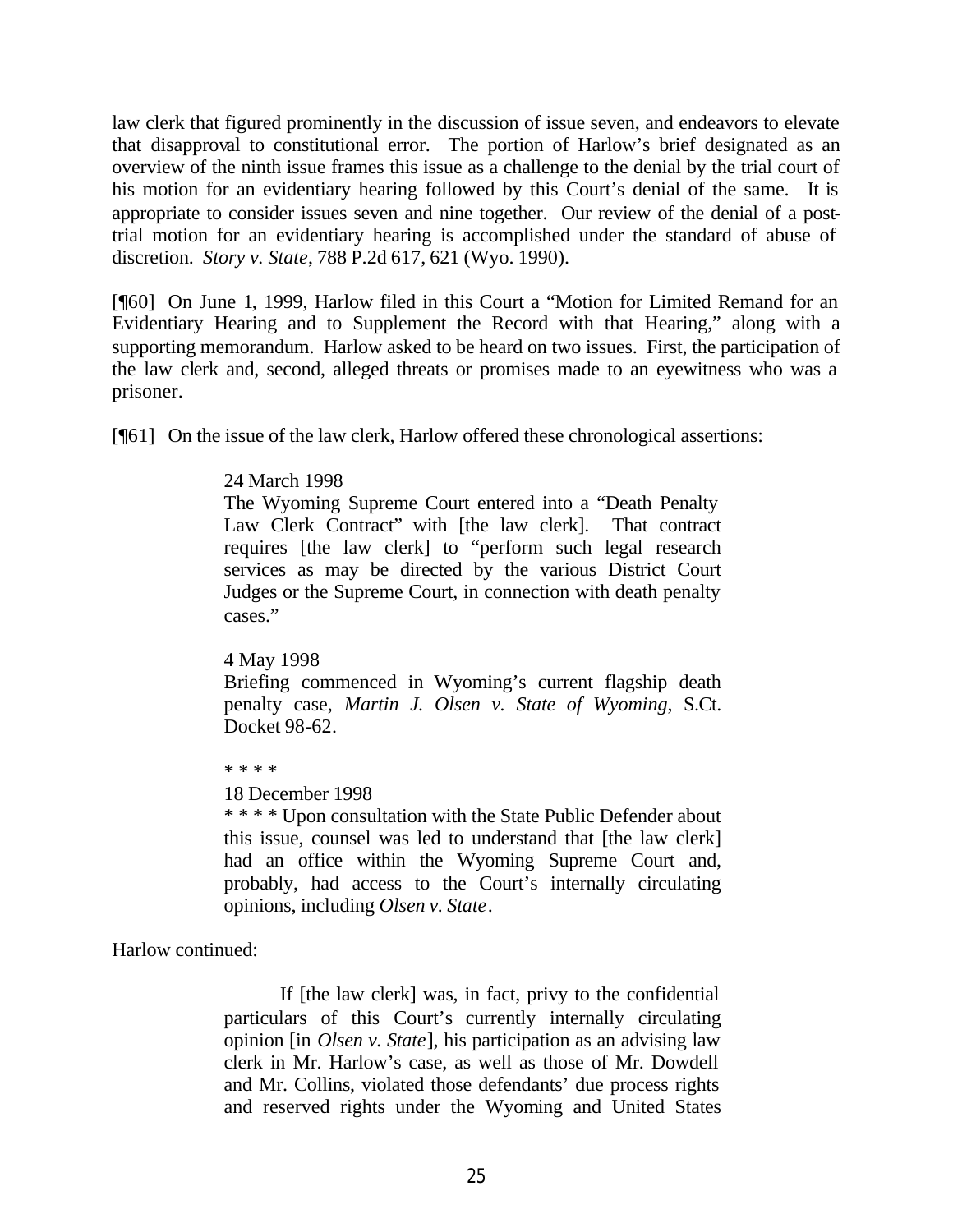Constitutions if [the law clerk's] thumb was secretly laid upon the scales of justice.

If [the law clerk's] legal advice to the trial court influenced or determined how the court ruled regarding defense motions and jury instructions and was based on [the law clerk's] secret knowledge of how *Olsen* was being decided by this Court, Mr. Harlow['s] 5th, 6th, 9th, and 14th Amendment rights were breached and his trial was fundamentally unfair.

Premised on these assertions, Harlow contends that an evidentiary hearing was necessary to "establish the facts" surrounding the law clerk's "behind the scenes conduct."

[¶62] The State responded with its "Opposition to Appellant's Motion for Limited Remand for an Evidentiary Hearing and to Supplement the Record with that Hearing." Attached to its pleading was an affidavit in which the law clerk affirmed that he had not been privy to confidential information regarding this court's decision in *Olsen v. State*. Harlow filed a reply to the State's response, and we issued our "Order Consolidating Appeals, Granting Permission to Exceed Page Limits and Denying Partial Remand for Hearing on Alleged Irregularities." That order is attached as Appendix B to this opinion.

[¶63] Harlow persisted by presenting a "Motion to Reconsider Order Limiting Page Limitation to 105 Pages and to Permit Appellant's Brief not to Exceed 245 Pages and to Reconsider Denial of Partial Remand for Hearing on Alleged Irregularities and Motion to Supplement the Record With the Filings and Transcripts in *State v. Dowdell*." We then entered a consistent "Order Denying Motion for Reconsideration of Denial of Partial Remand" in response to Harlow's motion.

[¶64] Harlow earnestly contends that in some way the Court improperly participated in Harlow's trial by means of the death penalty law clerk. We did, however, treat this issue definitively in our "Order Consolidating Appeals, Granting Permission to Exceed Page Limits and Denying Partial Remand for Hearing on Alleged Irregularities." We revisit this contention only briefly.

[¶65] In participating in Harlow's trial, the death penalty law clerk could furnish correct advice to the trial court or he could furnish incorrect advice. His role was limited to that of any support personnel for the trial court. If the court acted upon incorrect advice, that would be manifest in the record, and any such error would be attacked in this appeal. If the trial court adopted and applied correct advice, there is no possibility of harm to Harlow. We are satisfied, at a pragmatic level, that regardless of the source of information the death penalty law clerk presented to the trial court, the only possible question is whether the advice was correct or not. The endeavor to manipulate this court by a complaint that this participation was wrong and that somehow this court infringed Harlow's constitutional rights by providing a death penalty law clerk is singularly unavailing. Clearly there is no basis to claim error because of the participation of the death penalty law clerk in Harlow's trial.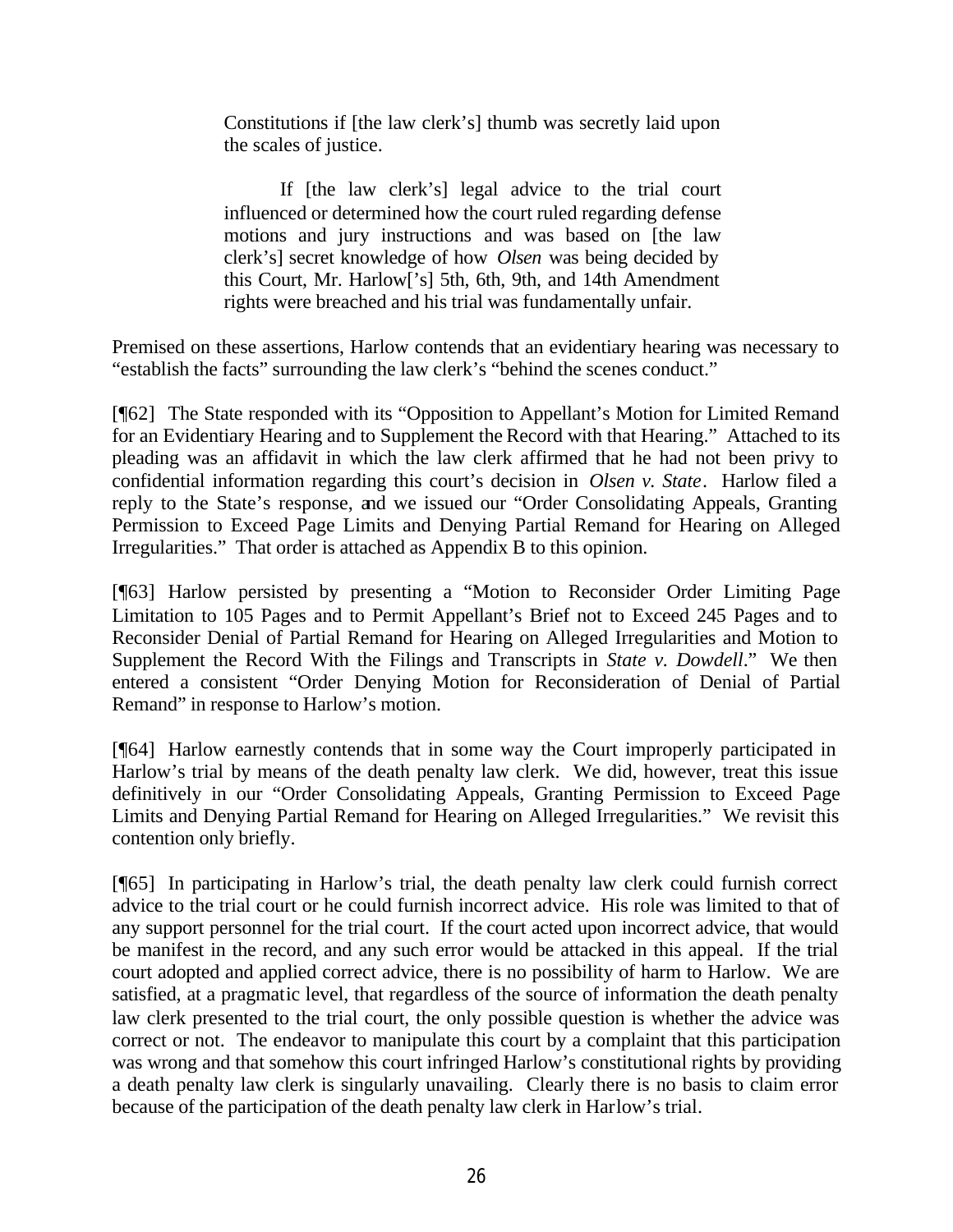#### [¶66] With respect to the prisoner who was a witness, Harlow asserted in his motion:

#### 12 May 1999

Harlow's appellate counsel was notified that the same [prisoner witness] who had testified against Mr. Harlow had been crossexamined, in his very recent first degree sexual assault trial, by Laramie County Assistant District Attorney, Mary Beth Wolff. In response to Ms. Wolff's questions during cross examination, [the prisoner witness] testified that the Department of Corrections had coerced him into testifying against Mr. Harlow. The pressure included the throwing of fake blood into [the prisoner witness'] cell by penitentiary guards to encourage his cooperation. Following counsel's investigation, the reports of [the prisoner witness'] testimonial revelations were confirmed and counsel immediately ordered the production of that transcript. Counsel will seek to supplement that transcript into this record when that transcript is made available.

#### 27 May 1999

Harlow's appellate counsel received an affidavit from Diane Lozano, Assistant Public Defender for the State of Wyoming Public Defender's office. Ms. Lozano was co-counsel in [the prisoner witness'] recent sexual assault case and witnessed [the prisoner witness'] testimony that he had been pressured by the guards to cooperate against Mr. Harlow and had testified that "he was isolated from the prison population upon implications that he would be released back into population as a suspected snitch if he did not cooperate."

Premised on these assertions, Harlow contends that an evidentiary hearing was necessary to "determine the caliber of the threats and/or promises made against and to [the prisoner witness.]"

[¶67] In our "Order Consolidating Appeals, Granting Permission to Exceed Page Limits and Denying Partial Remand for Hearing on Alleged Irregularities" we also dealt definitively with this contention. We addressed and refuted the claims of both threats and promises, saying:

> 10. Appellant's counsel speculates that [the prisoner witness] was pressured to testify against the appellant:

> > "In response to Ms. Wolff's questions during crossexamination [a verbatim transcript of which was later provided to the Court by appellee and labeled for purposes of this order as [the prisoner witness $[X]$ , [the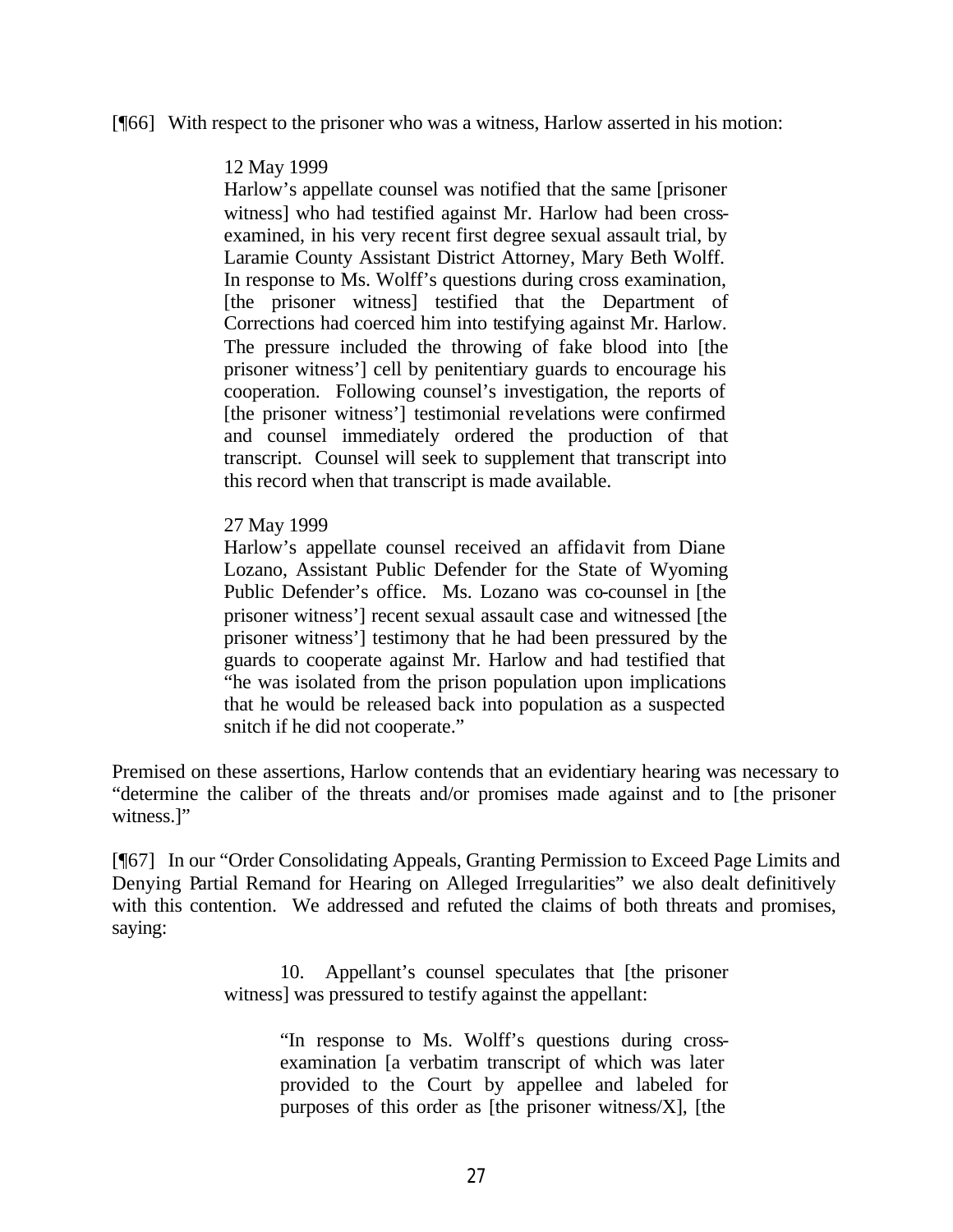prisoner witness] testified that the Department of Corrections had coerced him into testifying against Mr. Harlow [the appellant]. This pressure included the throwing of fake blood into [the prisoner witness'] cell by penitentiary guards to encourage his cooperation. Following counsel's investigation, the reports of [the prisoner witness'] testimonial revelations were confirmed \* \* \*. "

[June 1, memo, at page 7.]

10A. In fact, careful review of [the prisoner witness] $/X$ reveals no hint of the apparently false and inflammatory speculation as to the "throwing of fake blood[.]" Counsel for the appellant is encouraged to be forthcoming with the Court about how he "confirmed" this apparent fabrication.

11. Appellant's counsel next speculates that [the prisoner witness] was isolated from the prison population upon implications that he would be released back into [the prison] population as a suspected snitch if he did not cooperate. [June 1, memo, at page 8.]

11A. [The prisoner witness], in fact, testified that he came forward as a witness at the very moment that Cpl. Martinez was being killed [the prisoner witness/x/Harlow, at pages 75-76], and thereafter:

> "I [the prisoner witness] fended for my own life for 14 months after the murder. I remained on the maximum security yard 14 months after the murder as a known witness to the crime."

[The prisoner witness/X, at page 87.] Clearly, any threat to isolate [the prisoner witness] and then return him to the general population as a snitch would have been meaningless insofar as his testimony shows that he had already spent 14 months on the maximum yard, in and amongst the very most dangerous inmates, after the murder as a known snitch.

12. Finally, the appellant speculates that [the prisoner witness] received "an unusually quick parole as an incentive for his testimony [against the appellant]." [June 1, memo, at page 12.]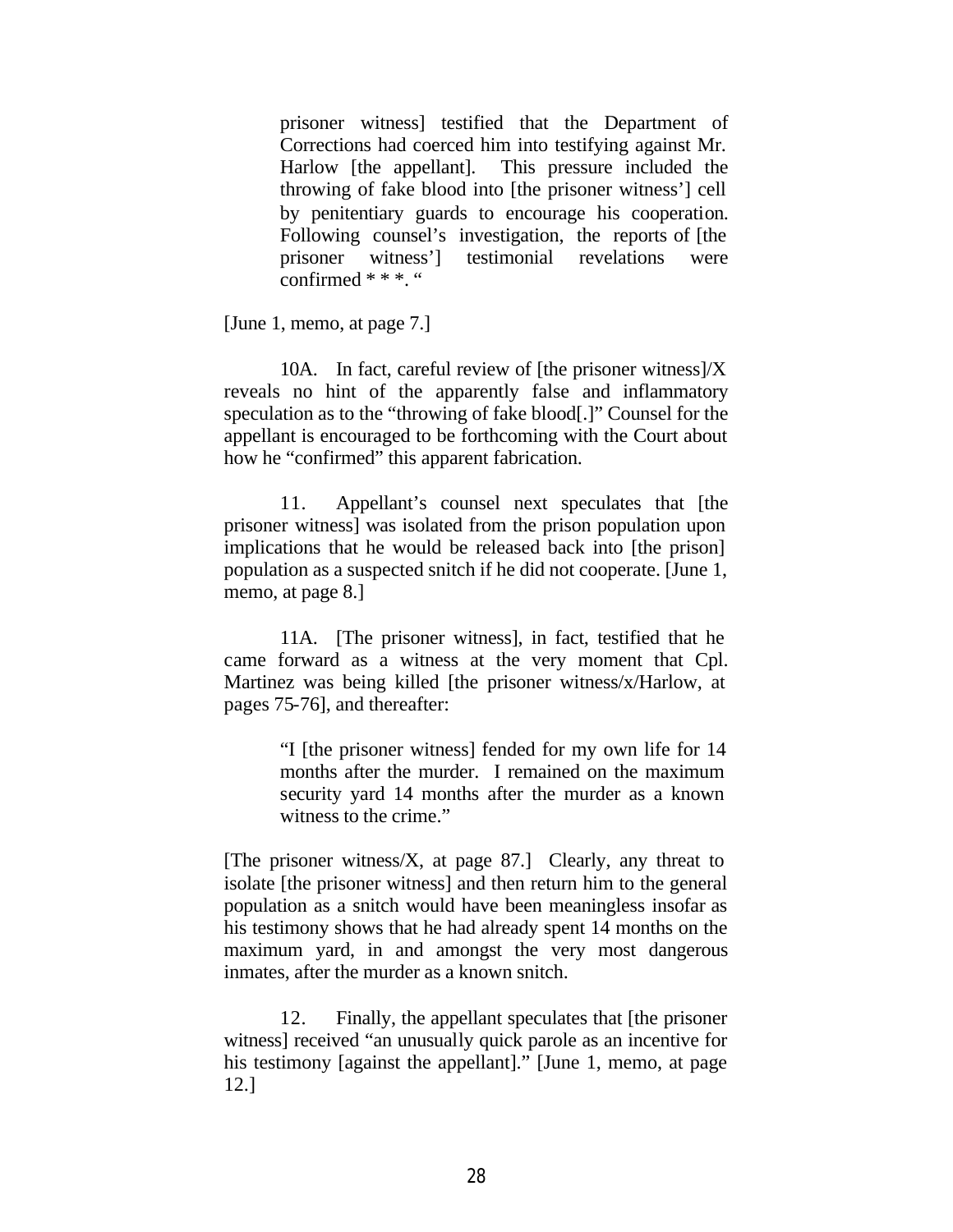12A. In contradiction of the appellant's speculation, [the prisoner witness]/A clearly demonstrates the strong perception of [the prisoner witness] that his parole was not hastened, but delayed by the killing of Cpl. Martinez and [the prisoner witness'] role as a witness to that killing.

[¶68] Upon reviewing our June 29, 1999 order, we remain convinced that our ruling was appropriate for the reasons articulated therein, and that we did not abuse our discretion. As this Court recently stated, "[a]bsolutes are dangerous, but in this instance this Court truly believes that we said what we meant and, without question, we meant what we said." *Smith Keller & Associates v. Dorr*, 4 P.3d 872, 875 (Wyo. 2000). We hold that there was no error committed in denying an evidentiary hearing with respect to the prisoner witness.

## *V. Denial of Motion to Supplement Appellate Record*

[¶69] Harlow's statement of his eighth issue is framed as a challenge to the denial of an evidentiary hearing, but his argument addresses the denial of a motion to supplement the appellate record. The brief does not identify the order that is appealed in this issue. It is clear from the argument, however, that Harlow is dissatisfied with our refusal to allow him to supplement the record in this case with the testimony, offered in the case of *State v. Dowdell*, of an inmate who also testified at Harlow's trial.

[¶70] This Court has not previously established a standard for reviewing the denial of a post-trial motion to supplement the record on appeal. Harlow urges us to review this question *de novo*, as one of law. The State proposes review under our abuse of discretion standard, because our rules of appellate procedure address supplementation in discretionary terms. We will apply the abuse of discretion standard in reviewing post-trial motions to supplement a record. *See Watson v. State*, 722 So.2d 475, 480 (Miss. 1998) ("The standard of review of a post-trial motion is abuse of discretion."); *Brown v. State*, 960 S.W.2d 772, 778 (Tex.App. 1997).

[¶71] In this Court's order of June 29, 1999, we denied Harlow's request for an evidentiary hearing regarding the inmate witness. In that order we acknowledged that we had reviewed:

> 8. A portion of the direct examination and all of the cross-examination of [the prisoner witness] at the trial of appellant's co-defendant, Dowdell, produced by the appellee ([the prisoner witness]/ $x/D$ owdell)[.]

In the findings segment of the order we said:

9. The appellant further speculates that "[the prisoner witness] was a key witness [against the appellant], in that the State presented him as an eyewitness, [and] his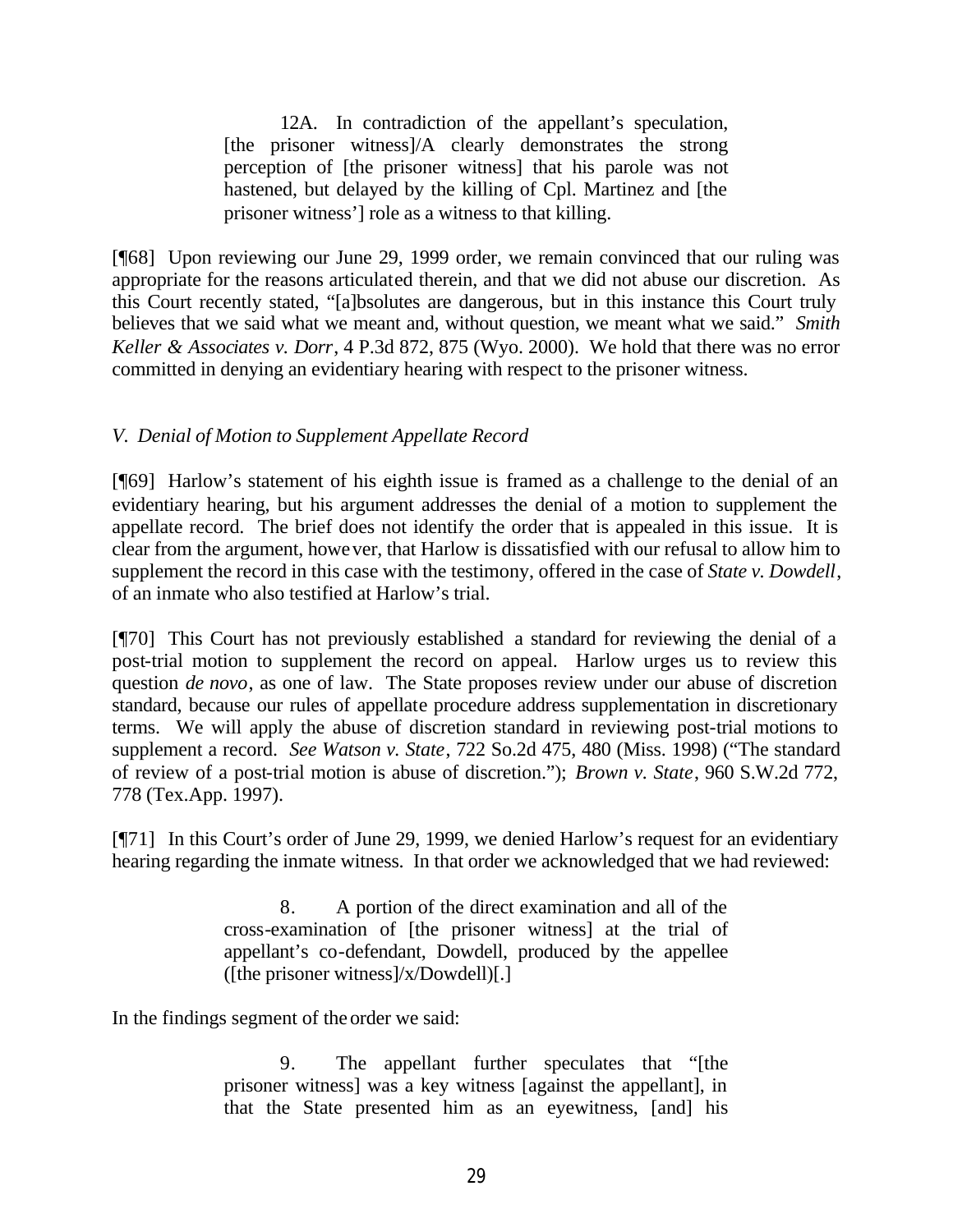testimony was crucial to Mr. Harlow's conviction." [June 1, memo, at page 12.]

9A. In fact, the appellant offers no credible support for the import of [the prisoner witness] as a witness against appellant. The appellee's submissions show that [the prisoner witness'] dislike of the appellant may be easily inferred. [*See* [the prisoner witness]/x/Dowdell, at pages 837-38.] [The prisoner witness], however, was not an eyewitness against the appellant, consistently testifying that he saw Dowdell and Collins (the appellant's 2 co-defendants) but did not see the appellant near Cpl. Martinez when Martinez was killed. [*See* [the prisoner witness]/x/Dowdell, at page 841; [the prisoner witness]/x/Harlow, at pages 74-75, 87.]

[¶72] On July 6, 1999, Harlow filed with this Court a pleading styled "Motion to Reconsider Order Limiting Page Limitation to 105 Pages and to Permit Appellant's Brief not to Exceed 245 Pages and to Reconsider Denial of Partial Remand for Hearing on Alleged Irregularities and Motion to Supplement the Record with the Filings and Transcripts in *State v. Dowdell*," along with a memorandum in support of that motion. Despite the title, the motion makes no mention of supplementing the record with materials from *State v. Dowdell*. The accompanying memorandum, however, includes the following:

> Appellant necessarily moves herein to supplement the record with the transcripts of the trial and related matters in *State v. Dowdell*. Only by citing to that record in this appeal, can Appellant demonstrate that the State offered testimony *in State v. Dowdell*, according to former district judge and defense counsel Wolfe, that [the prisoner witness] had asked someone to lie for him and in *State v. Harlow* offered [the prisoner witness] as the paragon of credulity; \* \* \* .

The State filed a reply the next day, but did not address the request to supplement the record. We denied Harlow's motion on July 20, 1999.

[¶73] Harlow now contends that this Court relied upon a portion of the trial transcript from *State v. Dowdell* in our June 29, 1999, determination that the inmate was not an eyewitness against Harlow. He reasons that he must be permitted to supplement the record with the transcript of that trial in order to refute the determination that the prisoner witness was not an eyewitness against Harlow. Harlow concludes that, by denying that supplementation, we have violated his Fourteenth Amendment right to a meaningful opportunity to be heard.

[¶74] Harlow's argument is flawed in its factual premise. We did not, indeed could not, rely on the partial transcript from Dowdell's trial to rule that the prisoner witness was not an eyewitness against Harlow. Only at Harlow's trial could a witness testify as an eyewitness against Harlow. Anything the prisoner witness said about Harlow at Dowdell's trial is not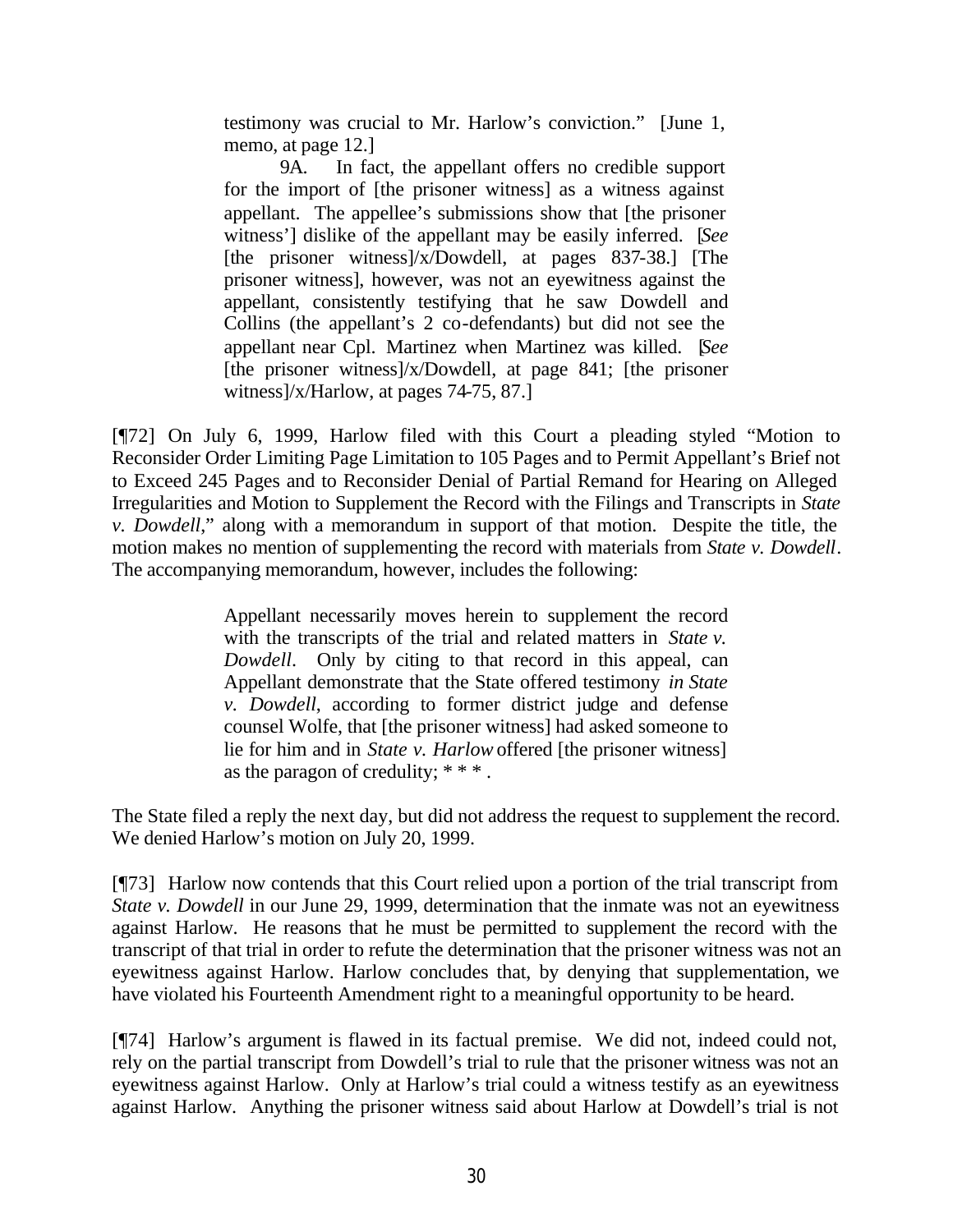relevant or useful in resolving that question. The reference to the Dowdell transcript on page 6 of the June 29, 1999, order was made only to support the proposition that the prisoner witness testified "consistently" that he only observed the other two inmates near the victim at the time he was killed. The thrust of that reference did constitute a determination that the prisoner witness was not an eyewitness against Harlow. It simply explained the limitation of the testimony with respect to Harlow's participation. The argument on this issue is sophistry, and we affirm our denial of his motion to supplement the appellate record with the record from *State v. Dowdell*.

## *VI. Proportionality Contentions*

[¶75] Harlow contends his death sentence is disproportionate to both his culpability in the murder of the victim and the life sentences received by his co-defendants. In support of his tenth issue, he argues that his participation in the assault upon Corporal Martinez was minor, and that he did not know or intend that the Corporal would be killed. We resolve the issue of whether Harlow's sentence is disproportionate to his level of culpability in the crime by applying two decisions of the United States Supreme Court, *Enmund v. Florida*, 458 U.S. 782, 102 S.Ct. 3368, 73 L.Ed.2d 1140 (1982), and *Tison v. Arizona*, 481 U.S. 137, 107 S.Ct. 1676, 95 L.Ed. 127 (1987).

[¶76] In *Enmund*, a majority of five members of the Court reversed the death sentence of an appellant who drove the getaway car in an armed robbery that resulted in two murders when the intended victims resisted. The Court held that Enmund's death sentence was unconstitutional because he did not kill and did not intend for the killings to occur:

> Because the Florida Supreme Court affirmed the death penalty in this case in the absence of proof that Enmund killed or attempted to kill, and regardless of whether Enmund intended or contemplated that life would be taken, we reverse the judgment upholding the death penalty and remand for further proceedings not inconsistent with this opinion.

*Enmund*, 458 U.S. at 801, 102 S. Ct. at 3378-79.

[¶77] In *Tison*, the Court affirmed the death sentences of two appellants. The appellants had helped two convicted murderers escape from prison, armed them with shotguns, and stood by while they killed an unarmed family of four. *Tison*, 481 U.S. at 139-41, 107 S. Ct. at 1678-79. The United States Supreme Court said:

> [W]e hold that the reckless disregard for human life implicit in knowingly engaging in criminal activities known to carry a grave risk of death represents a highly culpable mental state, a mental state that may be taken into account in making a capital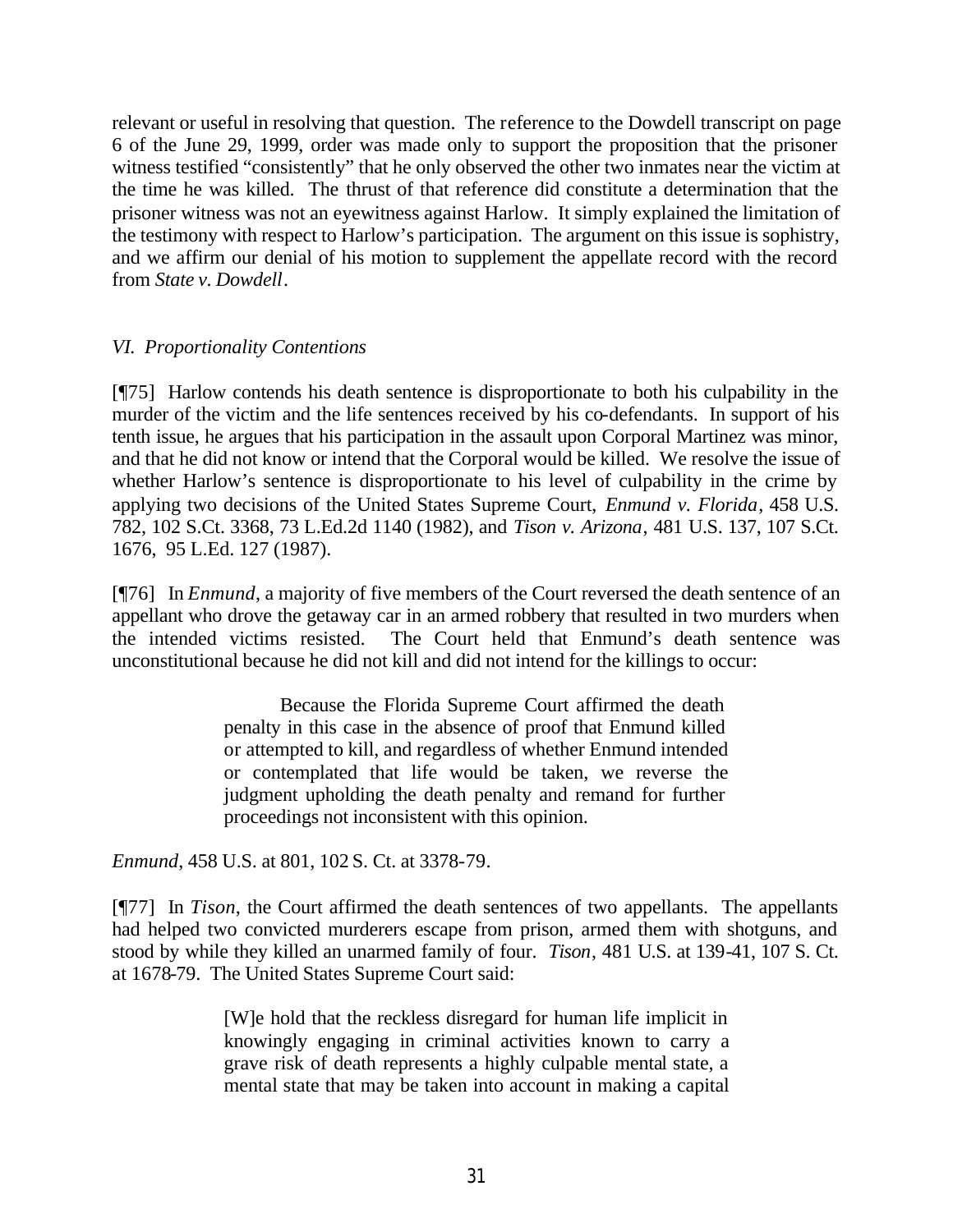sentencing judgment when that conduct causes its natural, though also not inevitable, lethal result.

*Id.* at 157-58, 107 S. Ct. at 1688. The Court distilled that reasoning into a statement that "major participation in the felony committed, combined with reckless indifference to human life, is sufficient to satisfy the *Enmund* culpability requirement." *Id.* at 158, 107 S. Ct. at 1688.

[¶78] Harlow and the State agree that *Tison* captures the correct rule to be applied in this instance. They disagree, however, as to the result that rule demands. Harlow contends that his role in the escape attempt and murder was minor, and that he did not act with reckless indifference to human life. In support of that claim he asserts that he was recruited for the escape attempt at the last minute; he was not aware that Martinez would be killed; and Collins and Dowdell inflicted all of the stab wounds on Martinez. The State argues that Harlow's participation in the murder was major.

[¶79] The State's position is supported by the fact that the jury did not find as a mitigating factor that Harlow's participation was minor. While several jurors opined individually that other mitigating circumstances existed, none of them declared that Harlow's participation was minor. The record includes evidence that Harlow knew his compatriots were armed with shanks, and that he armed himself and also offered to provide better weapons to Collins and Dowdell. The record establishes that Harlow was the first of the three to enter Shift Command; struck the first blow against Corporal Martinez; struck additional blows after that; and held Corporal Martinez from behind while Collins and Dowdell stabbed him. In addition, a witness testified that upon leaving Shift Command after the attack, Harlow said either "We got one of them" or "I got one of them."

[¶80] This evidence suffices to establish that Harlow was a major participant in the murder of Corporal Martinez and acted with reckless indifference to human life. We hold that the standard articulated in *Tison* is satisfied in this case.

[¶81] Harlow also argues that his sentence is disproportionate to the life sentences received by Collins and Dowdell, who inflicted the fatal wounds. Apparently, Harlow seeks to have this Court reincarnate a statute that the state legislature repealed in 1989. Before its repeal Wyo. Stat. Ann. § 6-2-103(d)(iii) (Michie 1988) read:

d) With regard to the sentence, the court shall determine if:

\* \* \* \*

(iii) The sentence of death is excessive or disproportionate to the penalty imposed in similar cases, considering both the crime and the defendant.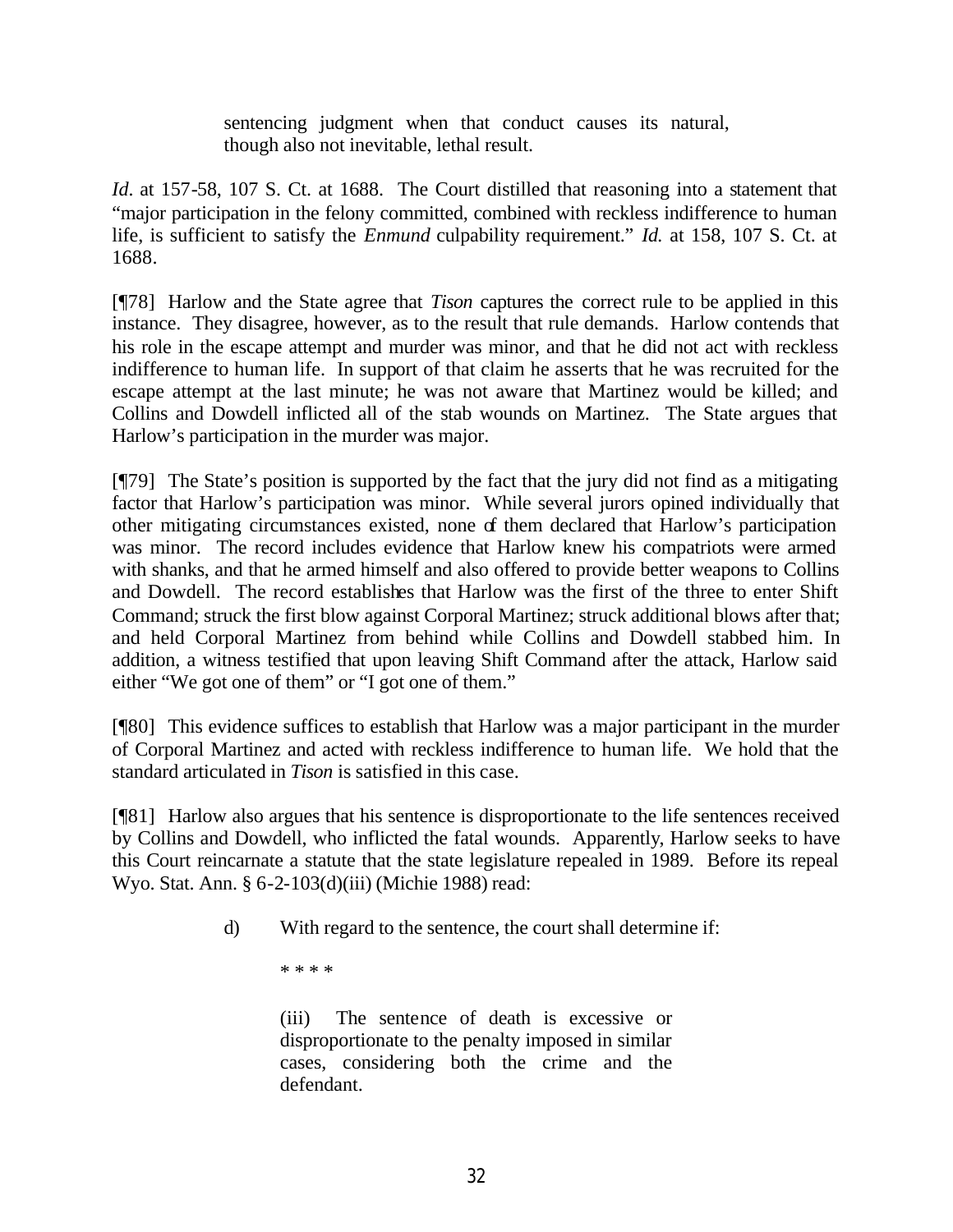Even while that statute was in effect, however, we held that "[a]ccomplices in crime need not be sentenced alike; a sentence should be patterned to the individual defendant." *Hopkinson v. State*, 664 P.2d 43, 63 (Wyo. 1983).

[¶82] The record before us contains no information about whether the juries in the trials of Collins and Dowdell found any mitigating circumstances to exist, or what aggravating circumstances they found to exist. To hold that Harlow's death sentence is disproportionate to Collins' and Dowdell's life sentences would require us to speculate about the aggravating circumstances and the mitigating circumstances that may have been determined in order to make their situations truly analogous to Harlow's. We cannot engage in speculation as to facts not presented in the record. *Hopkinson*, 664 P.2d at 85. We hold that the death sentence imposed upon Harlow has not been shown to be disproportionate to either his individual culpability in the murder or the life sentences imposed upon Collins and Dowdell.

# *VII. Constitutionality of Death Penalty Statute*

[¶83] The issue of the unconstitutionality of the Wyoming death penalty statute presented in Harlow's eleventh issue is substantially the same as that submitted in *Olsen v. State*, 2003 WY 46,  $\sqrt{89}$ . After a thorough review of the historical background and substantive law surrounding the development of the death penalty statute, particularly with respect to the "weighing" or "non-weighing" controversy, we held that the statute is constitutional. *Id.* at ¶103. We ruled that so long as "Wyoming's death penalty statute genuinely narrows the class of defendants eligible for the death penalty and provides for an individualized determination and appellate review[,]" it is sufficient. *Id.* at 102. We specifically held "that Wyoming's death penalty statute is a constitutional, weighing statute." *Id.* at 103. That analysis and determination is dispositive of Harlow's claim that the statute is unconstitutional. Therefore, we hold that Wyoming's death penalty statute is constitutional.

# *VIII. Denial of Post-Trial Motions Regarding 1988 Murder Conviction*

[¶84] In his twelfth issue, Harlow challenges the denial of his December 7, 1998, post-trial motion in which he sought to supplement the appellate record with documents from two earlier proceedings in this Court, identified as No. 98-272 and No. 98-276, in which he challenged his 1988 murder conviction. That conviction was the basis for one of the aggravating circumstances that the jury found to exist. As determined in our discussion of Harlow's eighth issue, abuse of discretion is the correct standard of review for this question.

[¶85] Before his trial in this case, Harlow filed a motion in the district court to withdraw his 1988 plea of *nolo contendere* to a first degree murder charge, and his guilty pleas to two counts of attempted first degree murder and one count each of first degree sexual assault and aggravated robbery. After a hearing, the district court denied that motion. Harlow's appeal to this Court from his convictions based upon those pleas was designated case No. 98-276. The State moved for dismissal of the appeal for lack of jurisdiction. On September 22, 1998,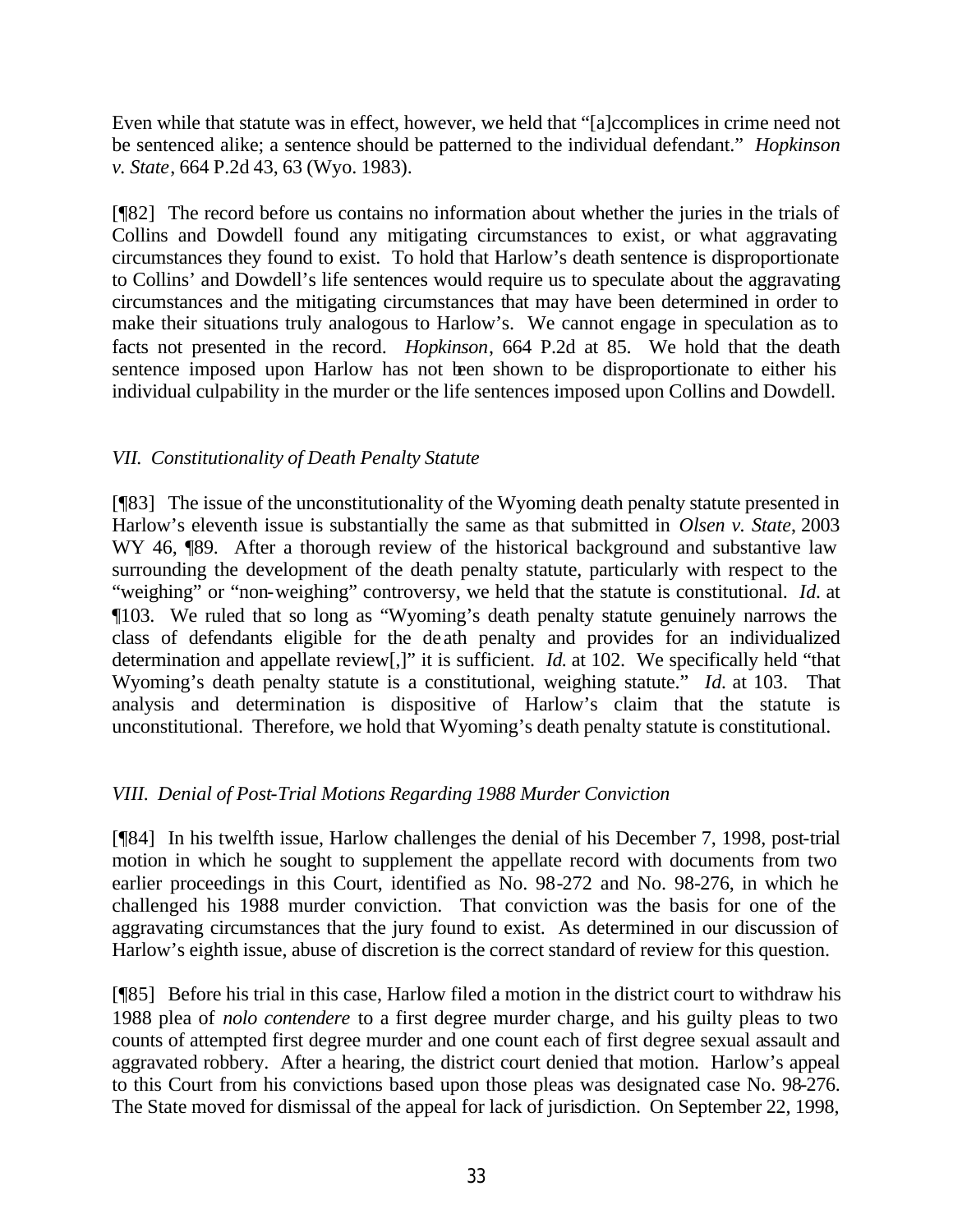we entered our "Order Denying Jurisdiction Over Late-Filed Motion to Withdraw Guilty Pleas." In that order we said:

> Having carefully reviewed the State's motion and the appellant's response thereto, the Court adheres to the rule of promptness under which motions to withdraw guilty pleas must be made promptly, at the earliest possible moment, or at least within a reasonable time after entry of the pleas, and we find that the State's motion should be granted, dismissing the appeal for lack of jurisdiction.

That same day, in case No. 98-272, we denied Harlow's petition for a writ of habeas corpus, seeking release from his imprisonment on the 1988 convictions.

[¶86] In his motion filed in this case on December 7, 1998, Harlow sought to supplement the record on appeal with the records in Nos. 98-272 and 98-276. The district court denied that motion on December 11, 1998, and Harlow appeals the order denying that motion. He contends that the 1988 conviction was invalid and should not have been considered as an aggravating circumstance in the determination of his sentence. From that premise, Harlow reasons that the record on appeal must include the records from Case Nos. 98-272 and 98- 276 to ensure his ability to argue the validity of his earlier conviction on direct appeal or in a federal habeas petition.

[¶87] Authority for supplementing the record on appeal is found in W.R.A.P. 3.04:

If any difference arises as to whether the record discloses what occurred in the trial court, the difference shall be submitted to and settled by that court and the record made to conform to the truth. If anything material to either party is omitted from the record by error or accident or is misstated, the parties by stipulation, or the trial court either before or after the record is transmitted to the appellate court, or the appellate court on motion or its own initiative, may direct that the omission or misstatement be corrected, and if necessary that a supplemental record be certified and transmitted. All other questions as to the form and content of the record shall be presented to the appellate court by motion.

Based on the last sentence of that rule, we infer that Harlow intended his motion to supplement to be decided according to the procedure prescribed in the rule, else he would have presented his request directly to this Court. The language of Rule 3.04 provides that the trial court may order a supplemental record certified and transmitted, if something material has been omitted or misstated. As the State points out, the materials Harlow seeks to have included in the record "were not included in the present appellate record because such were not made a matter of record below in support of any issue put before the trial court." Those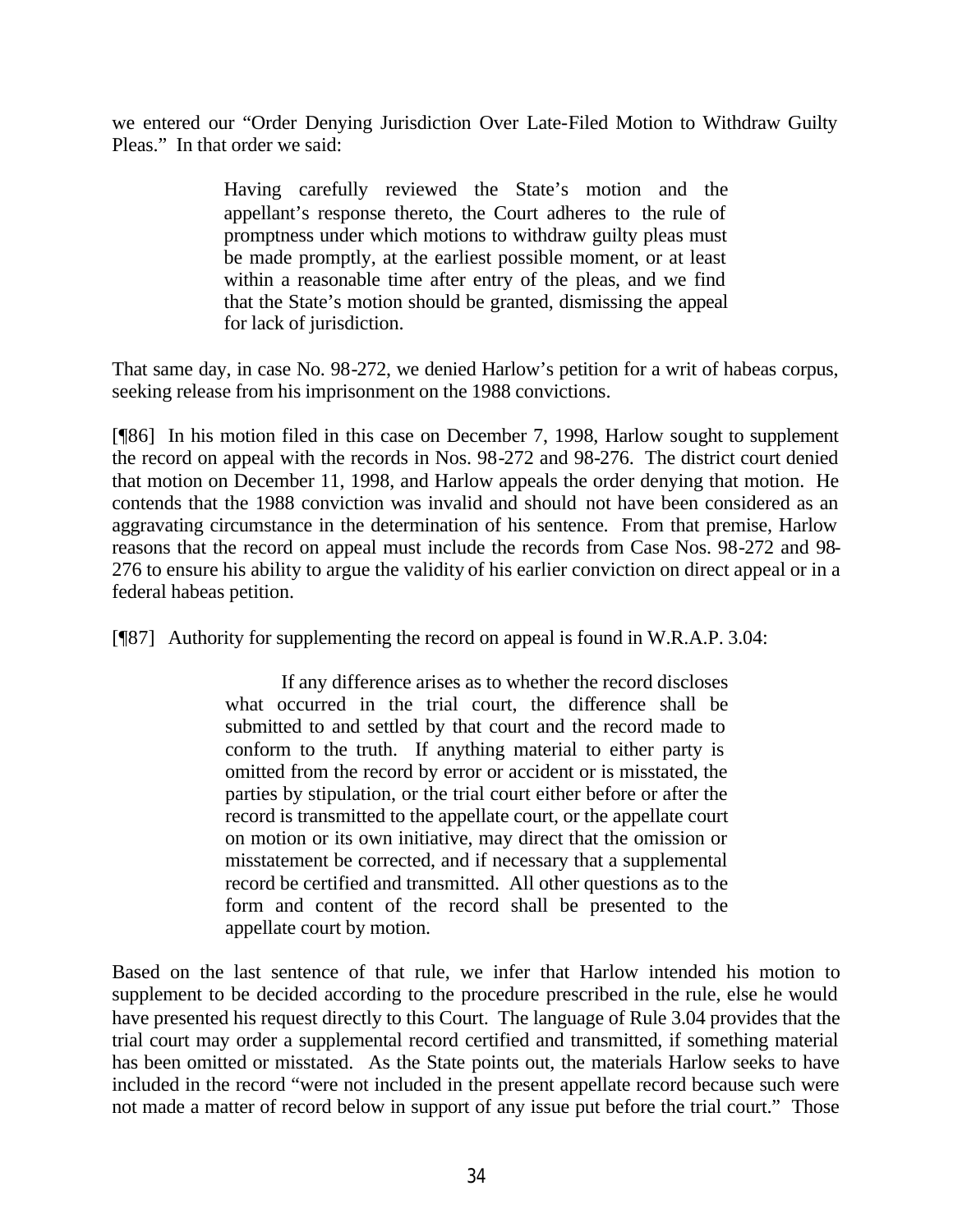materials had no part in the trial of this case, and the rule justifies only the inclusion of materials omitted from the record on appeal. It does not offer a vehicle to augment the record made in the trial court. We discern no abuse of discretion in the district court's decision to deny Harlow's motion to supplement the appellate record by including them.

## *IX. Cumulative Error*

[¶88] In his thirteenth and final issue, Harlow claims that the cumulative effect of the errors he asserted in his previous issues requires that his convictions should be reversed and remanded for a new trial, or in the alternative, his capital sentence should be set aside and a sentence of life imprisonment imposed. Because we have identified only one harmless error in Harlow's previous assertions, we need not consider this issue. *Kerns v. State,* 920 P.2d 632, 641(Wyo. 1996); *Engberg v. Meyer*, 820 P.2d 70, 84 (Wyo. 1991).

[ $[$ [89] We customarily consider the requirements imposed by § 6-2-103 in death penalty cases even when review is sought by the defendant and that review is not simply the automatic review contemplated by that statute. Specifically, the statute requires:

> (c) The supreme court of Wyoming shall consider the punishment as well as any errors enumerated by way of appeal. (d) With regard to the sentence, the court shall determine if:

> (i) The sentence of death was imposed under the influence of passion, prejudice or any other arbitrary factor;

> (ii) The evidence supports the jury's or judge's finding of an aggravating circumstance as enumerated in W.S. 6-2-102 and mitigating circumstances.

> > (iii) Repealed by Laws 1989, ch. 171, § 2.

(e) In addition to its authority regarding correction of errors, the court, with regard to review of death sentences, may:

(i) Affirm the sentence of death;

(ii) Set the sentence aside and impose a sentence of life imprisonment; or

(iii) Set the sentence aside and remand the case for resentencing.

§ 6-2-103(c), (d), and (e). In this case the Court is satisfied that the evidence supports the jury's findings with respect to aggravating and mitigating circumstance. Harlow does not argue otherwise. In addition, it is our determination that the sentence of death was not imposed under the influence of passion, prejudice or any other arbitrary factor.

[¶90] Neither the rulings and orders appealed by Harlow nor our independent search of the record disclose any reversible error. We affirm the Judgment and Sentence entered in the trial court, and the case is remanded to the trial court for the limited purposes of vacating the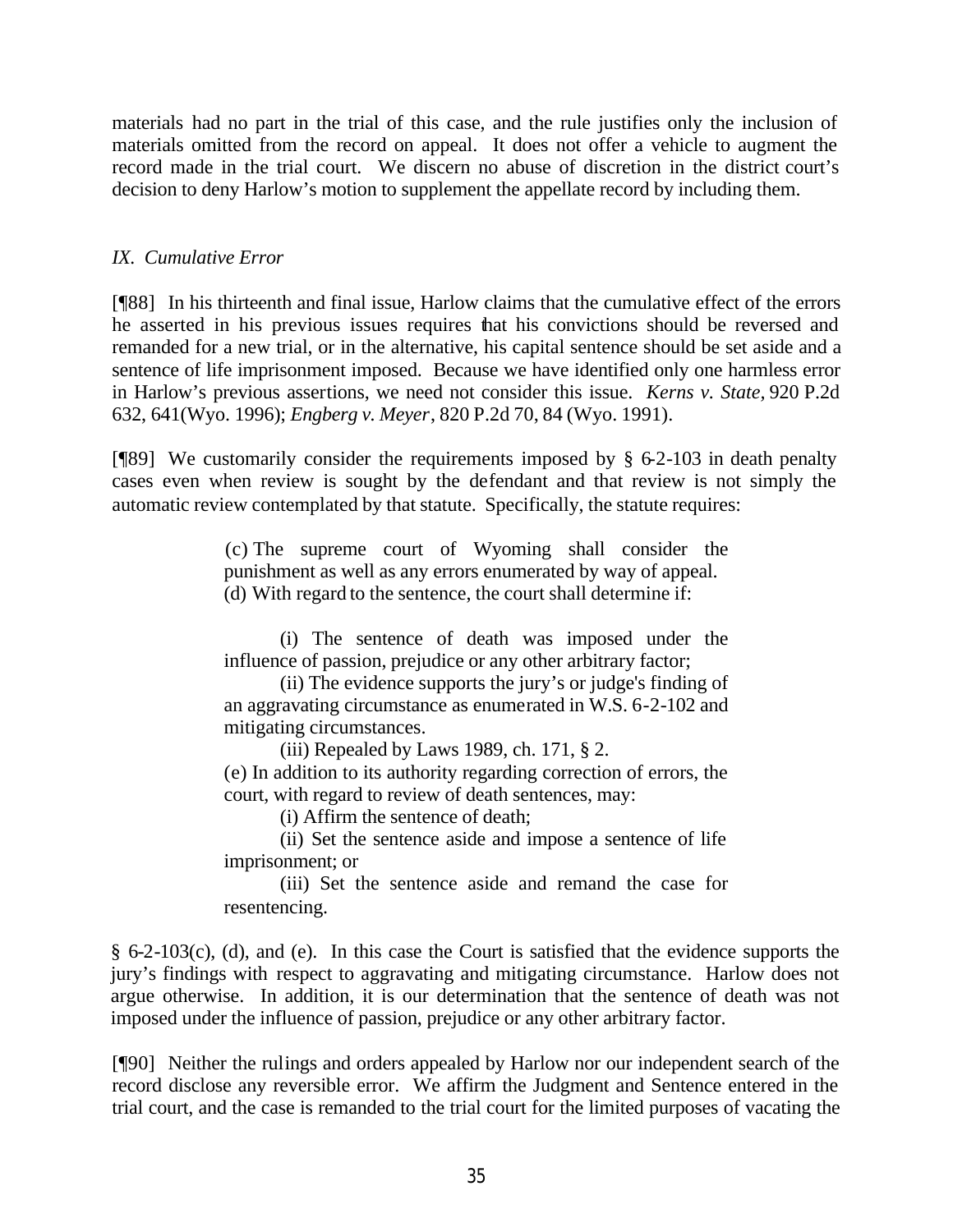suspension of the sentence of death and the setting of a specific date for execution of that sentence.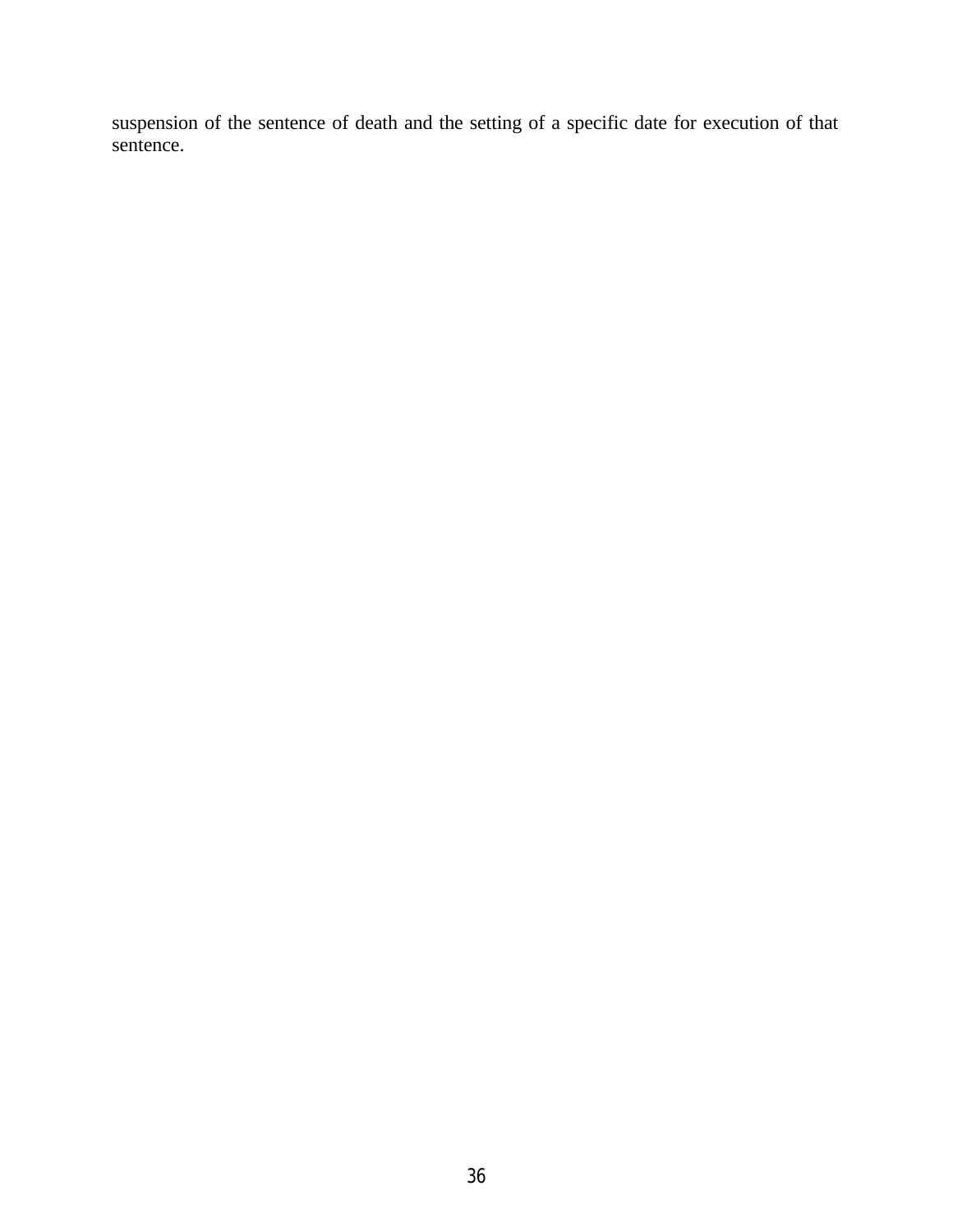# **APPENDIX A**

[Prosecutor]: Good afternoon. If you would state your name and your occupation, please, for us?

A. My name is Renae Baldes. I'm the Hot Springs County Victim/Witness Coordinator.

Q. You work here in this building?

A. Yes.

Q. And I've imposed upon you, have I not, to read something into the record today?

A. Yes.

Q. All right. I've supplied you with a copy of a Victim Impact Statement, and you've reviewed it. Is that also correct?

A. Yes.

[Prosecutor]: If I may approach, Your Honor?

Court: Yes.

[Prosecutor]: Thank you. I have marked State's P-30 as an exhibit for purposes of the record, Your Honor. You've reviewed this and ordered its reading and admission in this fashion.

Q. I'll hand you P-30. You recognize it, I take it?

A. Yes.

Q. All right. I would ask at this time, Ms. Baldes, as best you can, talking into the microphone, to read from the exhibit Roman Numeral I and Roman Numeral II. You may begin as you see fit.

A. Okay. No. 1, The Victim's father, Charlie Martinez:

I would like to take this opportunity to tell you just a little bit about my son, Wayne Martinez. Wayne was a source of joy to his friends and family. Laughing and joking, Wayne always knew what to say to make you smile.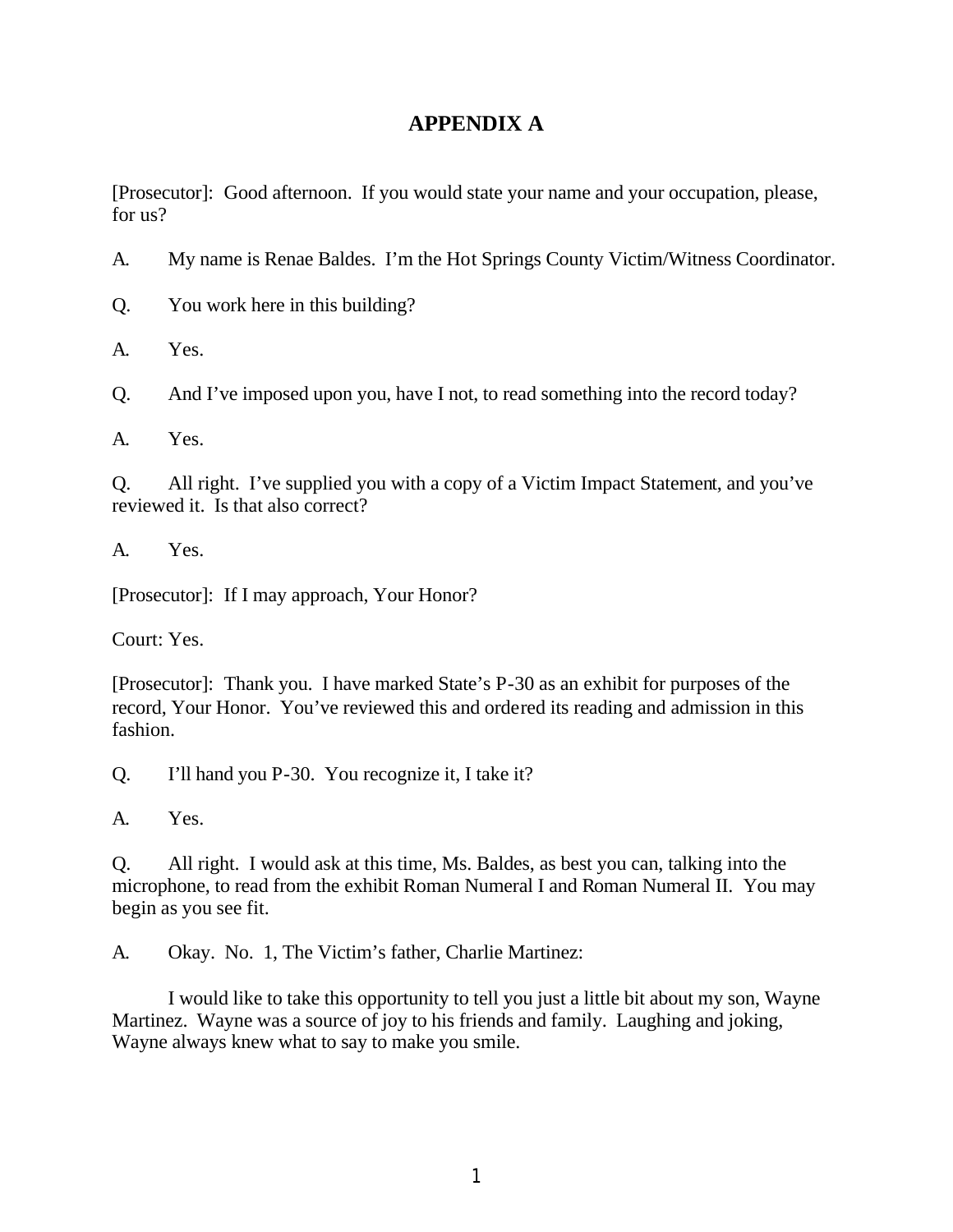Wayne was a devout Catholic. His love of God and his family being his top priority as the standard by which he led his life.

He enjoyed music and dancing. Wayne liked to entertain his family, singing and playing Spanish songs on the guitar accompanied by his only brother. His brother was also his best friend.

Wayne was an honest child who never got into trouble or used drugs or alcohol. He told me he wanted to be a police officer. Wayne was always respectful of his elders. He enjoyed fishing and camping and traveling to New Mexico to visit his aunts and uncles and grandparents. Wayne did not make time to be with his family, it was just a part of him, just as going to school or work.

As an adult Wayne worked hard. He loved to cook and he was a wonderful sauté chef. Later he would put in his eight hours at the Wyoming State Penitentiary, along side his coworkers, who say he always had a smile on his face. He never complained, he just did his job the best he knew how. He treated everyone with respect, including the inmates.

After work and on his days off, he devoted his time to his family. Wayne volunteered in his daughter's preschool, and then later in grade school classrooms as a parent volunteer, helping with fund-raising and as – and anywhere else he was needed.

He enjoyed traveling on the weekends. He liked to take his children to Denver, and he even took them to a professional basketball game.

Wayne also took care of me. His daily visits were sometimes short, being busy with children of his own, but I came to rely on his words and laughter as a source of hope of another day. There is not a day that goes by that he is not missed. I know that if he could, Wayne would know what to say to make me feel better.

The loss of Wayne has been very tough on me personally, but it has also created a tremendous void in the lives of his children, widow and surviving brother. He was taken from us much sooner than would have been a normal life span.

The sense of loss and grief are with us constantly, and in my own case, sometimes almost overwhelming.

The death of my son has caused insomnia, depression, and mood swings. I have consulted with a counselor, and a physician has prescribed medication for the depression.

My work suffered to the extent that, because Wayne was buried in the cemetery where I work, I had to ask the city to assign me to another location.

I have been able – I have been unable to interact with people on a social level, spending more time in the house than previously. It is hard for me to deal with people in the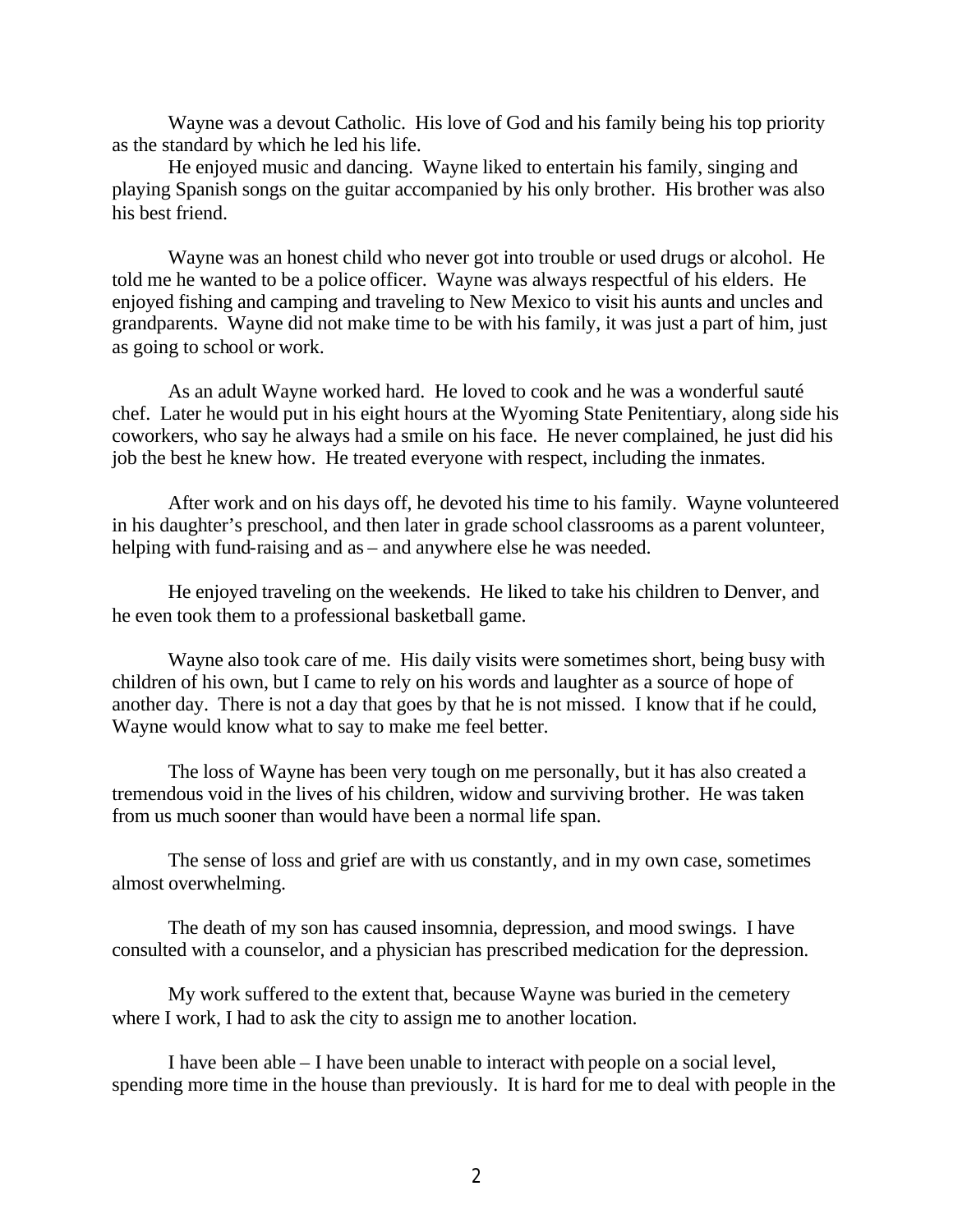same manner as before the murder. I have lost a large part of my sense of humor and just don't care to participate in social gatherings.

Roman Numeral II, The Victim's wife, Jessica Martinez:

Wayne was a great father. He would do anything for his kids and always had at least one with him wherever he went. He would volunteer at their schools and go and visit them at school on his day off. He even volunteered to be Frosty the Snowman for Deseree's Christmas program

Wayne was also this way towards me. He would do anything for me, even if he was tired and I needed something done, he would get up and do it. I remember when I was pregnant, I would want nachos from 7-11 late at night, and no matter what time it was, and it didn't matter that he had to go to work early, he would go and get me nachos.

He encouraged me to go back to school and get a teaching degree. And when I felt like I couldn't do the work or didn't want to, he pushed me and made me feel like I could do anything.

Wayne loved his family. He would do anything for us, but he also had many friends and would do anything to help them out if they needed it. If his friends or family needed anything, and he couldn't – and he could give it to them, he would.

Wayne was a very generous person. It is hard to tell people what he was like, because he was so many great things, it wasn't just one or two things that made everyone who knew him love him, it was everything about him.

I am depressed and stressed out most of the time. I miss him so much, and I know our kids miss him. It's really hard trying to tell a three year old their daddy is in heaven, and they won't be able to see him anymore.

Because of what these people did, my eight year old, six year old, and I have had to go to counseling. The hardest thing for me is trying to keep everything together and try not to let my kids see me crying. It's hard on all holidays and birthdays and I just don't think they fully understand everything that is going on.

I don't go to sleep until late at night, because I can't bear to wake up another day without the person I loved and woke up to for the past seven and a-half years. It's hard to keep letting people believe I can handle this, especially my children, when I'm not sure I can.

It's hard to raise my children alone, without my husband, because he was so much into their school work and everyday activities. Even my schooling was hard, because he was the one who really pushed me to do good. It was Wayne who helped all of us with everything, and now that he is gone, it's hard for me to do what he did for my kids and me.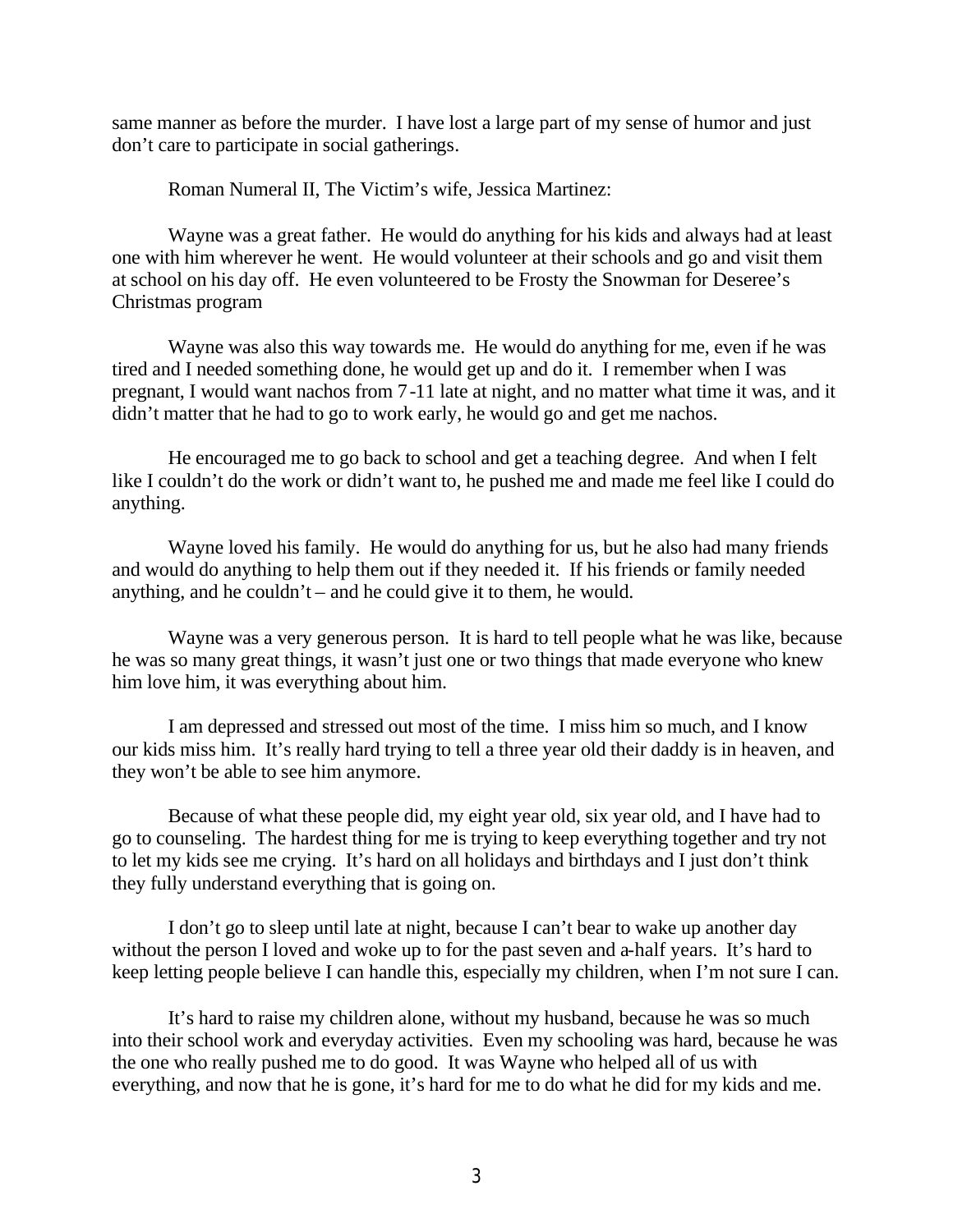[Prosecutor]: Thank you, Ms. Baldes. You may step down. Your Honor, reserving our right to rebuttal, the State rests.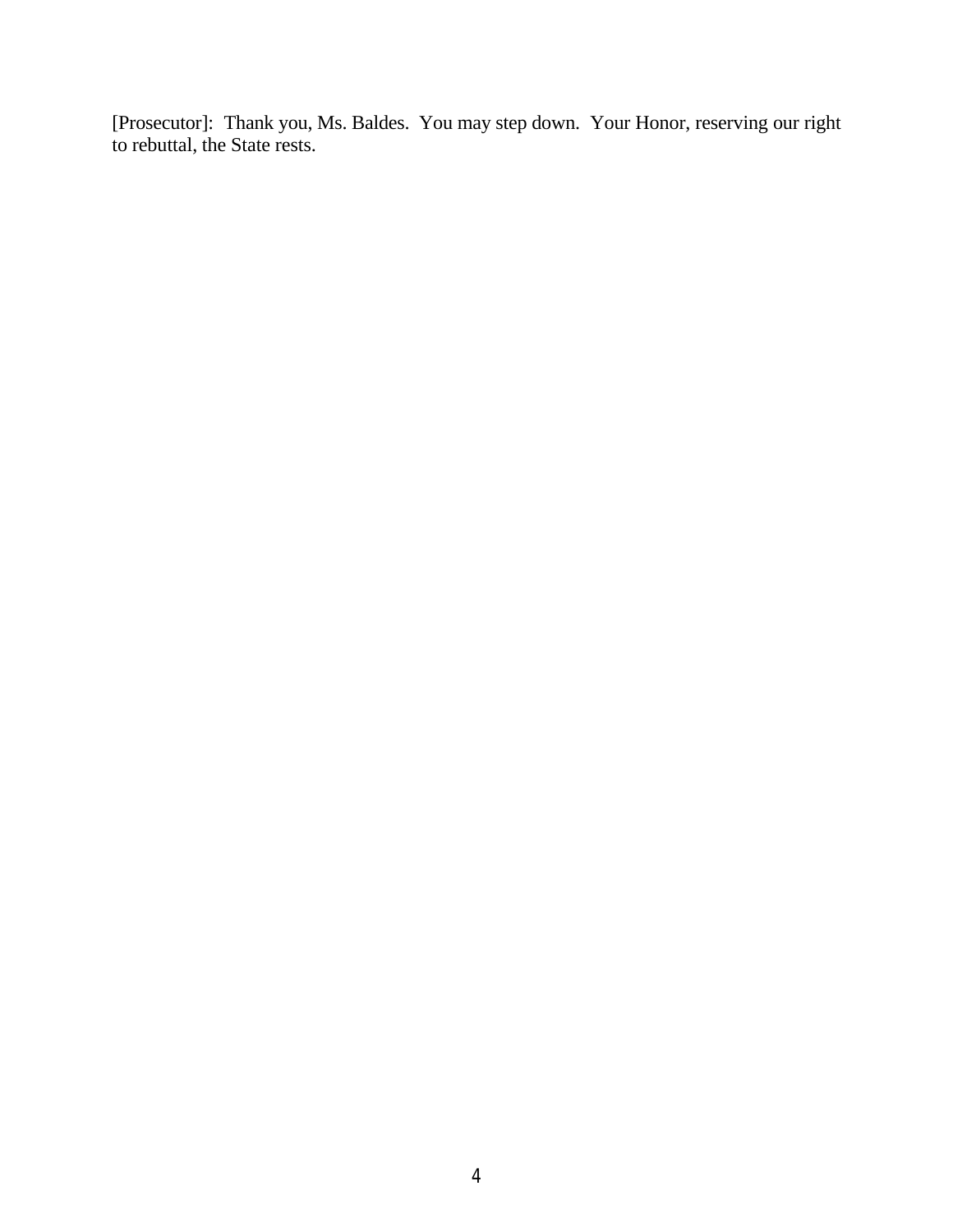#### *APPENDIX B*

#### **IN THE SUPREME COURT, STATE OF WYOMING**

**JAMES MARTIN HARLOW,** *)*

**April Term, A.D. 1999** *\_\_\_\_\_\_\_\_\_\_\_\_\_\_\_\_\_\_*

| $\frac{1}{2}$               |  |
|-----------------------------|--|
|                             |  |
| Nos. 99-58, 99-59 and 99-60 |  |
|                             |  |
|                             |  |
|                             |  |

#### **Order Consolidating Appeals, Granting Permission to Exceed Page Limits**

#### **AND DENYING PARTIAL REMAND FOR HEARING ON ALLEGED IRREGULARITIES**

This matter came before the Court upon the motions of the appellant: i. To consolidate the above entitled appeals, ii. For permission to exceed the 70 page limitation for the appellant's principal brief, and, iii. For a limited evidentiary remand in order to investigate speculative violations of the appellant's right to due process of law. Review of the appellant's motions, the memorandum submitted in support thereof (June 1, memo), the State's memo in response thereto, the appellant's reply to the State's response (June 8, memo), the State's surrejoinder, the appellant's supplemental motion and his final motion to suspend briefing schedule reveal the presence of several allegedly factual attachments, more precisely described as follows:

1. The Death Penalty Law Clerk Contract (Contract) between then-Chief Justice William A. Taylor (Ret.) and Allen C. Johnson, produced by the appellant;

2. A partial transcript of arguments of counsel from the pre-trial conference of the appellant's trial, produced by the appellant;

3. An index to the testimony of [the prisoner witness] at the appellant's trial, but no transcript of that testimony, produced by the appellant;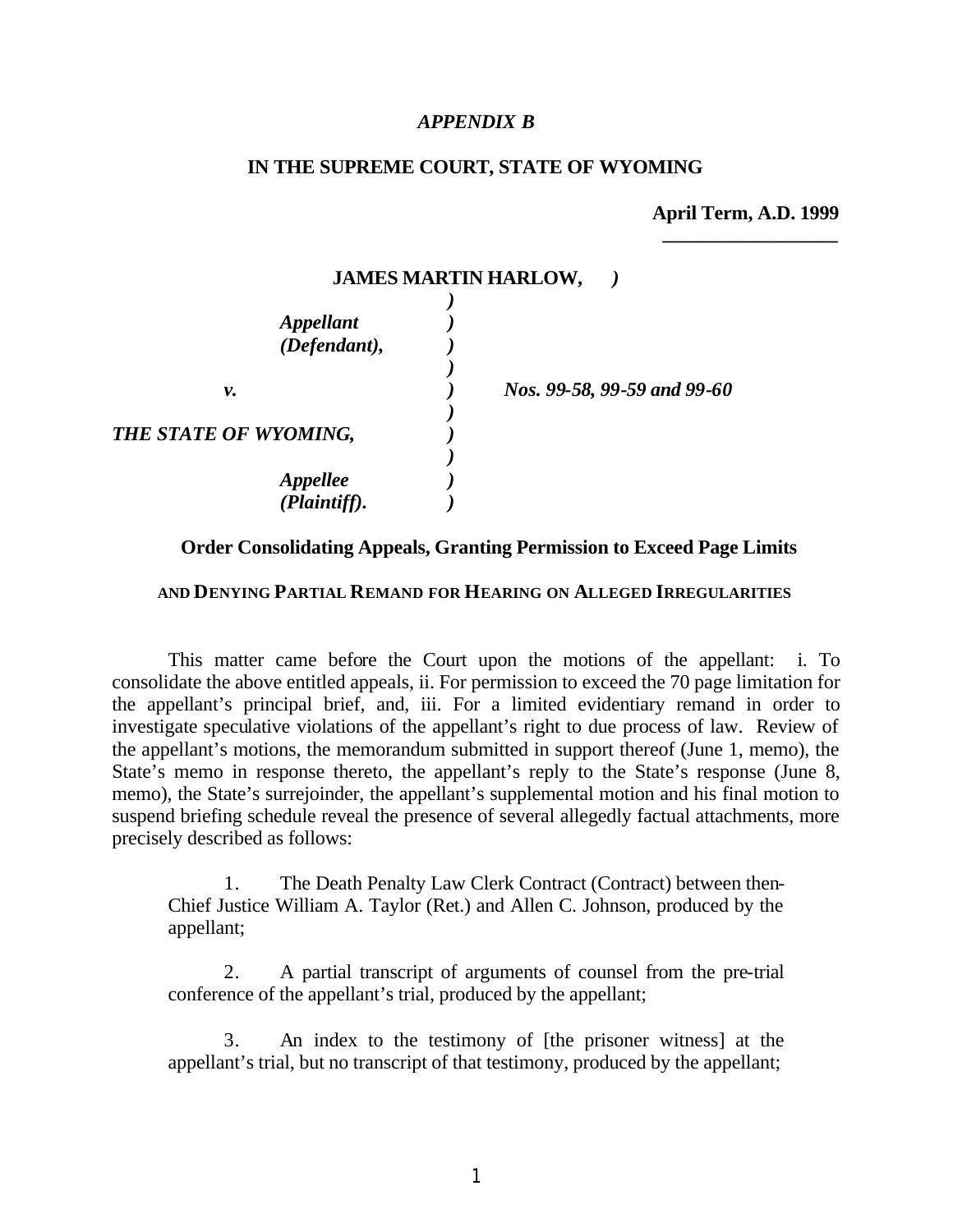4. An affidavit made by Diane M. Lozano, Esq., on May 26, 1999, produced by the appellant (Lozano I);

5. An affidavit made by Allen C. Johnson, Esq., on June 4, 1999, produced by the appellee;

6. An affidavit made by Diane M. Lozano, Esq., on June 14, 1999, produced by the appellee (Lozano II)

7. A full transcript of the cross-examination and re-direct examination of [the prisoner witness] made at his trial for first degree sexual assault, produced by the appellee ([the prisoner witness] $/X$ );

8. A portion of the direct examination and all of the crossexamination of [the prisoner witness] at the trial of appellant's co-defendant, Dowdell, produced by the appellee ([the prisoner witness]/x/Dowdell);

9. A portion of the direct examination and all of the crossexamination of [the prisoner witness] at the appellant's trial for the first degree murder of Cpl. Wayne Martinez, produced by the appellee ([the prisoner witness]/x/Harlow).

Having carefully reviewed the pleadings of the parties and the aforementioned materials presented as support for those allegations, the Court does make the following findings:

1. The ends of judicial economy would best be served by consolidation of the above entitled appeals and such a consolidation should be granted;

2. In preparation of his brief, the appellant should have permission (as should the appellee) to file and serve a principal brief which shall not exceed 105 pages in length;

3. At page 2 of his June 1 memo, the appellant asserts a desire "to supplement the record pursuant to Rule 3.04, W.R.A.P., so that two issues not currently visible in the record may be developed[;]"

3A. W.R.A.P. 3.04 is inapposite to 'development' of evidence concerning matters asserted after trial is complete, being available only "[i]f any difference arises as to whether the record discloses what occurred in the trial court[.]" [W.R.A.P. 3.04] (*see also* June 8, 1999, order for settlement of the record, as made and entered in *Wells et al. v. Board of Trustees of Laramie County School Dist. #1,* Case No. 99-99).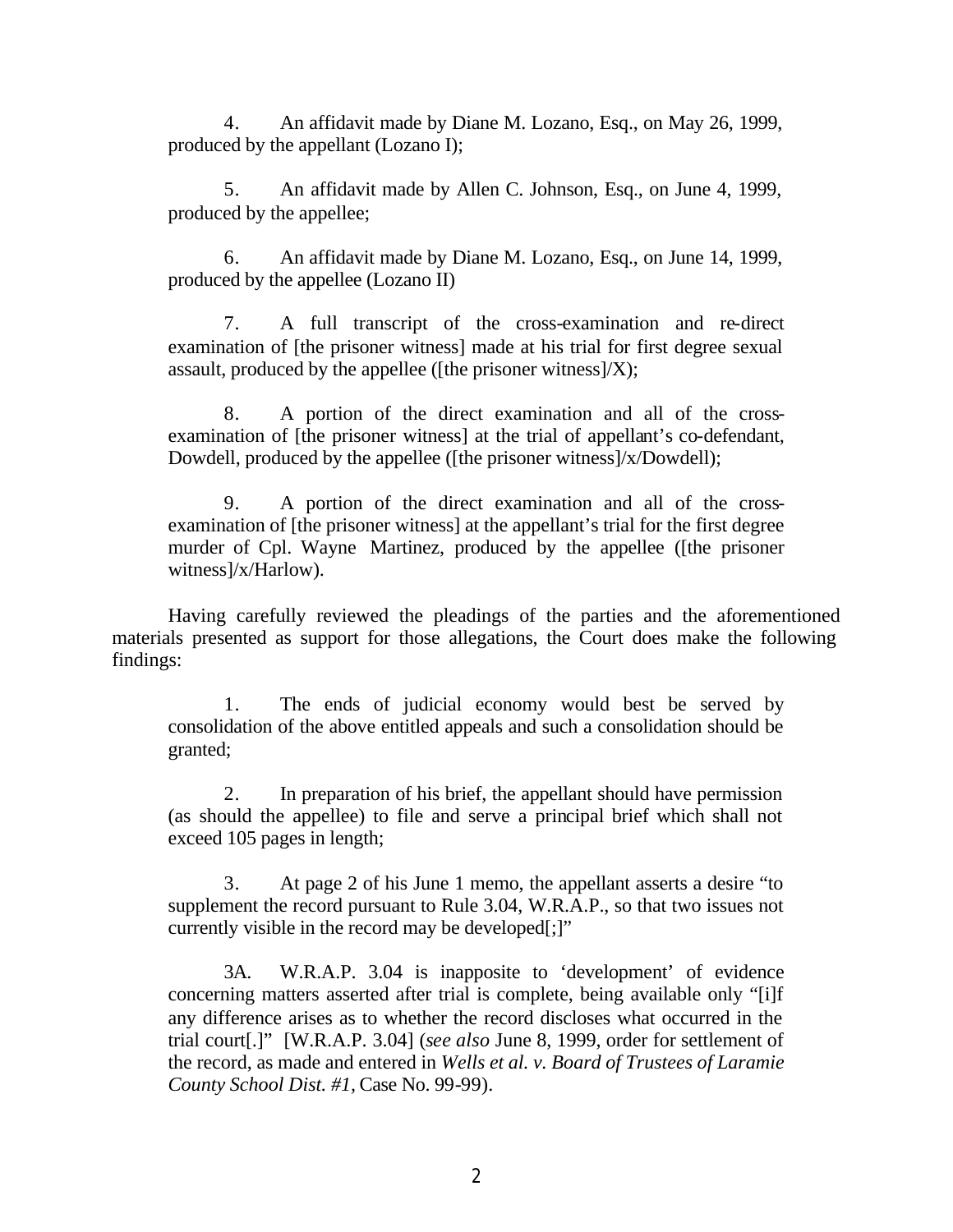4. Later in his June 1 memo, the appellant cites the concurring opinion of Golden, J., in *Calene v. State*, 846 P.2d 679, 694 (Wyo. 1993), for the proposition that when an appellant wishes to reopen the record in a completed trial for the purpose of supplementation, *Calene* is the appropriate vehicle. [Appellant's June 1 memo, at page 11]

4A. *Calene*, by express and repeated terms, is only "available for appellant to factually develop any contention claiming ineffectiveness of his legal representation which was not documented within the original trial record." *Calene*, 846 P.2d at 692 (*see also* June 16, 1999, order denying renewed request for remand for evidentiary hearing, as made and entered in *Chapman v. State*, Case No. 99-125; and May 4, 1999, order denying motion for partial remand, as made and entered in *Griswold v. State,* Case No. 99-45).

5. The appellant's only suggestion of ineffective assistance of counsel concerns "Allen Johnson's behind-the-scenes conduct \* \* \* advis[ing] a trial judge with determinative legal advice," in an *ex parte* manner designed to deprive trial counsel of the opportunity to confront and combat Johnson's allegedly pro-prosecution advice. This speculation is supported only by the Contract and two cases: *Vaska v. Alaska*, 955 P.3d 943 (Alaska Ct. App. 1998) (*Vaska*), and *Matter of Judicial Disciplinary Proceedings against Tesmer*, 219 Wis.2d 709, 580 N.W.2d 307 (Wis. 1998) (*Tesmer*).

5A. Diane Lozano, as defense counsel in the trial of Collins (one of the appellant's co-defendants), and the self-identified "source" of much of the appellant's speculation, confirms that Allen C. Johnson did communicate with the Collins trial court privately, in the manner of law clerks since the memory of man runneth not to the contrary<sup>5</sup>, but characterizes Johnson's behavior in chambers conferences as fair and even-handed. *Vaska* and *Tesmer* both ratify and validate that traditional notion of law clerk as the only proper confidante of the trial judge, e.g.:

'Law clerks are not merely the judge's errand runners. They are sounding boards for tentative opinions and legal researches who seek the authorities that affect decisions. Clerks are privy to the judge's thoughts in a way that neither [the] parties to the law suit nor [the judge's] most intimate family members may be.'

*Vaska*, 955 P.2d at 945, quoting *Hall v. Small Business Administration,* 695 F.2d 175, 179 (5th Cir. 1983) [Brackets are found in *Vaska*.]

<sup>5</sup> *See* Canon 3 B(7) of the Wyoming Code of Judicial Conduct:

A judge may consult with court personnel whose function is to aid the judge in carrying out the judge's adjudicative responsibilities or with other judges.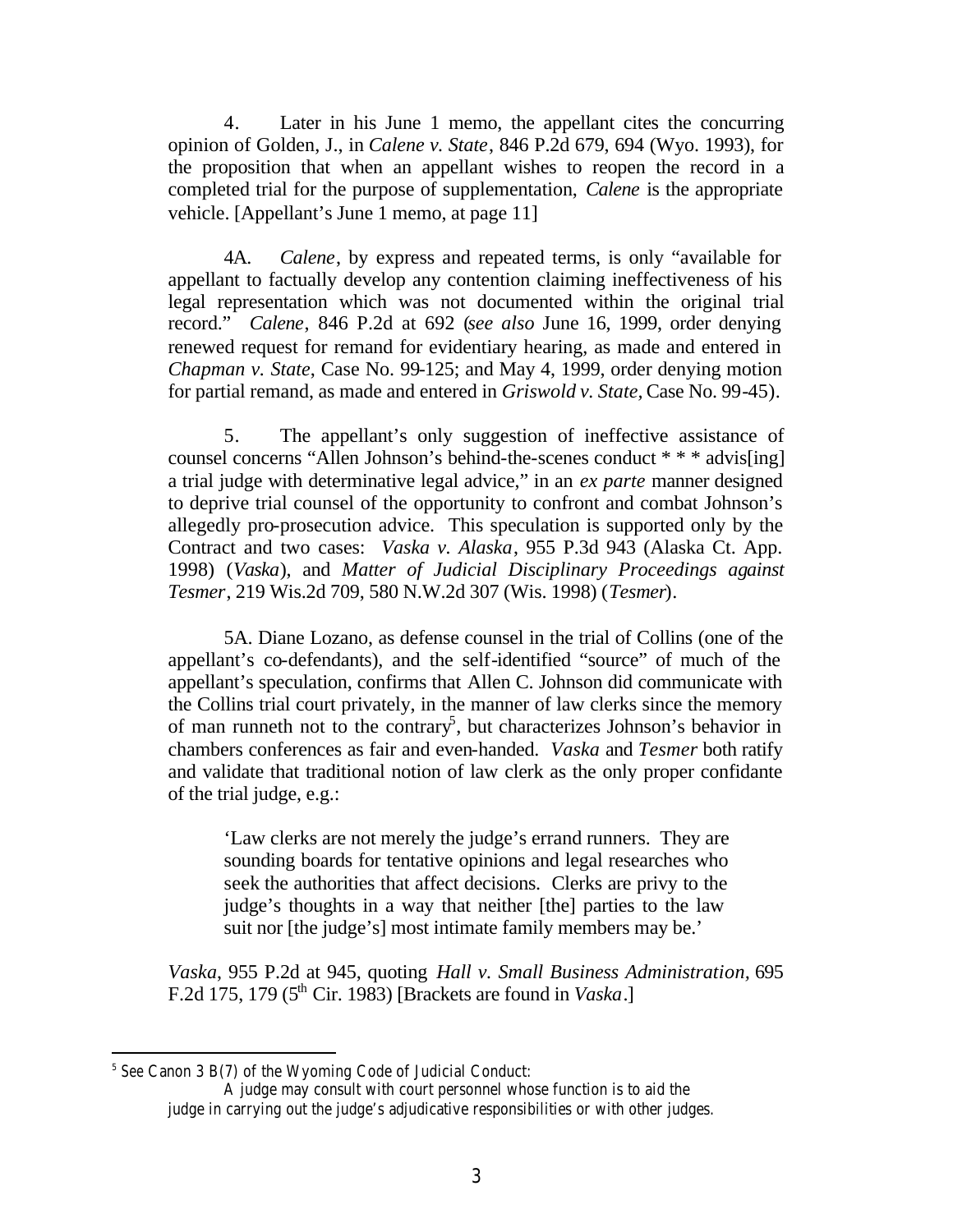[T]he majority's view [is] unlike law clerks or judicial interns, litigants did not expect that Professor McCormack would be drafting language Judge Tesmer used in resolving legal questions.

*Tesmer*, 219 Wis.2d at 720, 580 N.W.2d at 312.

6. Eventually, in his June 8 memo, the appellant speculates that the role of Allen C. Johnson is improper:

Among other things, Appellant's counsel was informed that, in response to defense motions, Allen Johnson and the respective judges [at the trials of the appellant's co-defendants] would quite often disappear into chambers together, re-emerge moments later, the judge would rule against the defense and Johnson would sit, arms crossed and 'smirking' at defense counsel.

[Appellant's June 8 memo, at page 5]

6A. The fact is that appellant's speculative peradventures, as reiterated at paragraph 6, *supra*, are doomed to failure by: i. An absence of competent supportive materials, affidavits or otherwise, sufficient to establish the substantial nature of what must otherwise be characterized as counsel's information and belief; ii. The absence of relevance to appellant's trial of what was or was not observed at the trial of the appellant's co-defendants; and, iii. The contradiction afforded by Lozano II at paragraphs 10 and 11:

10. . . . Mr. Johnson did confer with the judge outside of our presence, and . . . I believe that Mr. Johnson exercised influence over the [trial] Court in regard to decisions that were made. \* \* \* .

11. Mr. Johnson did participate in discussions between the attorneys and the judge, and offered his opinion several times. Both the state and the defense, as well as the [trial] Court, inquired about his opinion on various topics. Mr. Johnson supported the defense in some instances, as well as the state in some instances. Other time, Mr. Johnson offered no advice.

Lozano II demonstrates that Johnson behaved in a manner characterized as lawful and appropriate for law clerks by *Vaska* and *Tesmer, supra*, as well as Canon 3 B(7)(c) of the Wyoming Code of Judicial Conduct.

7. Eventually, the appellant speculates that: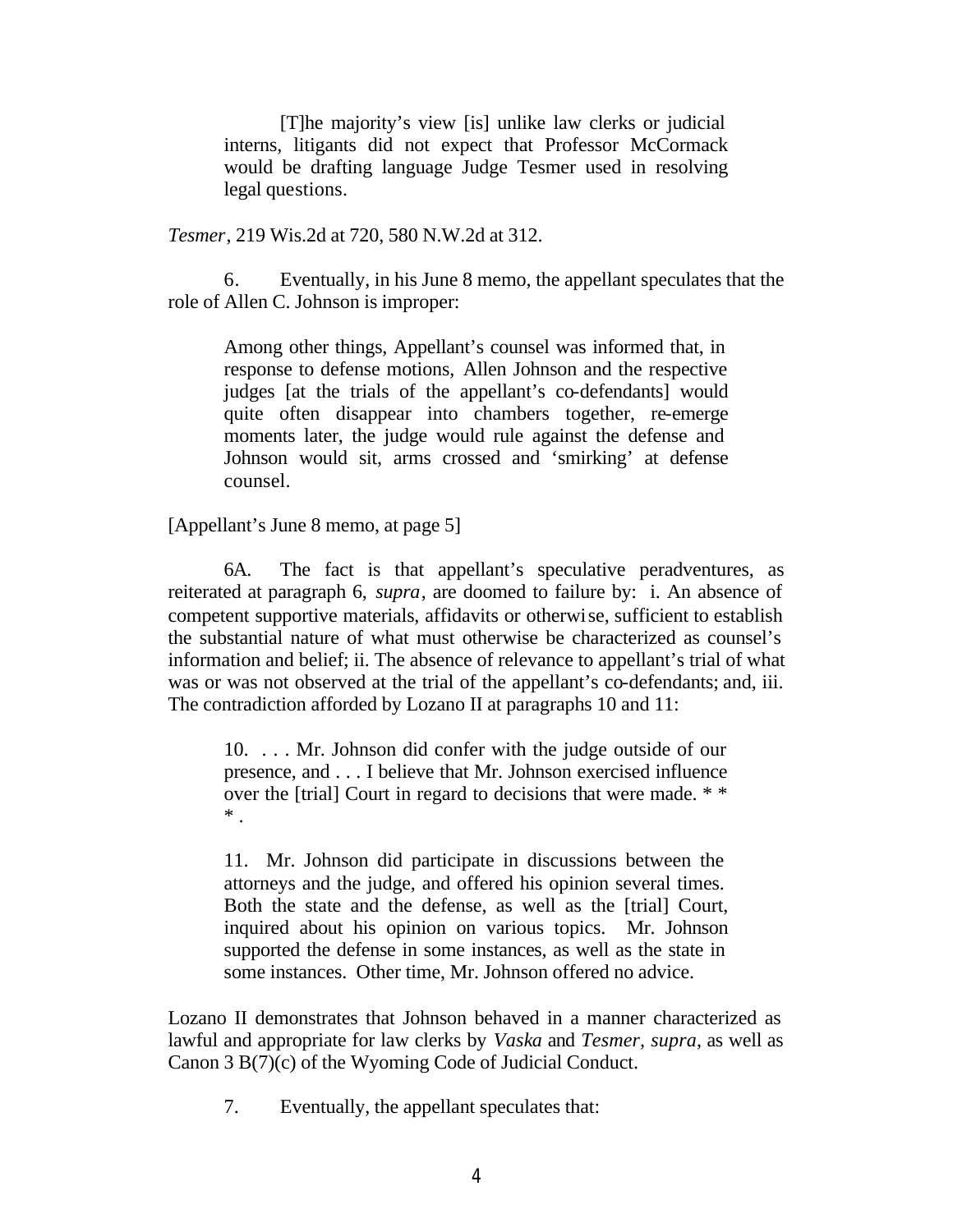If Mr. Johnson was, in fact, privy to the confidential particulars of this Court's currently internally circulating opinion [in *Olsen v. State*, Case no. 98-62] his participation as an advising law clerk in Mr. Harlow's case . . . violated [the appellant's] due process rights and reserved rights . . . if Johnson's thumb was secretly laid upon the scales of justice.

[Appellant's June 8 memo, at page 9]

7A. Appellant's speculation concerning Allen C. Johnson's possible access to, or knowledge of, a circulating opinion in *Olsen*, *supra*, is defeated by factual impossibility insofar as there never has been, nor is there currently in existence a draft proposed opinion in the *Olsen* case, circulating or yet to circulate<sup>6</sup>, and any and all information concerning the nature of that opinion remains strictly privileged as between the Chief Justice, the four Associate Justices, that Justice to whom the articulation of an opinion has been assigned and his personnel.

8. In the appellant's June 8 memo, his counsel disclaims having impugned the integrity of Allen Johnson or the Court, asserting that he is only undertaking his duty to conduct a "reasonable investigation," and asserting only that he was "informed" that Johnson might be privy to information concerning the Olsen opinion, and if such turned out to be true, there would be serious implications for the appellant's right to due process;

8A. Counsel has, in speculating as to the impropriety of Mr. Johnson's role then disingenuously disclaiming any such assertion, run afoul of our clearly articulated proscription upon blowing "hot and cold in the same breath. A party will just not be allowed to maintain inconsistent positions in judicial proceedings, as here." *Allen v. Allen*, 550 P.2d 1137, 1142 (Wyo. 1976). The time for appellant to plead in the alternative has expired, and counsel for the appellant tests not only credulity, but the patience of this Court with his unsupported and internally inconsistent allegations concerning the role of Johnson as suggested in his June 1 memo, followed hard by the disclaimer in his June 8 memo.

9. The appellant further speculates that "[the prisoner witness] was a key witness [against the appellant], in that the State presented him as an

<sup>6</sup> It is true that this Court has contracted with Allen Johnson to provide assistance to the district courts in death penalty cases, and provided Johnson with office space pursuant to that contract. It is equally true that Allen Johnson is not privy to the internal or day-to-day workings of this Court, nor does Johnson have access, electronic or otherwise, to Court business. Mr. Johnson fulfills no clerking responsibilities for this Court pursuant to the Contract, which is administered by the source of the grant money which funds it.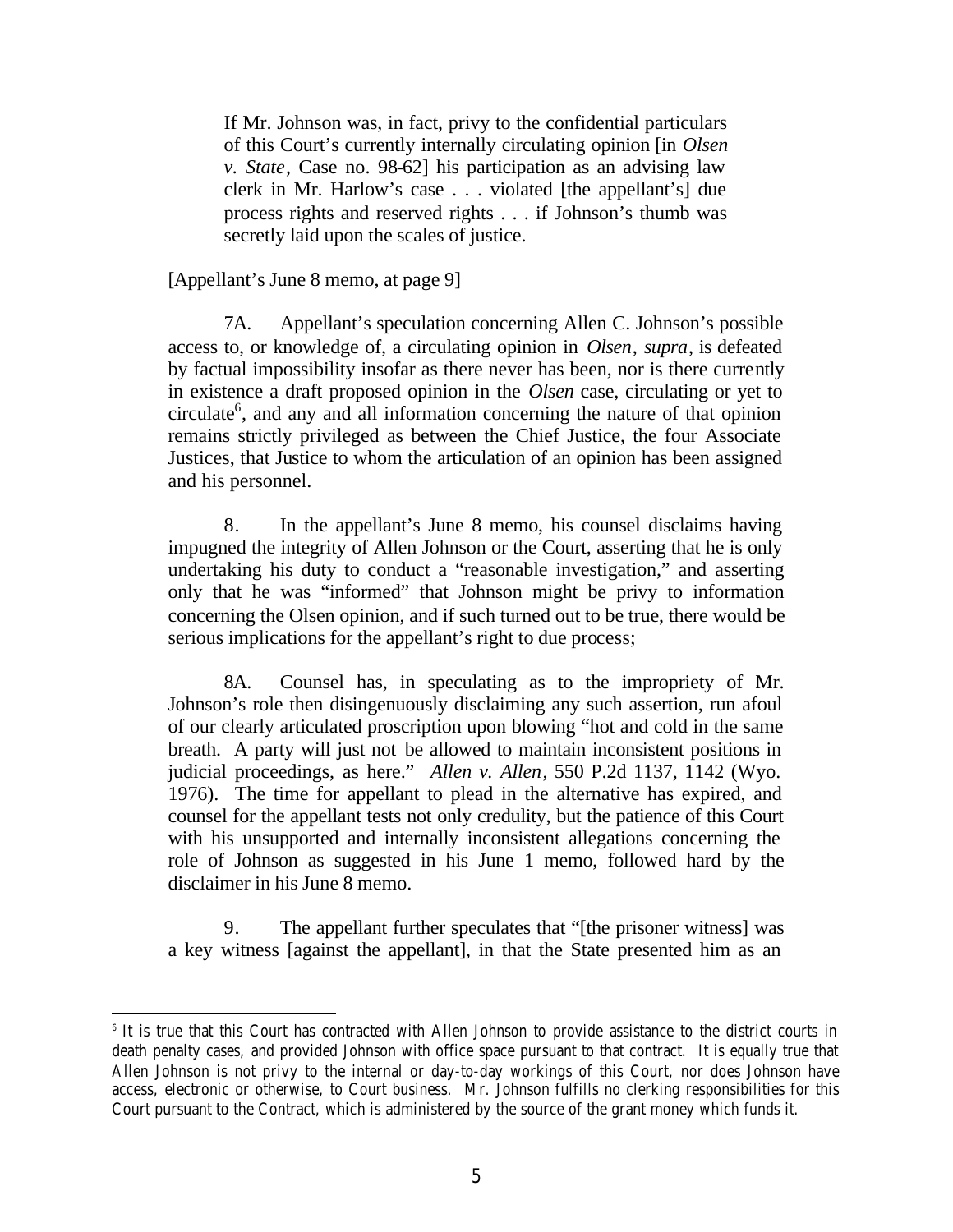eyewitness, [and] his testimony was crucial to Mr. Harlow's conviction." [June 1 memo, at page 12]

9A. In fact, the appellant offers no credible support for the import of [the prisoner witness] as a witness against appellant. The appellee's submissions show that [the prisoner witness'] dislike of the appellant may be easily inferred. [*See* [the prisoner witness]/x/Dowdell, at pages 837-38] [The prisoner witness], however, was not an eyewitness against appellant, consistently testifying that he saw Dowdell and Collins (the appellant's two co-defendants) but did not see the appellant near Cpl. Martinez when Martinez was killed. [*See* [the prisoner witness]/x/Dowdell, at page 841; [the prisoner witness]/x/Harlow, at page 74-75, 87]

10. Appellant's counsel speculates that [the prisoner witness] was pressured to testify against the appellant:

"In response to Ms. Wolff's questions during cross-examination [a verbatim transcript of which was later provided to the Court by appellee and labeled for purposes of this order as [the prisoner witness]/X], [the prisoner witness] testified that the Department of Corrections had coerced him into testifying against Mr. Harlow [the appellant]. This pressure include the throwing of fake blood into [the prisoner witness'] cell by penitentiary guards to encourage his cooperation. Following counsel's investigation, the reports of [the prisoner witness'] testimonial revelations were confirmed \* \* \*."

10A. In fact, careful review of [the prisoner witness]/X reveals no hint of the apparently false and inflammatory speculation as to the "throwing of fake blood[.]" Counsel for the appellant is encouraged to be forthcoming with the Court about how he "confirmed" this apparent fabrication.

11. Appellant's counsel next speculates that [the prisoner witness] "was isolated from the prison population upon implications that he would be released back iinto [the prison] population as a suspected snitch if he did not cooperate." [June 1 memo, at page 8]

11A. [The prisoner witness], in fact, testified that he came forward as a witness at the very moment that Cpl. Martinez was being killed [[the prisoner witness]/x/Harlow, at pages 75-76], and thereafter:

"I [the prisoner witness] fended for my own life for 14 months after the murder. I remained on the maximum security yard 14 months after the murder as a known witness to the crime.